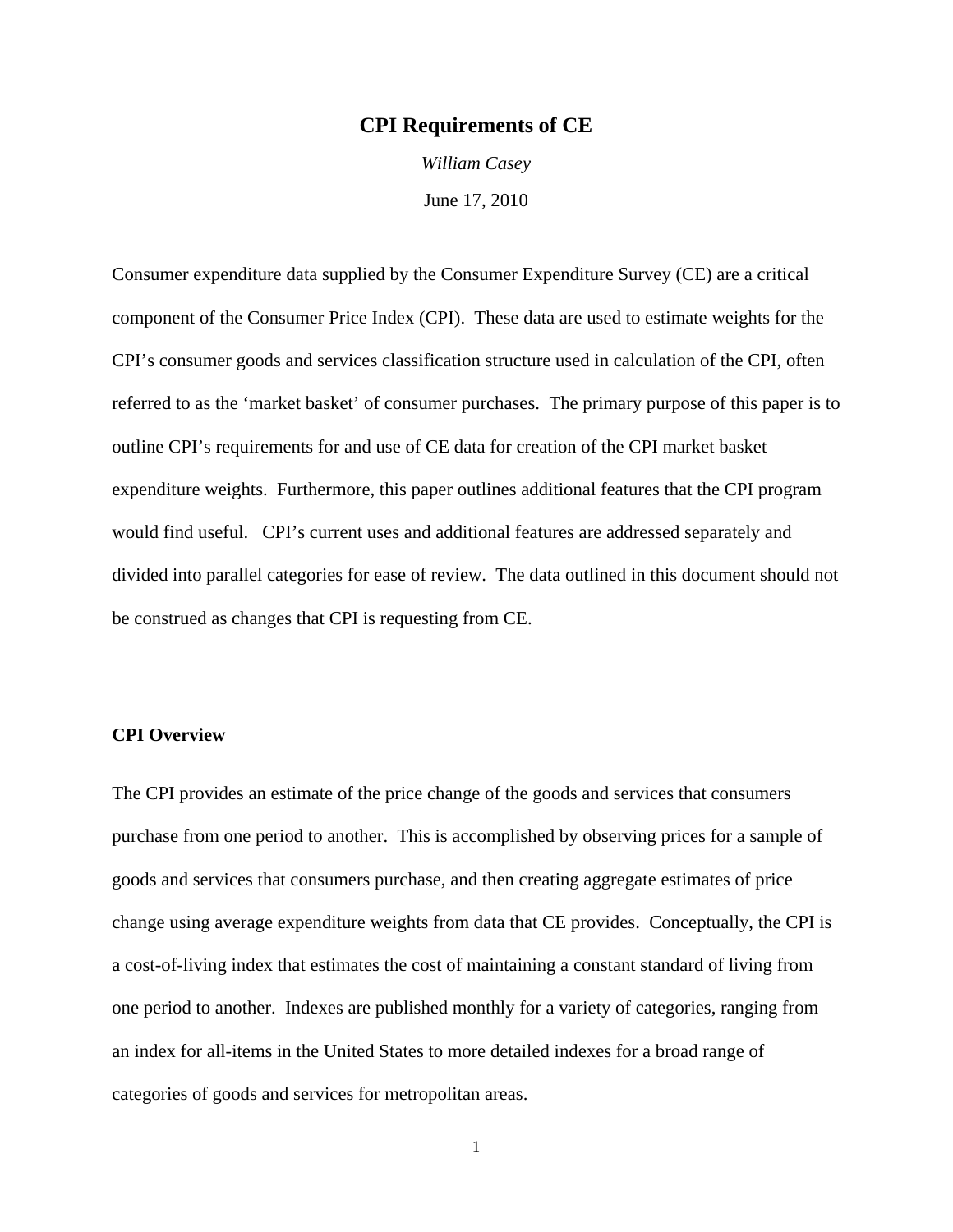# **CPI Uses of CE Data**

In the construction of the CPI, four distinct functional uses of CE data are made, each of which will be explained more fully in the remainder of this paper<sup>1</sup>:

- 1. CPI uses CE data to estimate annualized expenditures, for the total urban population and the urban wage-earner population groups, for the CPI-U and CPI-W price indexes. These expenditure weights are updated biennially.
- 2. CPI uses CE data to estimate monthly expenditure weights for the urban population to construct the Chained CPI index series (C-CPI-U).
- 3. CPI uses annualized expenditure estimates from CE data to probabilistically select item categories for pricing.
- 4. CPI uses annualized expenditure estimates from CE data to allocate expenditure estimates between more broadly defined expenditure categories from other survey sources.

CE provides data elements for 1) expenditures, 2) demographics and, to a limited extent, 3) outlets. These data elements are provided along three dimensions: 1) consumption detail, 2) geography, and 3) periodicity. The quality of CE data is greatly impacted by 1) timeliness and 2) sample size. These data elements (with the exception of outlets) along these dimensions with these quality factors are required for CPI to continue estimation of its indexes without significant methodological change.

 $1$  Additional information on CPI uses of CE data can be found in "Chapter 17, The Consumer Price Index," BLS Handbook of Methods, on the internet at www.bls.gov/opub/hom/pdf/homch17.pdf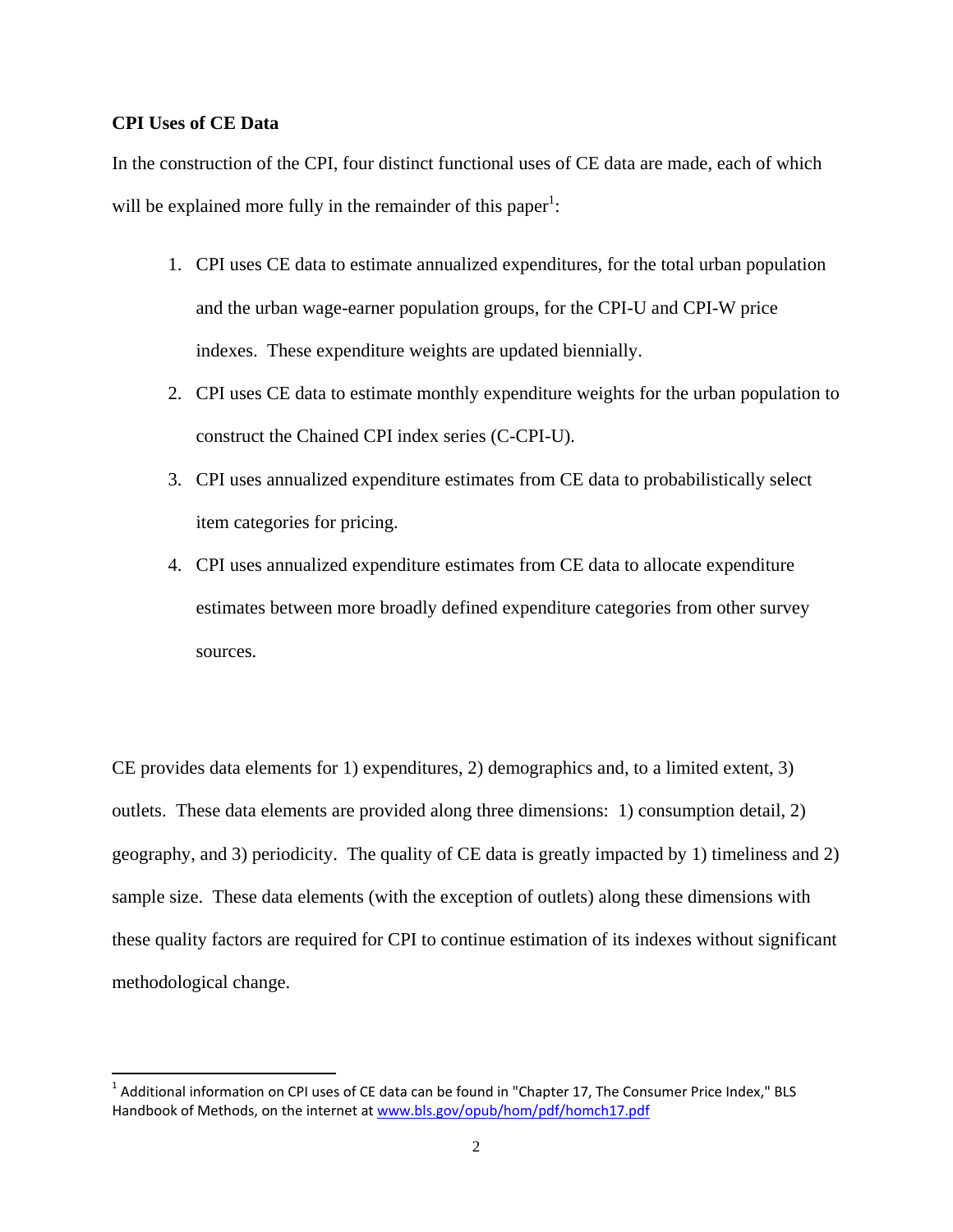# **Data Element 1: Expenditure Data**

# **Current Uses**

CPI requires that CE collect net out-of-pocket expense to acquire all consumer products and services, within CPI's scope at the appropriate geographic level, item detail, and periodicity. Expenditures are not required at the household level. CPI's expenditure scope is net out-ofpocket-expense for market goods and services, and government-provided goods for which user charges are assessed. Investments like stocks, bonds, real estate, business expenses, and life insurance are considered non-consumption by the CPI and are excluded from CPI indexes; CPI does not require the collection of these expenditures. Illegal goods, gambling winnings and losses, fines, cash gifts, child support, alimony payments, and interest payments are also excluded.

There are several exceptions to the net out-of-pocket expense approach: owned housing, maintenance and repair of owned housing, and major appliances for owned housing are adjusted from net out-of-pocket expense to eliminate investment elements of expenditure on those goods. For consumption expenditures of owned housing, CPI requires collection of the rental value of the home to represent the consumer unit's housing cost. Similarly, CPI requires that housing tenure (renter/owner status and building type) be captured for purchases of appliances and home maintenance and repair in order to separate the consumption components of those expenditures from the investment component. Owner expenditures on major appliances and home maintenance and repair are based on the corresponding mean expenditures of renters and likelihood of renters to purchase those types of appliances and perform those types of home maintenance and repair.

3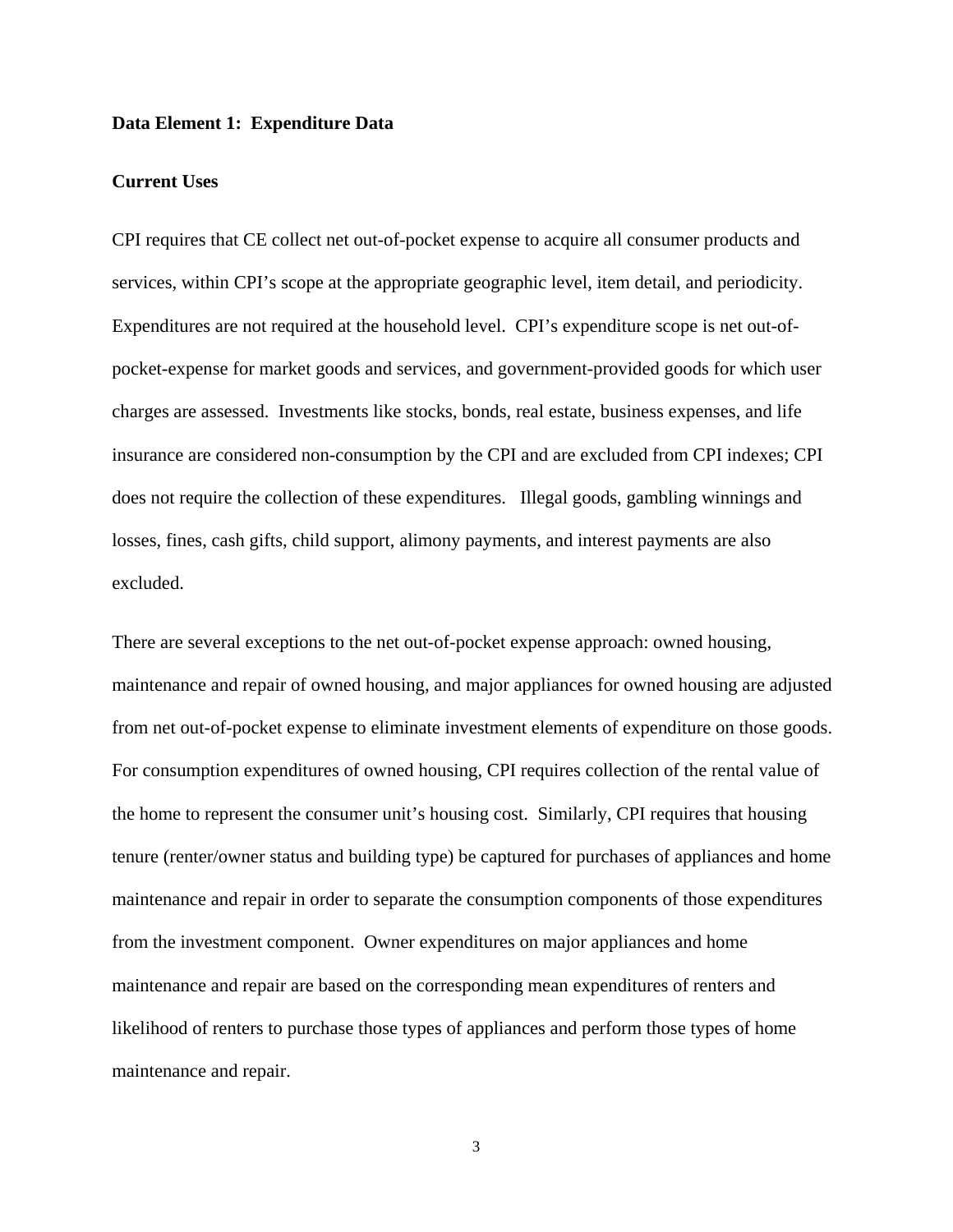# **Additional Interests**

For research purposes, CPI would prefer to receive expenditure data for each component of the CPI item structure from each household for use in demographic or household indexes. However, the preferred feature of a complete, detailed set of expenditures by household holds less importance than other CPI preferences, particularly outlet-specific data.

# **Data Element 2: Demographics**

# **Current Uses**

The CPI target population is the urban non-institutional population. Therefore, CPI requires that data elements are present to separate non-rural, non-farm, non-military, and non-institutional consumers. CPI must be able to identify households living in urban areas for which a majority of household income is earned in wage-earning or clerical occupations, in order to produce the CPI-W, and households where the head of the household are 62 years of age or older, in order to produce the CPI-E.

## **Additional Interests**

CPI finds additional demographic data particularly useful in constructing experimental indexes and in pursuing other research. Identifying respondents by age, race, gender, occupation(s), income range, education, CU size, and number of children are all variables used either in CPI processing of CE data or are used frequently in research. All of these variables could be useful tools in constructing experimental and research indexes given ample sample size.

4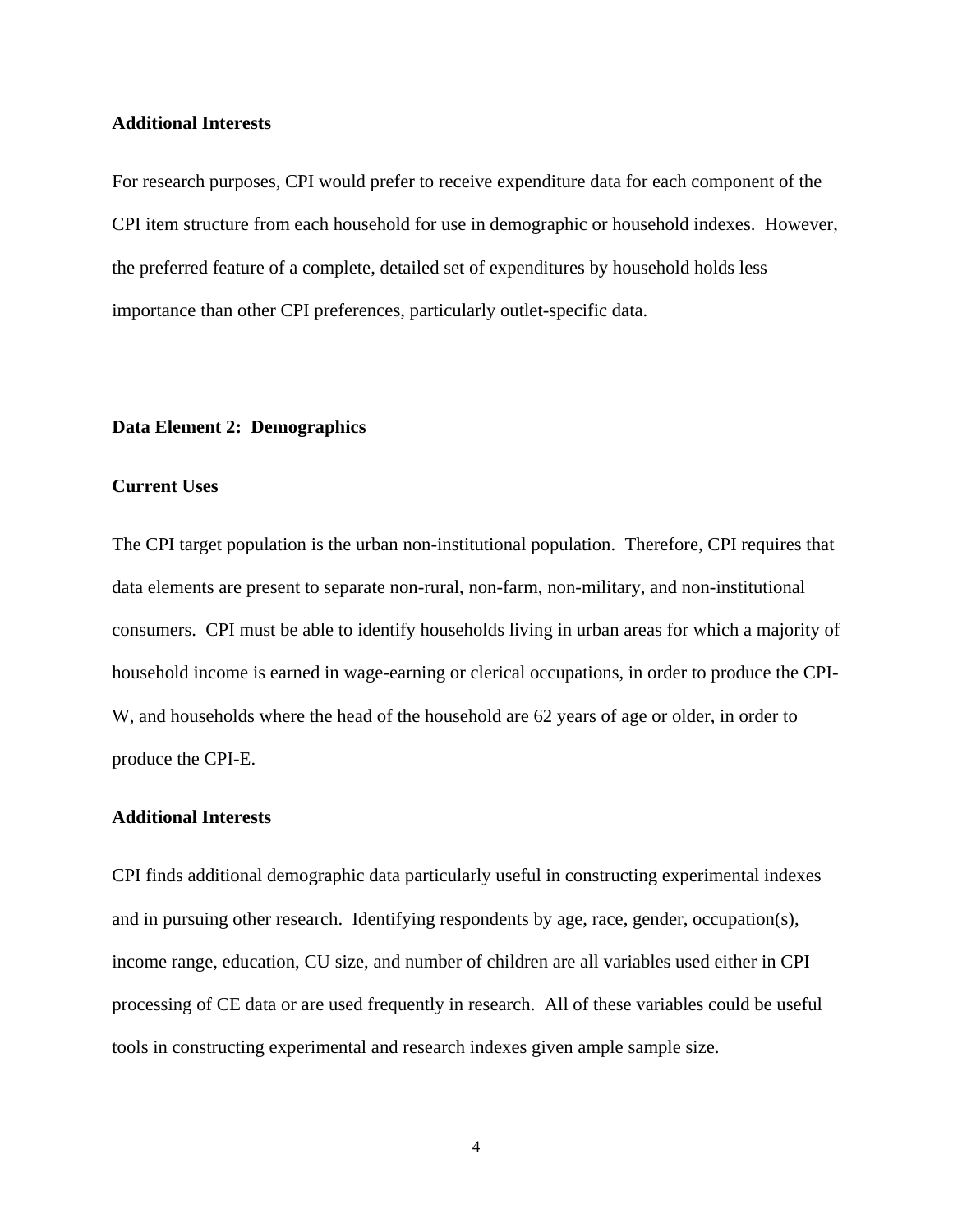# **Data Element 3: Outlet Data**

# **Current Uses**

There are no current requirements for CE to provide CPI with outlet information.

# **Additional Interests**

CPI is interested in exploring the expansion of point of purchase information within the CE survey for the purpose of selecting stores in which CPI collects monthly price information. Point of purchase information would include outlet names and locations for brick and mortar purchases, outlet names for catalog purchases, and web domains for online purchases. These data would replace the Telephone Point of Purchase survey currently used by CPI. This information could be collected for all or a subset of expenditure categories and CPI is interested in exploring ways to reduce the burden of this addition either through sub-sampling in Computer Assisted Personal Interviewing (CAPI) or other means. CPI deems point of purchase information from the CE survey as a high priority for improvements to the survey, both in its current form and in the future redesign.

# **Auxiliary data attributes provided by CE are described in Appendix A.**

# **Dimension 1: Consumption Detail**

# **Current Uses**

Classification detail of goods and services purchased is vital in creating the CPI market basket. CPI divides all in-scope expenditures into 8 Major Groups, 70 Expenditure Classes, and 211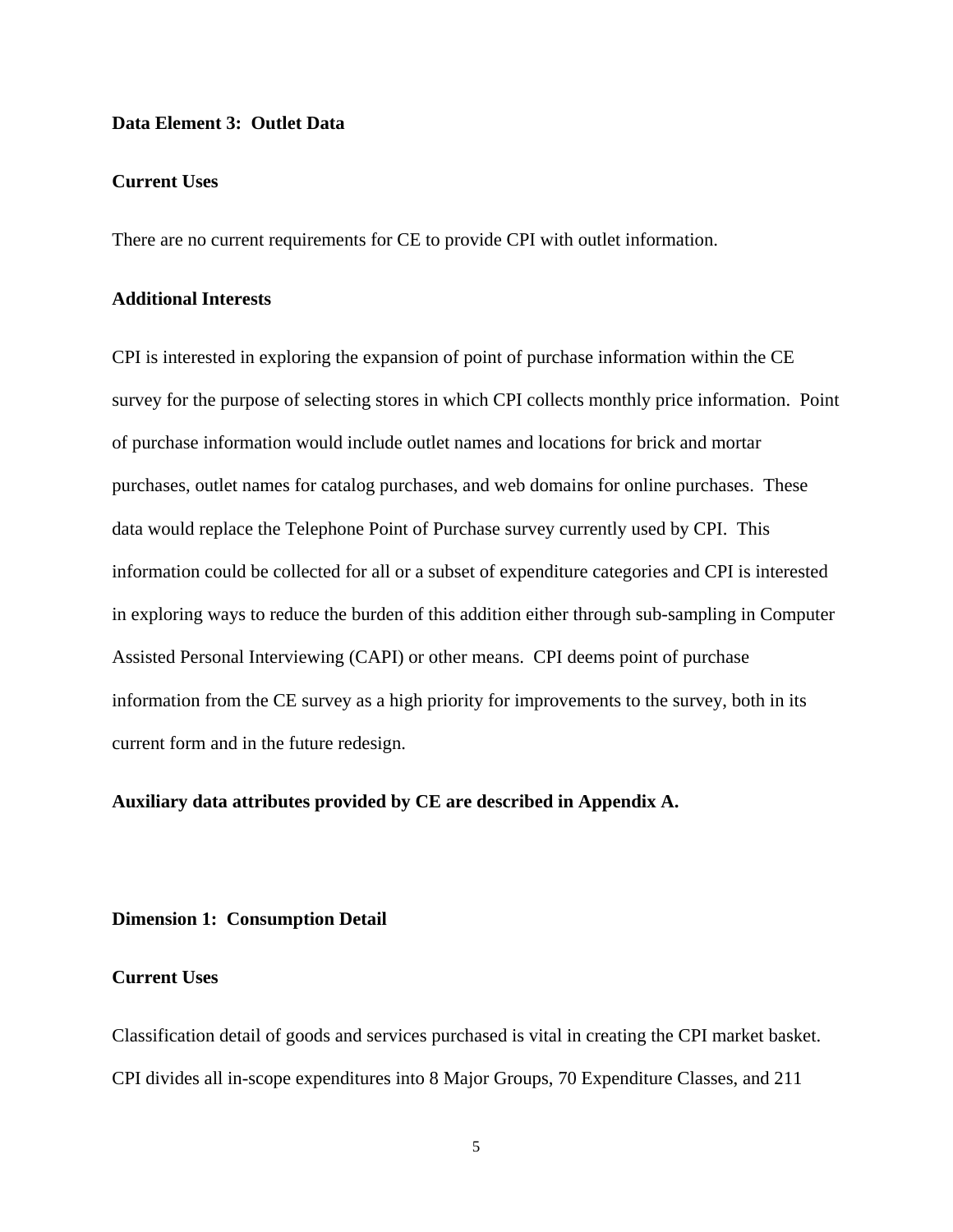Item Strata. CPI currently uses the Item Strata as the elementary level of its expenditure weights, item sampling, and index calculation. Some examples of Item Strata include bread, coffee, toys, and new cars and trucks. Entry Level Item (ELI) data, one level below the Item Strata, are required for item sample selection for the Item Strata that are heterogeneous (with multiple ELIs), which determines probabilities for how many items CPI prices in each PSU. Of the above examples of Item Strata, only toys and new cars and trucks are multi-ELI Item Strata. ELIs matched to these are recreational toys, games, and hobbies; and video games; new cars and trucks; and new motorcycles. The ELI level is the lowest level of data that CPI requires from CE. A full listing of Item Strata, ELIs, and UCCs can be found in Appendix B.

The reason CPI uses ELIs is that some Item Strata are too broad to select from goods of the same Item Strata in a store. Therefore, the process of item sample selection narrows the range of items that CPI will enter a store to choose to price. Below is an example of the calculation performed during item sample selection, illustrating the need for detail at the ELI level. This example uses the Item Strata Major Appliances (HK01) in the Area of Washington, DC (A312). Through previous calculations, CPI has determined it will price four Major Appliances within this particular store in this sample period. CPI requires ELI level expenditure estimates in order to select probabilities (share of total expenditures by Item Strata in the region) for each of the four ELIs within Major Appliances.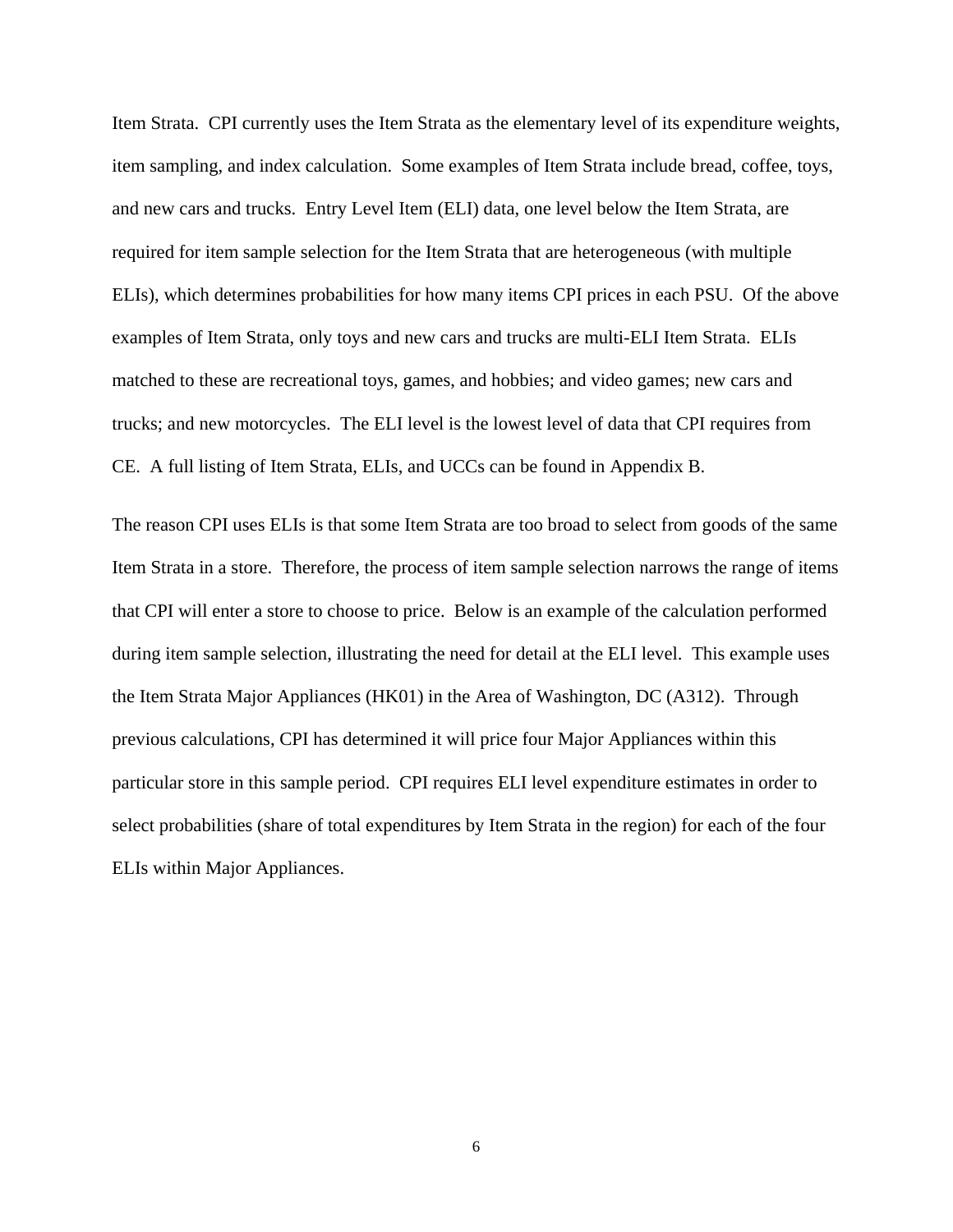|                | <b>ELI</b>   | <b>TITLE</b>             | #<br><b>Reports</b><br>(A312) | # Reports<br>(South<br>Region) | <b>Share of Total</b><br><b>Expenditures</b> | <b>Selected</b><br><b>ELIS</b> |
|----------------|--------------|--------------------------|-------------------------------|--------------------------------|----------------------------------------------|--------------------------------|
| 1              | <b>HK011</b> | Refrigerators & Freezers | 19                            | 401                            | 14.8%                                        |                                |
| $\overline{2}$ | <b>HK012</b> | Washers & Dryers         | 34                            | 661                            | 65.9%                                        | 2                              |
| 3              | <b>HK013</b> | Ranges & Cooktops        | 11                            | 215                            | 4.6%                                         |                                |
| 4              | <b>HK014</b> | Microwave Ovens          | 14                            | 328                            | 14.7%                                        |                                |

CPI also requires that the CE definitions of expenditure classifications be sufficiently adaptable to accommodate future changes to the CPI market basket structure and the introduction of new products. CPI periodically changes definitions within Item Strata or ELIs as the market structure changes. CPI requires that CE be able to change its expenditure detail accordingly and provide expenditure estimates based on revised CPI definitions within one calendar year of the change.

# **Additional Interests**

CPI may benefit from CE collecting data at a level lower than ELI in some cases. CPI has a level of detail lower than the ELI called the Cluster. In some cases, having cluster level weights would allow the process of item sample selection, above, to be performed at the cluster level. The goal of this would be a reduction of burden at outlets.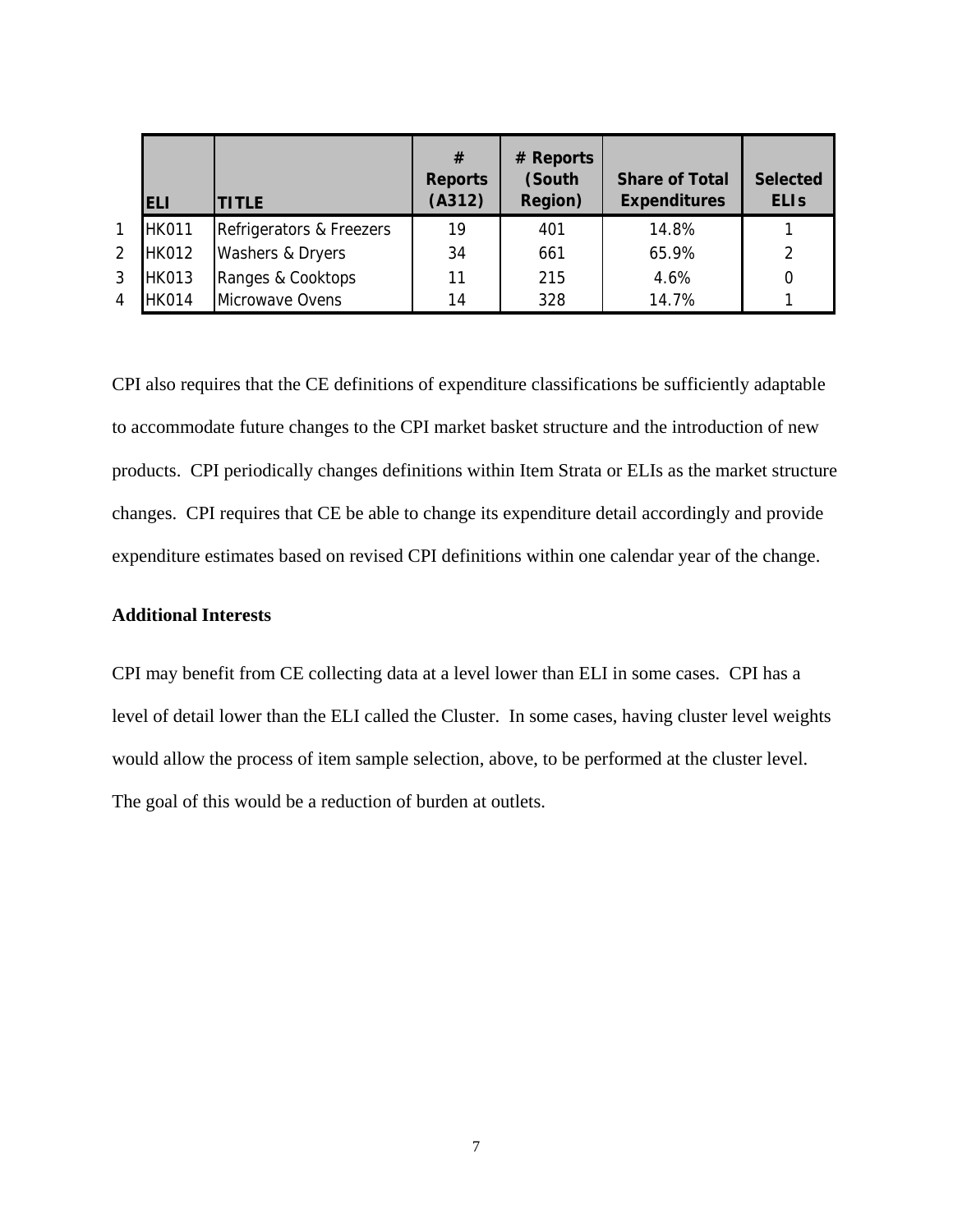# **Dimension 2: Geography**

## **Current Uses**

Geographically, CPI requires data collected within each of the 31 self-representing A-sized Index Areas. CPI also requires data collected within at least one PSU from each of the 57 geographic strata that comprise the 7 non-self-representing Index Areas.

# **Additional Interests**

CPI prefers that the CE surveys be administered in a rolling sample of PSUs, synchronized with PSUs being priced by CPI, so expenditure periods for PSUs and Areas correspond to pricing periods in those PSUs and Areas. CPI recommends CE surveys continue to be administered in rural areas for research purposes and production of Harmonized Index of Consumer Prices (HICP) weighted indexes. CPI uses county information by household for some purposes, but does not require sampling at the county level or any location information more specific than PSU.

## **Dimension 3: Periodicity**

# **Current Uses**

CPI requires monthly and annual CPI-U population expenditures and annual CPI-W and CPI-E population expenditures. Annual expenditures are required for the CPI-U population for production of the CPI-U and preliminary versions of the C-CPI-U, and for the CPI-W population for production of the CPI-W. Monthly weights are required for the production of the final

8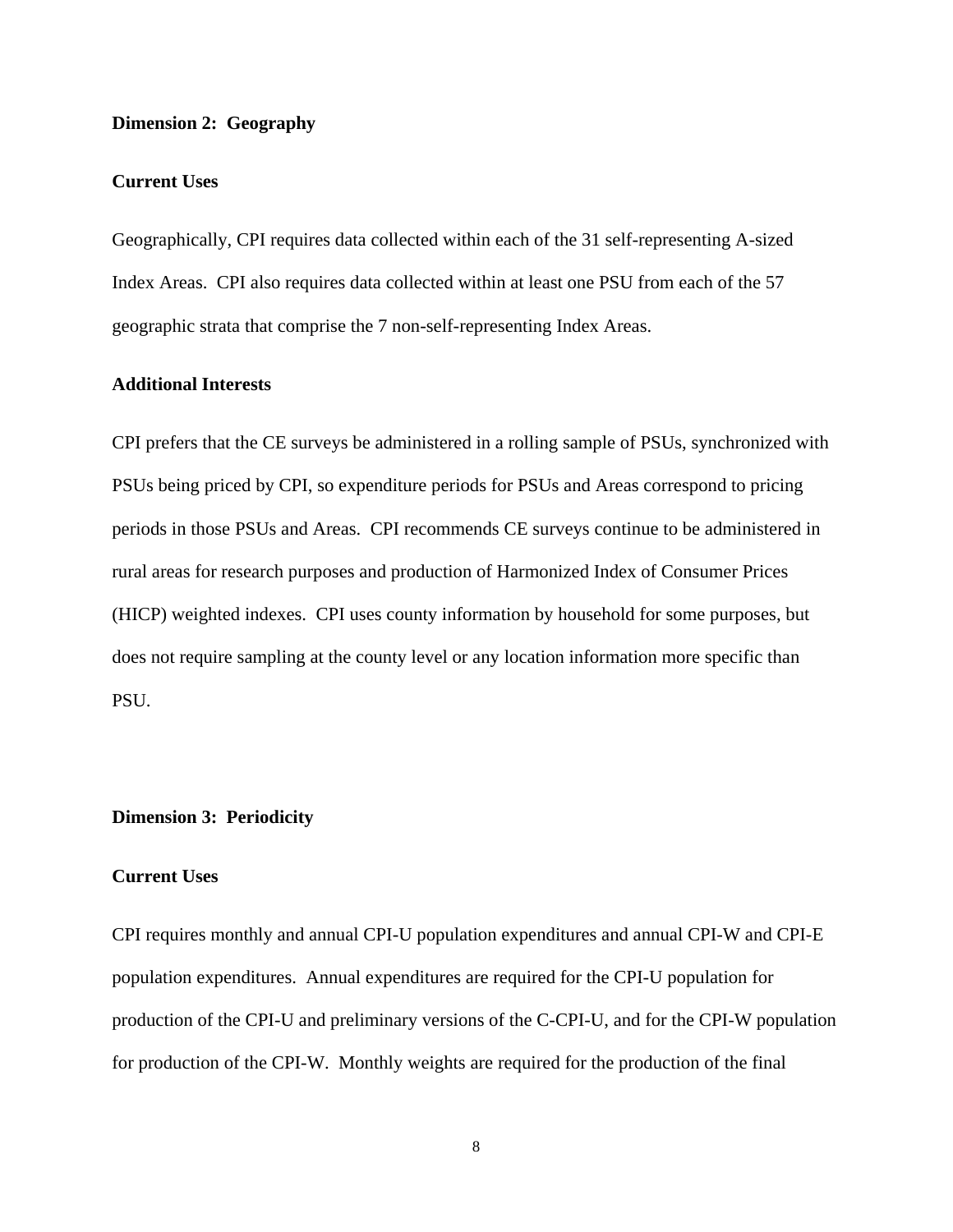version of the C-CPI-U. CPI would not use any expenditure data at a level more specific than monthly.

# **Additional Interests**

CPI has no additional interests for periodicity of CE data.

# **Quality 1: Timeliness**

# **Current Uses**

September 1 is the deadline for CPI to receive all final expenditure data for the previous calendar year from CE. This allows CPI to process the expenditure data for calculation of January indexes in the following year, published in February. At present, the requisite monthly data for the C-CPI-U are not available until two-years after the required time.

# **Additional Interests**

CPI is interested in CE verifying data on a quarterly basis in order to reduce C-CPI-U final index delays. If CE verified data for expenditure weights on a quarterly basis, CPI estimates a 12 to 14 month reduction in the lag of the publication of final C-CPI-U indexes.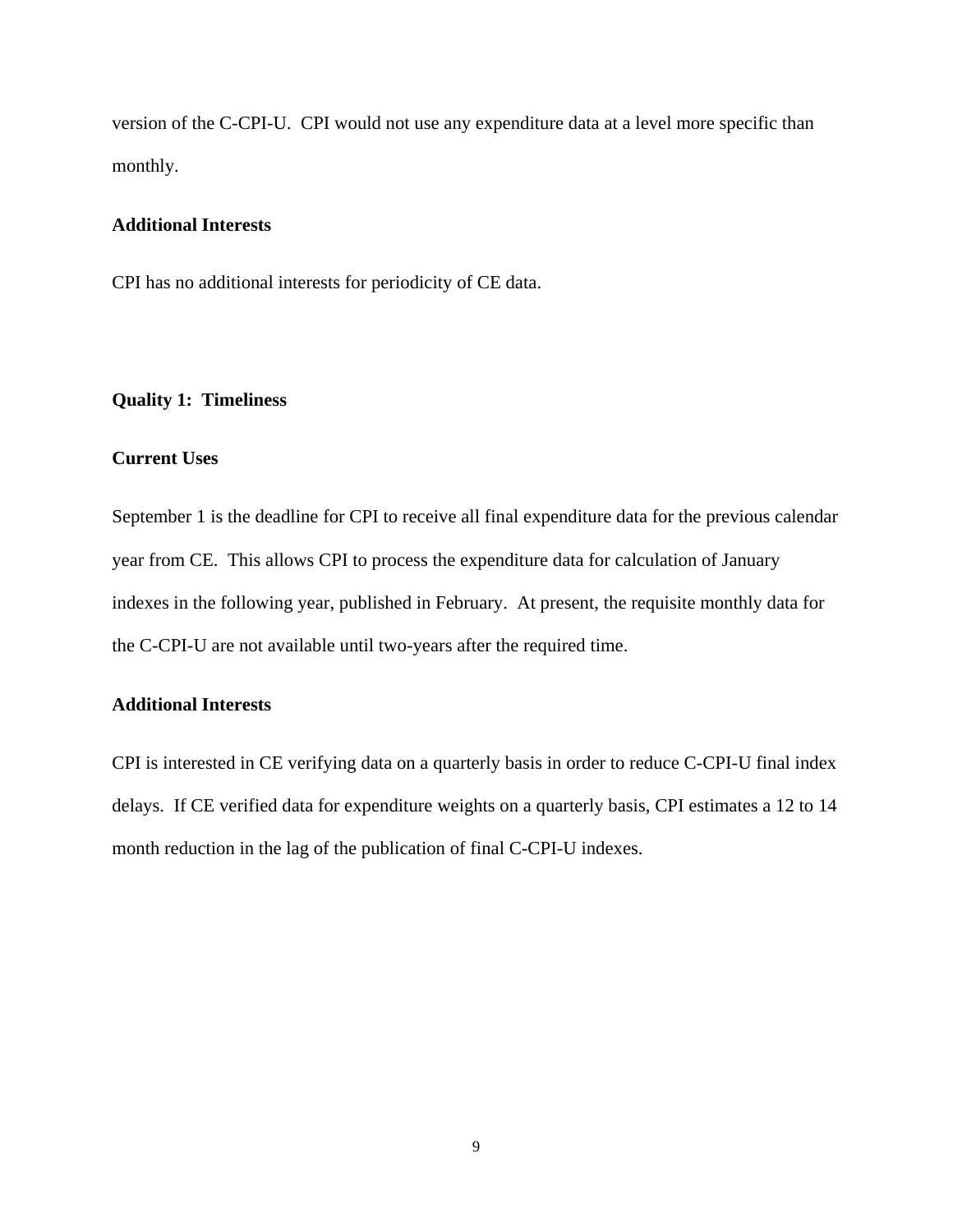# **Quality 2: Sample Size**

# **Current Uses**

CPI requires sufficient sample to provide one year base period expenditure estimates for each CPI area and population (urban, wage earner, and elderly) with variance equal to or less than current index variance. This requirement is not currently met. As a result, CPI must aggregate CE expenditure estimates over a two year period in order to produce CPI expenditure weights.

|                                                                                 | <b>Aggregation Level of 2007-2008 Expenditure Data</b> |                               |                             |                              |
|---------------------------------------------------------------------------------|--------------------------------------------------------|-------------------------------|-----------------------------|------------------------------|
|                                                                                 | Item-US-<br><b>Monthly</b>                             | Item-Area-<br><b>Biennial</b> | Item-Area-<br><b>Annual</b> | Item-Area-<br><b>Monthly</b> |
| <b>Cells per Period</b>                                                         | 211                                                    | 8018                          | 8018                        | 8018                         |
| <b>Number of Periods</b>                                                        | 24                                                     |                               | 2                           | 12                           |
| <b>Number of Expenditure</b><br><b>Records per Cell by</b><br><b>Percentile</b> |                                                        |                               |                             |                              |
| Minimum                                                                         | $\theta$                                               | $\theta$                      | $\overline{0}$              | $\overline{0}$               |
| 10%                                                                             | 26                                                     | 11                            | 5                           | $\overline{0}$               |
| 25%                                                                             | 84                                                     | 34                            | 17                          | $\mathbf{1}$                 |
| Median 50%                                                                      | 212                                                    | 99                            | 49                          | 5                            |
| 75%                                                                             | 576                                                    | 318                           | 157                         | 16                           |
| 90%                                                                             | 2379                                                   | 1221                          | 611                         | 60                           |
| Maximum                                                                         | 5923                                                   | 24354                         | 12399                       | 1266                         |
|                                                                                 |                                                        |                               |                             |                              |
| Percentage of cells with 0<br>reports                                           | 0.41                                                   | 1.46                          | 2.58                        | 14.92                        |
| Percentage of cells with less<br>than 30 reports                                | 11.59                                                  | 22.26                         | 36.99                       | 83.00                        |

CPI requires that ELIs be selected based on expenditure-based probabilities that are representative at the PSU level. CE does not currently meet this requirement and CPI must aggregate expenditures to the ELI-Region level in order to have a large enough sample for each probability.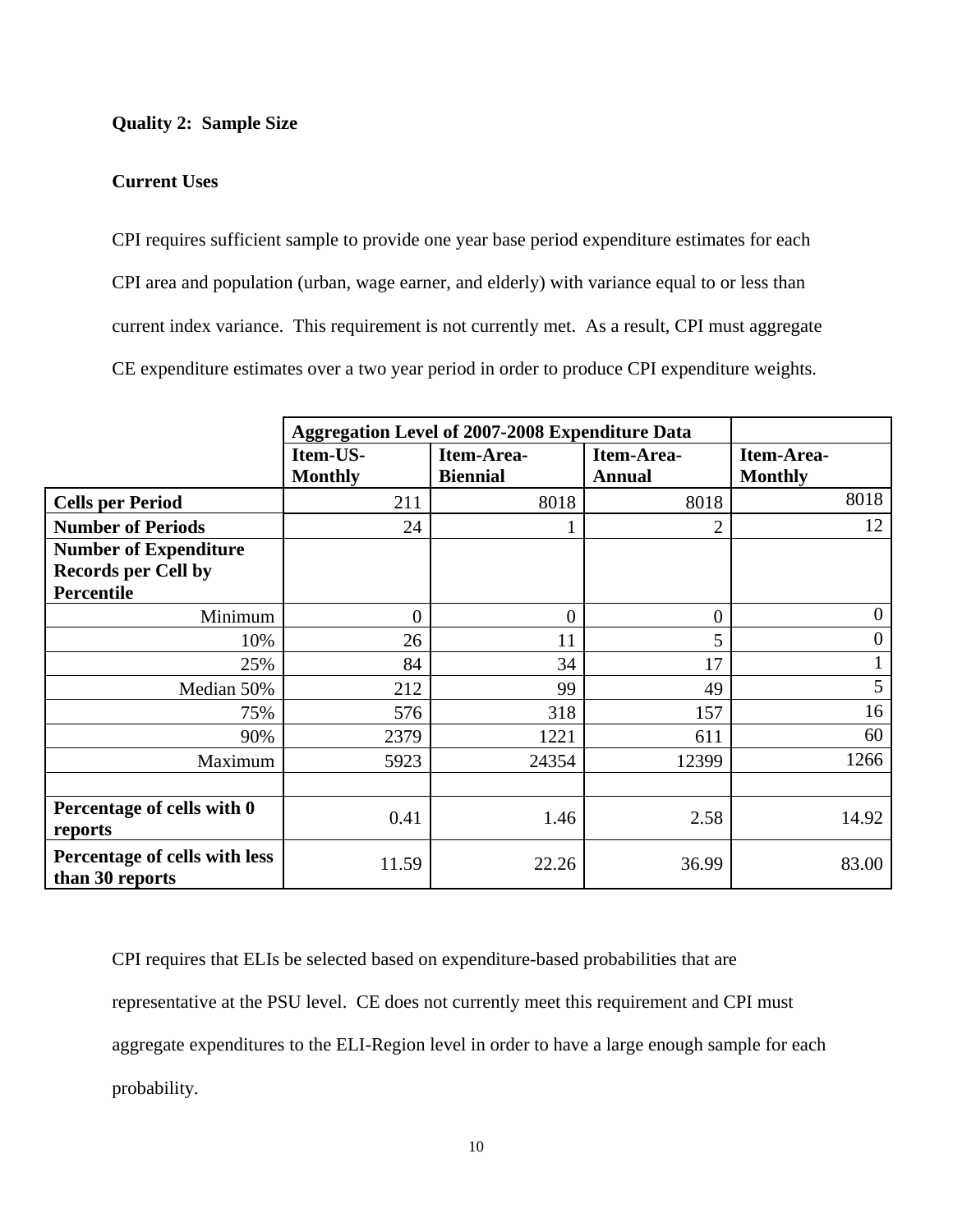# **Additional Interests**

ELI probability selection requires the largest expenditure sample sizes of any of the current CPI production uses because sufficient sample is required at the ELI-PSU level. Additional research may require larger sample sizes in the future based on demographic-based sub-indexes.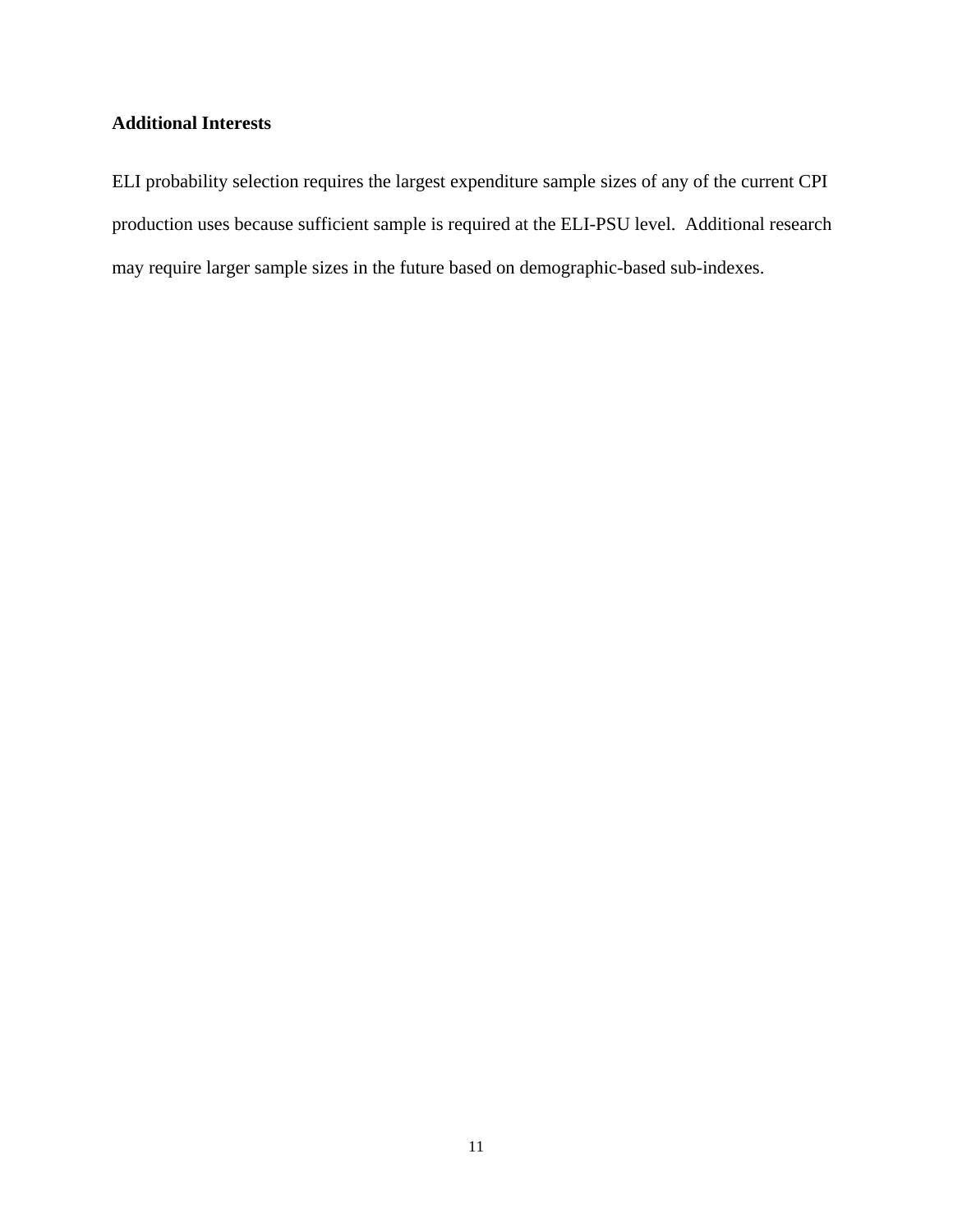# **Appendix A: Auxiliary Data Attributes**

# **Current Uses**

- ‐ Data on secondary homes by rent status, vacancy rates, occupancy rates, and location are used in calculation of expenditures on secondary homes. Special adjustments are required to these homes because they cannot always be rented, due to location and demand. For example, CPI would not want to collect the same rental equivalence value year-round for a beach house that has much higher demand, occupancy rates, and rental value during summer months. The above data attributes can be used to estimate more accurate rental values for such homes.
- Medical reimbursements are required for net out-of-pocket expenditure by consumer unit. When consumers pay out-of-pocket for medical goods and services, they are often later reimbursed by medical insurance. CPI requires that CE collect reimbursement data separately from expenditure data for medical goods and services.
- ‐ New car expenses must be collected as net out-of-pocket expense but any trade-in value received at the dealer must be added to that expense. Trade-in value and the value of used cars sold by consumers are then deducted from expenditures on used vehicles for that geographic area. This is done so that expenditures on used vehicles reflect only dealer value added. Without subtracting trade-in value from used car sales, CPI would be doublecounting the consumption of the vehicle each time it was sold and purchased.

# **Additional Interests**

‐ Income imputation for determining CPI-U and CPI-W status. (Currently collected)

12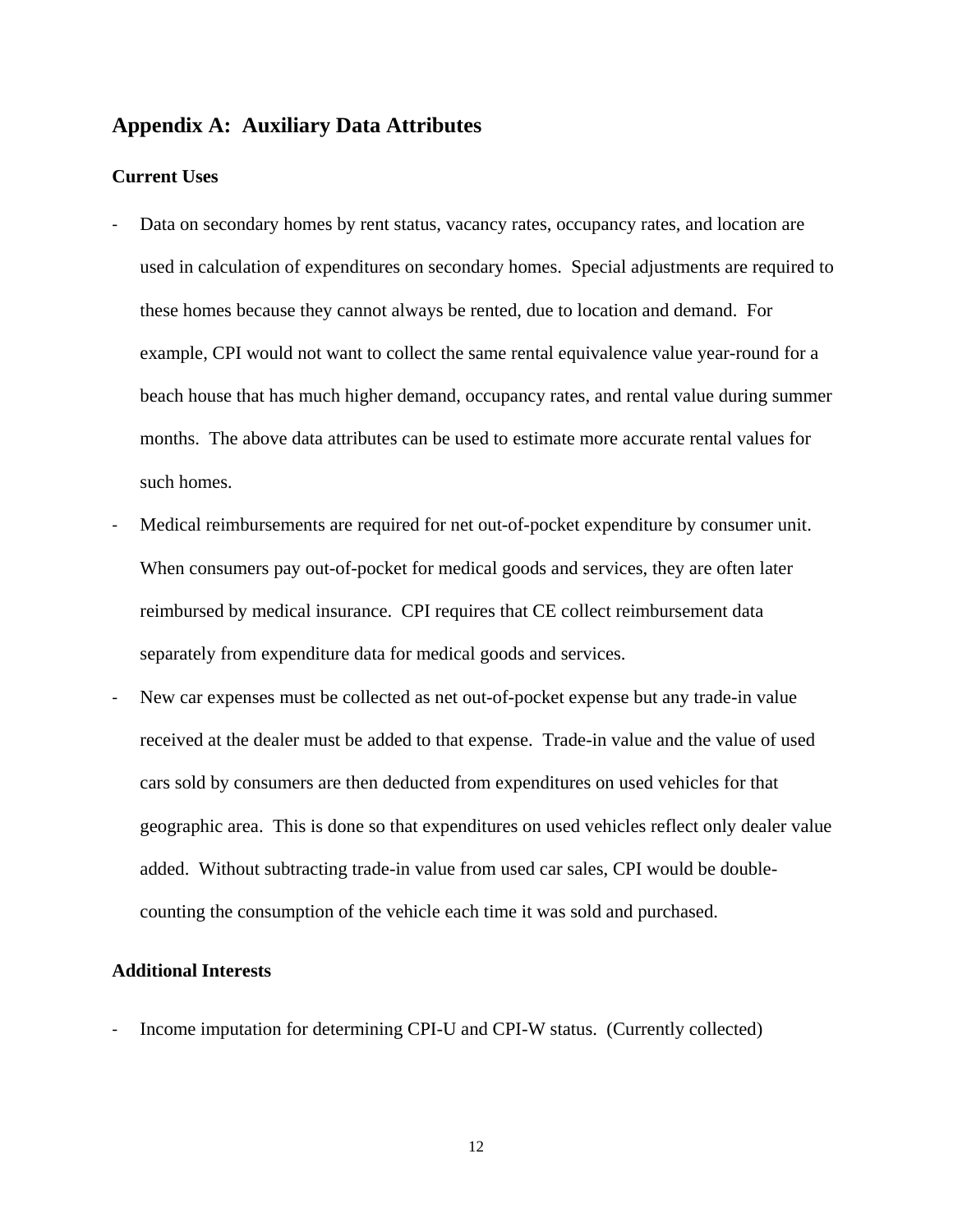‐ Gasoline expenditures collected by grade of fuel. CPI has separate ELIs for regular, midgrade, premium, diesel, and alternative fuels. (Not currently collected)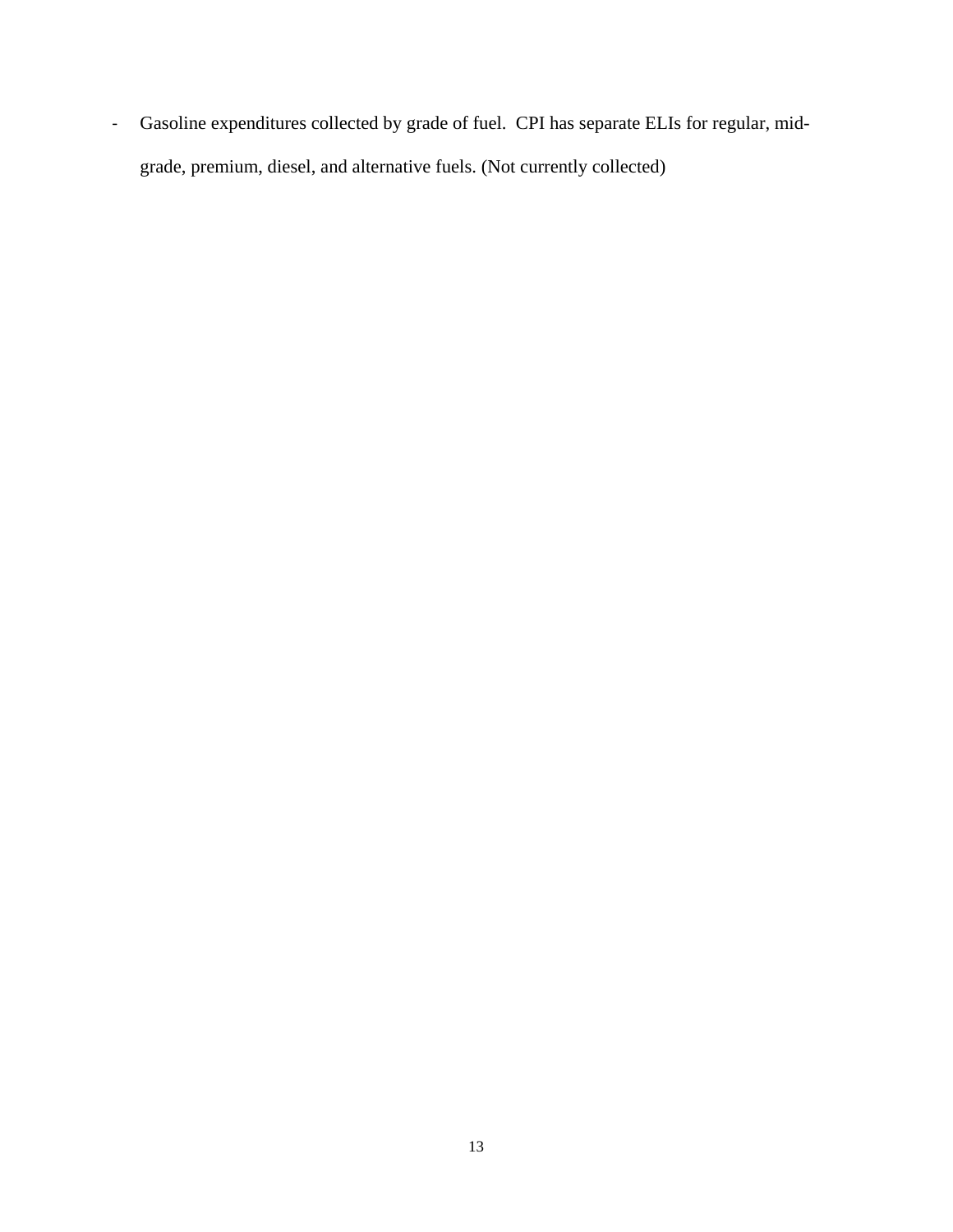# **Appendix B: CPI Expenditure Classes, Item Strata, Elementary Level Items, and Universal Classification Codes**

# **Note: CPI requires data for each Elementary Level Item, but not for each Universal Classification Code.**

Indentations occur in descending order for Expenditure Classes, Item Strata, Elementary Level Items, and Universal Classification Codes as shown:

## **ZZ Expenditure Class**

**ZZ01 Item Strata**  ZZ011 Elementary Level Item (ELI) 000000 UCC

# **AA Men's apparel**

| AA01 Men's suits, sport coats, and outerwear |
|----------------------------------------------|
| <b>AA011 MEN'S SUITS</b>                     |
| 360110 MENS SUITS                            |
| AA012 MEN'S SPORT COATS AND TAILORED JACKETS |
| 360120 MENS SPORTCOATS/TAILORED JACKETS      |
| AA013 MEN'S OUTERWEAR                        |
| 360210 MENS COATS AND JACKETS                |
| AA02 Men's furnishings                       |
| AA021 MEN'S UNDERWEAR, HOSIERY AND NIGHTWEAR |
| 360311 MENS UNDERWEAR                        |
| 360312 MENS HOSIERY                          |
| 360320 MENS NIGHTWEAR/LOUNGEWEAR             |
| AA022 MEN'S ACCESSORIES                      |
| 360330 MENS ACCESSORIES                      |
| AA023 MEN'S ACTIVE SPORTSWEAR                |
| 360350 MENS SWIMSUITS/WARM-UP/SKI SUITS      |
| AA03 Men's shirts and sweaters               |
| AA033 MEN'S SHIRTS, SWEATERS, AND VESTS      |
| 360340 MENS SWEATERS AND VESTS               |
| 360410 MENS SHIRTS                           |
| AA04 Men's pants and shorts                  |
| AA041 MEN'S PANTS AND SHORTS                 |
| 360513 MENS PANTS AND SHORTS                 |
| AA09 Unsampled men's apparel                 |
| AA090 Unsampled men's apparel                |
| 360901 MENS UNIFORMS                         |
| 360902 MENS COSTUMES                         |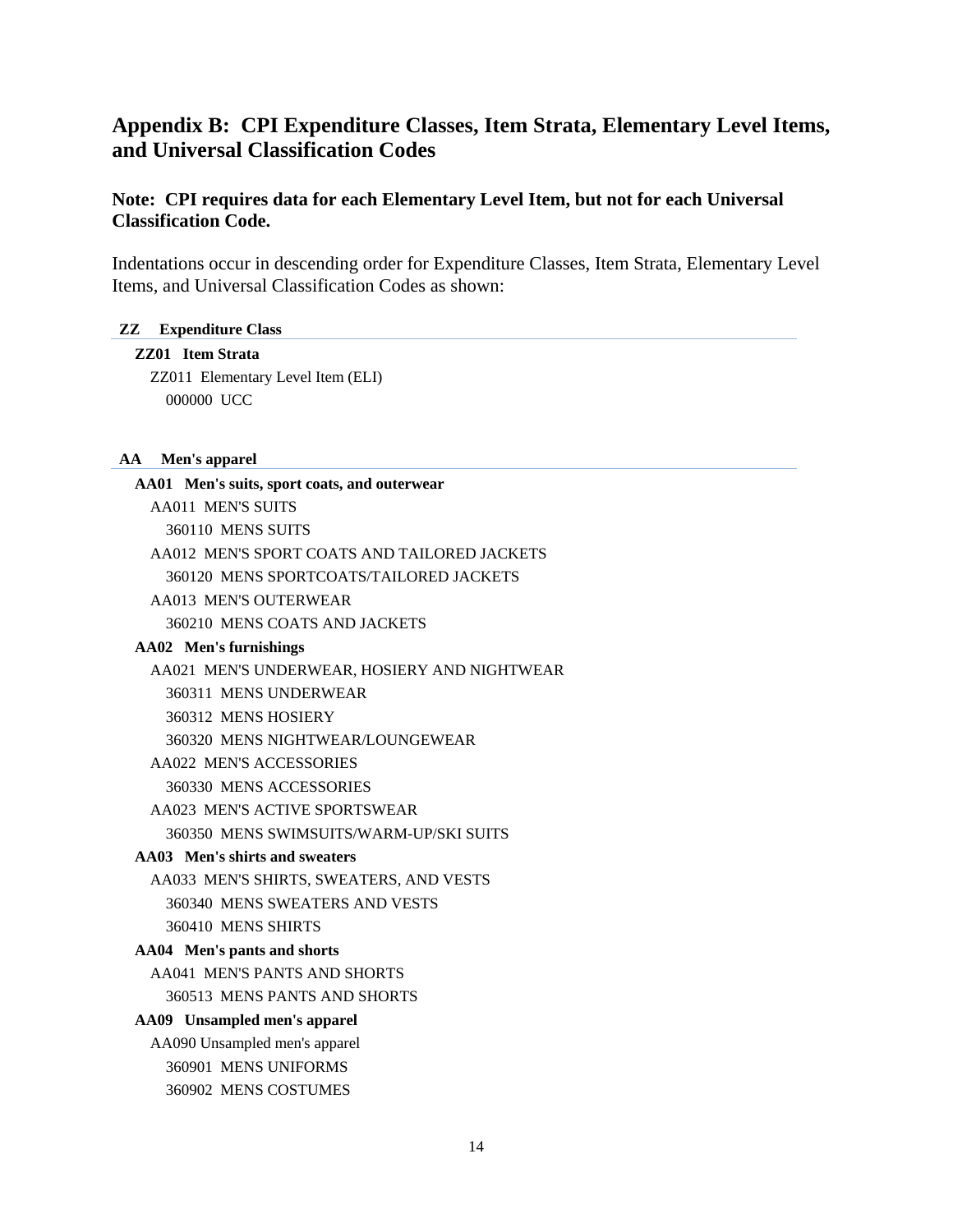**AB Boys' apparel** 

# **AB01 Boys' apparel**

AB011 BOYS' OUTERWEAR

370110 BOYS COATS AND JACKETS

AB012 BOYS' SHIRTS AND SWEATERS

370120 BOYS SWEATERS

370130 BOYS SHIRTS

AB013 BOYS' UNDERWEAR, NIGHTWEAR, HOSIERY AND ACCESSORIES

370211 BOYS UNDERWEAR

370212 BOYS NIGHTWEAR

370213 BOYS HOSIERY

370220 BOYS ACCESSORIES

AB014 BOYS' SUITS, SPORT COATS, AND PANTS

370311 BOYS SUITS, SPORTCOATS,VESTS

370314 BOYS PANTS AND SHORTS

AB015 BOYS' ACTIVE SPORTSWEAR

370904 BOYS SWIMSUITS/WARM-UP/SKI SUITS

# **AB09 Unsampled boys' apparel**

AB090 Unsampled boys' apparel

370902 BOYS COSTUMES

370903 BOYS UNIFORMS

# **AC Women's apparel**

# **AC01 Women's outerwear**

AC011 WOMEN'S OUTERWEAR

380110 WOMENS COATS AND JACKETS

# **AC02 Women's dresses**

AC021 WOMEN'S DRESSES 380210 WOMENS DRESSES

#### **AC03 Women's suits and separates**

AC031 WOMEN'S TOPS

380311 WOMENS SPORTCOATS, TAIL. JKTS

380312 WOMENS VESTS AND SWEATERS

380313 WOMENS SHIRTS, TOPS,BLOUSES

AC032 WOMEN'S SKIRTS, PANTS, AND SHORTS

380320 WOMENS SKIRTS

380333 WOMENS PANTS AND SHORTS

AC033 WOMEN'S SUITS AND SUIT COMPONENTS 380510 WOMENS SUITS

**AC04 Women's underwear, nightwear, sportswear and accessories** 

AC041 WOMEN'S UNDERWEAR AND NIGHTWEAR

380410 WOMENS SLEEPWEAR

380420 WOMENS UNDERGARMENTS

AC042 WOMEN'S HOSIERY AND ACCESSORIES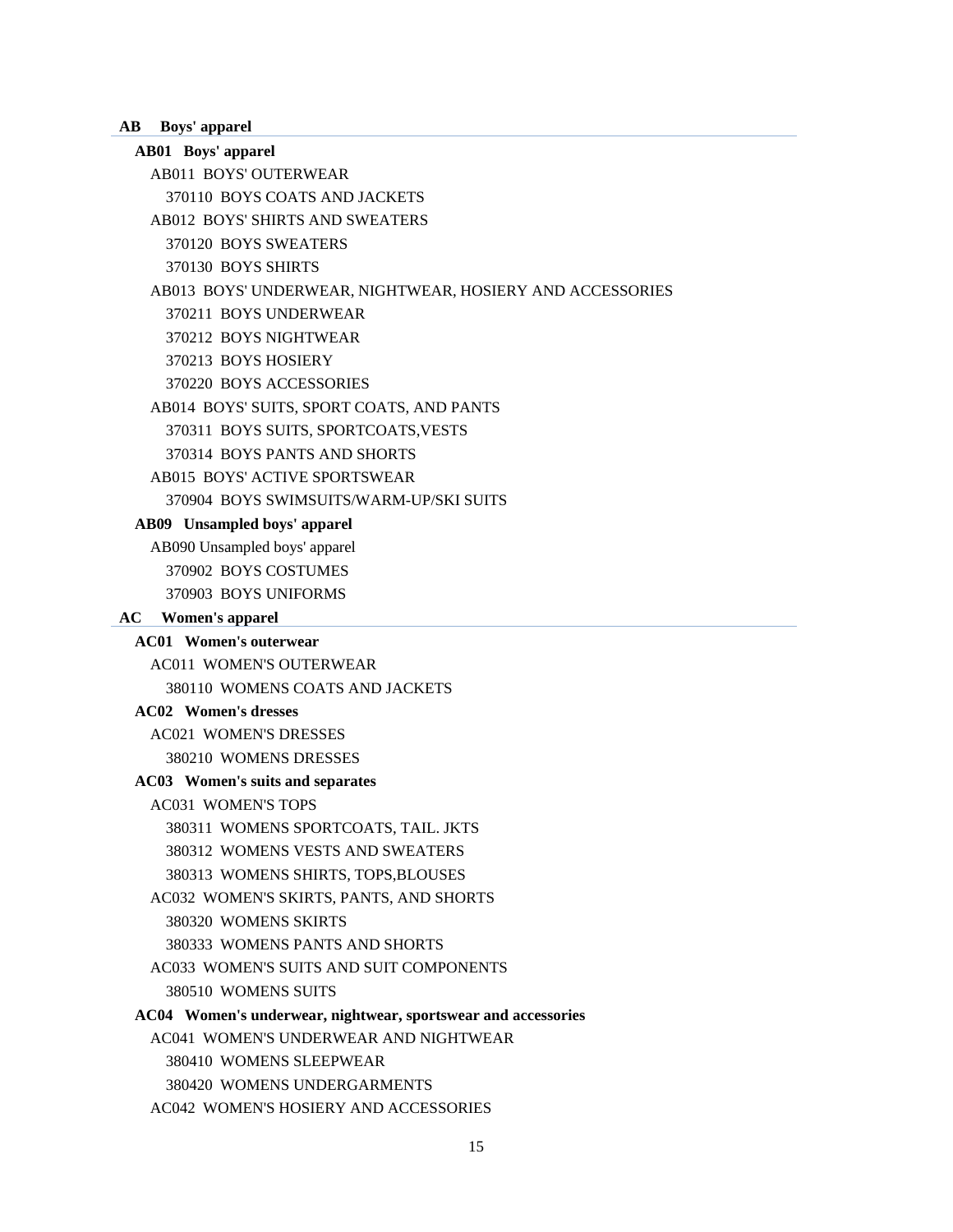380430 WOMENS HOSIERY

380901 WOMENS ACCESSORIES

AC043 WOMEN'S ACTIVE SPORTSWEAR

380340 WOMENS SWIMSUITS/WARM-UP/SKI SUIT

#### **AC09 Unsampled women's apparel**

AC090 Unsampled women's apparel 380902 WOMENS UNIFORMS 380903 WOMENS COSTUMES

#### **AD Girls' apparel**

## **AD01 Girls' apparel**

AD011 GIRLS' OUTERWEAR 390110 GIRLS COATS AND JACKETS AD012 GIRLS' DRESSES 390120 GIRLS DRESSES, SUITS AD013 GIRLS' TOPS 390210 GIRLS SHIRTS/BLOUSES/SWEATERS AD014 GIRLS' SKIRTS AND PANTS 390223 GIRLS SKIRTS, PANTS, AND SHORTS AD015 GIRLS' ACTIVE SPORTSWEAR 390230 GIRLS SWIMSUITS/WARM-UP/SKI SUITS AD016 GIRLS' UNDERWEAR, NIGHTWEAR, HOSIERY AND ACCESSORIES 390310 GIRLS UNDERWEAR AND SLEEPWEAR 390321 GIRLS HOSIERY 390322 GIRLS ACCESSORIES

## **AD09 Unsampled girls' apparel**

AD090 Unsampled girls' apparel 390901 GIRLS UNIFORMS 390902 GIRLS COSTUMES

#### **AE Footwear**

#### **AE01 Men's footwear**

AE011 MEN'S FOOTWEAR 400110 MENS FOOTWEAR

### **AE02 Boys' and girls' footwear**

AE021 BOYS' FOOTWEAR

400210 BOYS FOOTWEAR

AE022 GIRLS' FOOTWEAR

400220 GIRLS FOOTWEAR

#### **AE03 Women's footwear**

AE031 WOMEN'S FOOTWEAR

400310 WOMENS FOOTWEAR

# **AF Infants' and toddlers' apparel**

**AF01 Infants' and toddlers' apparel**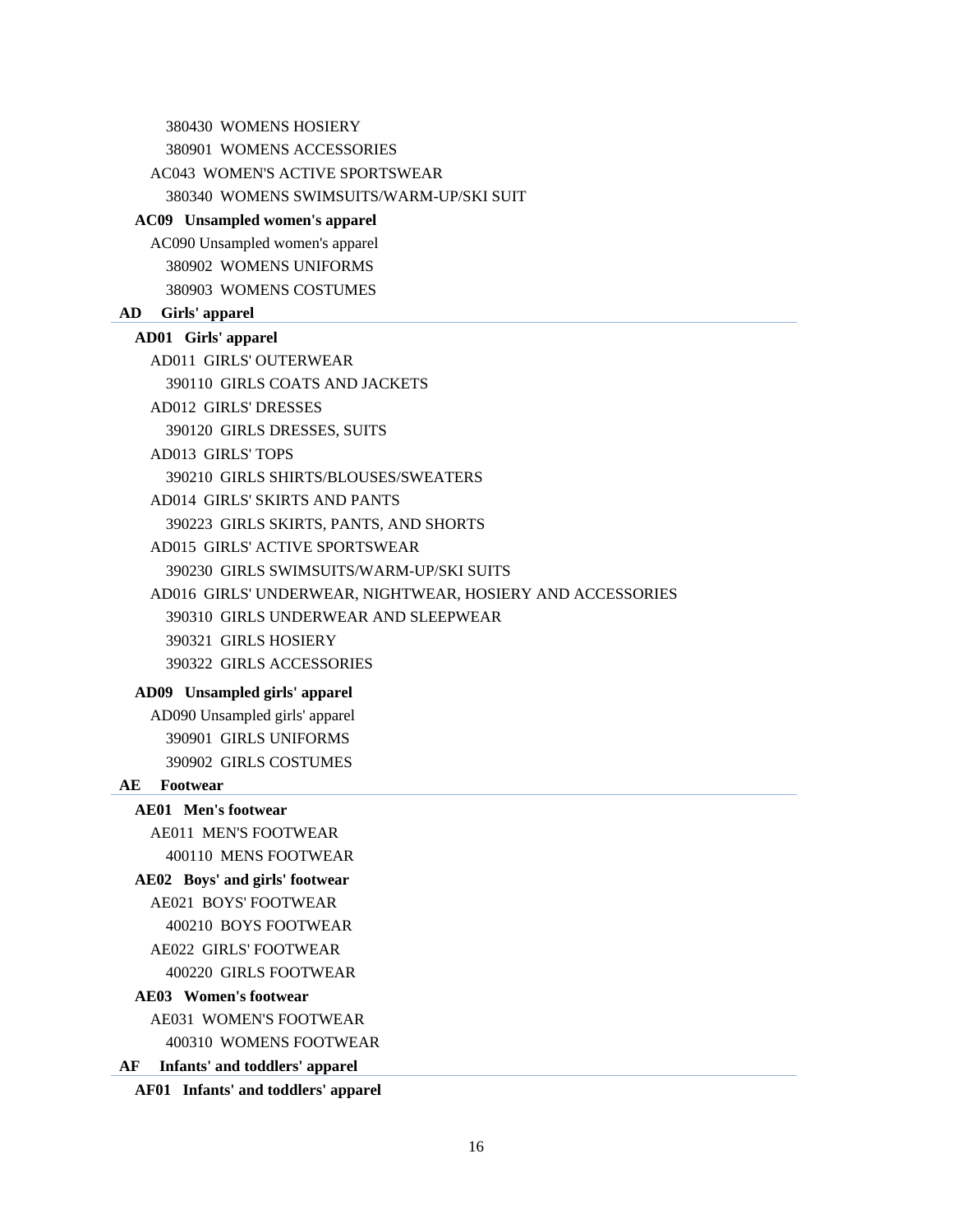AF011 INFANTS' & TODDLERS' OUTER/PLAY/DRESS/SLEEP WEAR & ACCESSORIES

410110 INFANT COAT/JACKET/SNOWSUIT

410120 INFANT DRESSES/OUTERWEAR

410140 INFANT NIGHTWEAR/LOUNGEWEAR

410901 INFANTS ACCESSORIES

AF012 INFANTS' & TODDLERS' UNDERWEAR & DIAPERS

410130 INFANT UNDERGARMENTS

## **AG Jewelry and watches**

#### **AG01 Watches**

AG011 WATCHES

430110 WATCHES

## **AG02 Jewelry**

AG021 JEWELRY

430120 JEWELRY

## **EA Educational books and supplies**

# **EA01 Educational books and supplies**

EA011 COLLEGE TEXTBOOKS

660110 SCHOOL BK/SUPL/EQUIP FOR COLLEGE

EA012 ELEMENTARY AND HIGH SCHOOL BOOKS AND SUPPLIES 660210 SCHOOL BK/SUPL/EQUIP FOR ELEM/HS

EA013 ENCYCLOPEDIAS AND OTHER SETS OF REFERENCE BOOKS 660310 ENCYL. OTH SETS OF REFRNCE BKS

#### **EA09 Unsampled educational books and supplies**

EA090 Unsampled educational books and supplies 660410 SCHOOL BK/SUPL/EQUIP FOR VOC/TECH 660901 SCHOOL BK/SUPPLIES DAY CARE,NURS 660902 SCHOOL BK/SUPPLIES OTHER SCHOOLS

#### **EB Tuition, other school fees, and childcare**

#### **EB01 College tuition and fees**

EB011 COLLEGE TUITION AND FIXED FEES 670110 COLLEGE TUITION

#### **EB02 Elementary and high school tuition and fees**

EB021 ELEMENTARY AND HIGH SCHOOL TUITION AND FIXED FEES 670210 ELEM./H.S. TUITION

## **EB03 Child care and nursery school**

EB031 DAY CARE AND NURSERY SCHOOL 340211 BABYSIT/CHILD CARE OWN HOME 340212 BABYSIT/CHILD CARE OTHER HOME 670310 DAY CARE/NURS/PRSCH EXP INCL TUIT

#### **EB04 Technical and business school tuition and fees**

EB041 TECHNICAL AND BUSINESS SCHOOL TUITION AND FIXED FEES 670901 OTHER SCHOOL TUITION

**EB09 Unsampled tuition, other school fees, and childcare**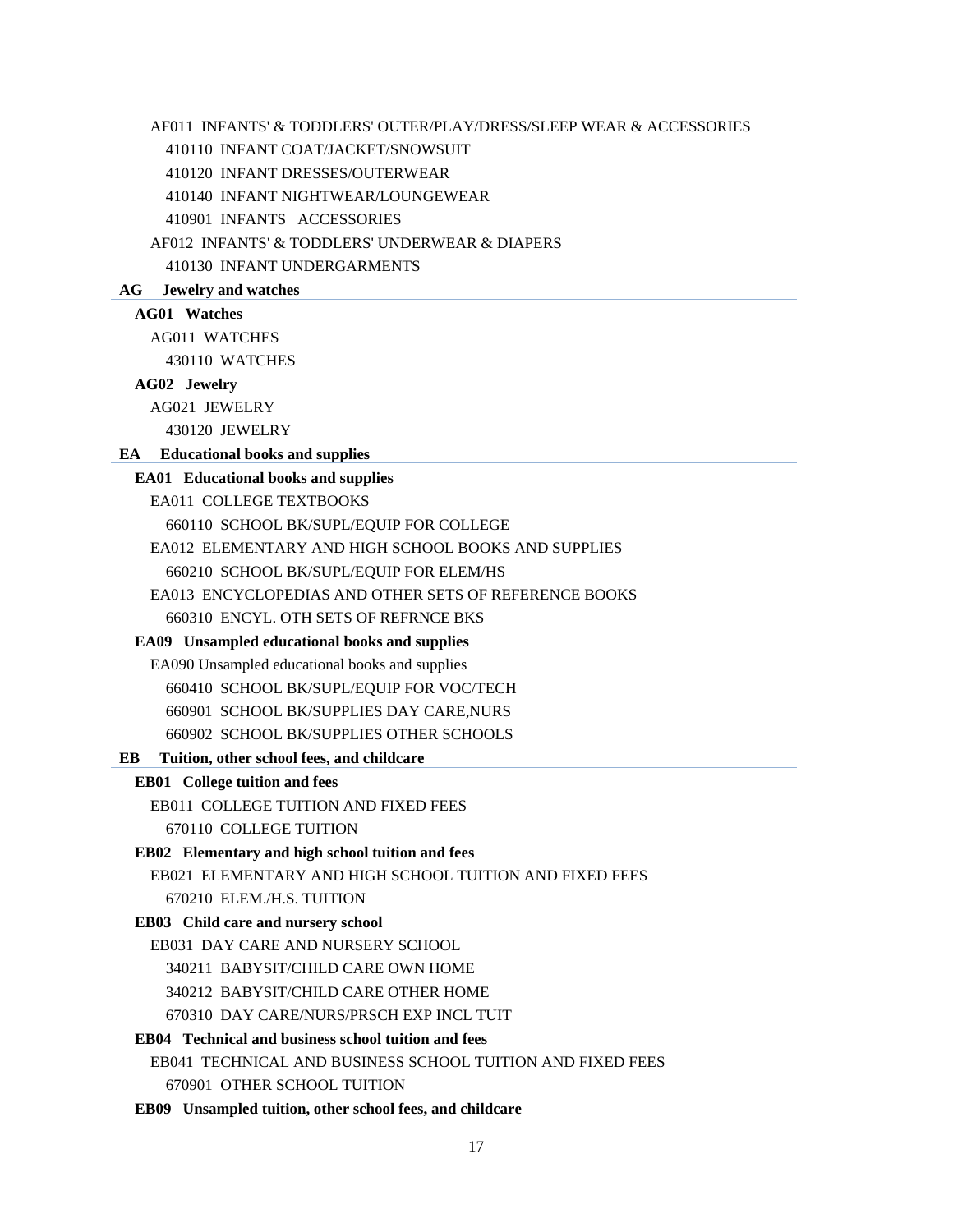EB090 Unsampled tuition, other school fees, and childcare

#### 670902 OTH SCH EXPENSES INCLUD RENTALS

#### **EC Postage and delivery services**

# **EC01 Postage**  EC011 POSTAGE 340110 POSTAGE

# **EC02 Delivery services**

EC021 DELIVERY SERVICES 340120 DELIVERY SERVICES

#### **ED Telephone services**

#### **ED03 Cellular telephone services**

ED031 WIRELESS PHONE SERVICE

#### 270102 CELLULAR PHONE SERVICE

#### **ED03 Wireless telephone services**

ED031 WIRELESS PHONE SERVICE

270102 CELLULAR PHONE SERVICE

#### **ED04 Land-line telephone services**

ED041 Telephone services, land line 270101 RESIDENTIAL TELEPHONES/PAY PHONES 270104 PHONE CARDS 270105 VOICE OVER IP SERVICE

#### **EE Information and information processing other than telephone services**

## **EE01 Personal computers and peripheral equipment**

EE011 PERSONAL COMPUTERS AND PERIPHERAL EQUIPMENT

690111 COMPTER/COMPTER HRDWAR N-BUS USE

# **EE Information technology, hardware and services**

# **EE01 Personal computers and peripheral equipment**

EE011 PERSONAL COMPUTERS AND PERIPHERAL EQUIPMENT

690115 PERSONAL DIGITAL ASSISTANTS

690310 INSTALLATION FOR COMPUTERS

# **EE02 Computer software and accessories**

EE021 COMPUTER SOFTWARE AND ACCESSORIES

690112 COMPTER SFTWR/CMPTR ACC N-BUS USE

# **EE03 Computer information processing services**

EE031 INTERNET ACCESS AND OTHER INFORMATION SERVICES 690114 COMPUTER INFORMATION SERVICES

#### **EE03 Internet services and electronic information providers**

EE031 INTERNET ACCESS AND OTHER INFORMATION SERVICES 690116 INTERNET SERVICES AWAY FROM HOME

#### **EE04 Other information processing equipment**

EE041 TELEPHONES, PERIPHERAL EQUIPMENT AND ACCESSORIES 320232 TELEPHONES AND ACCESSORIES

**EE04 Telephone hardware, calculators, and other consumer information items**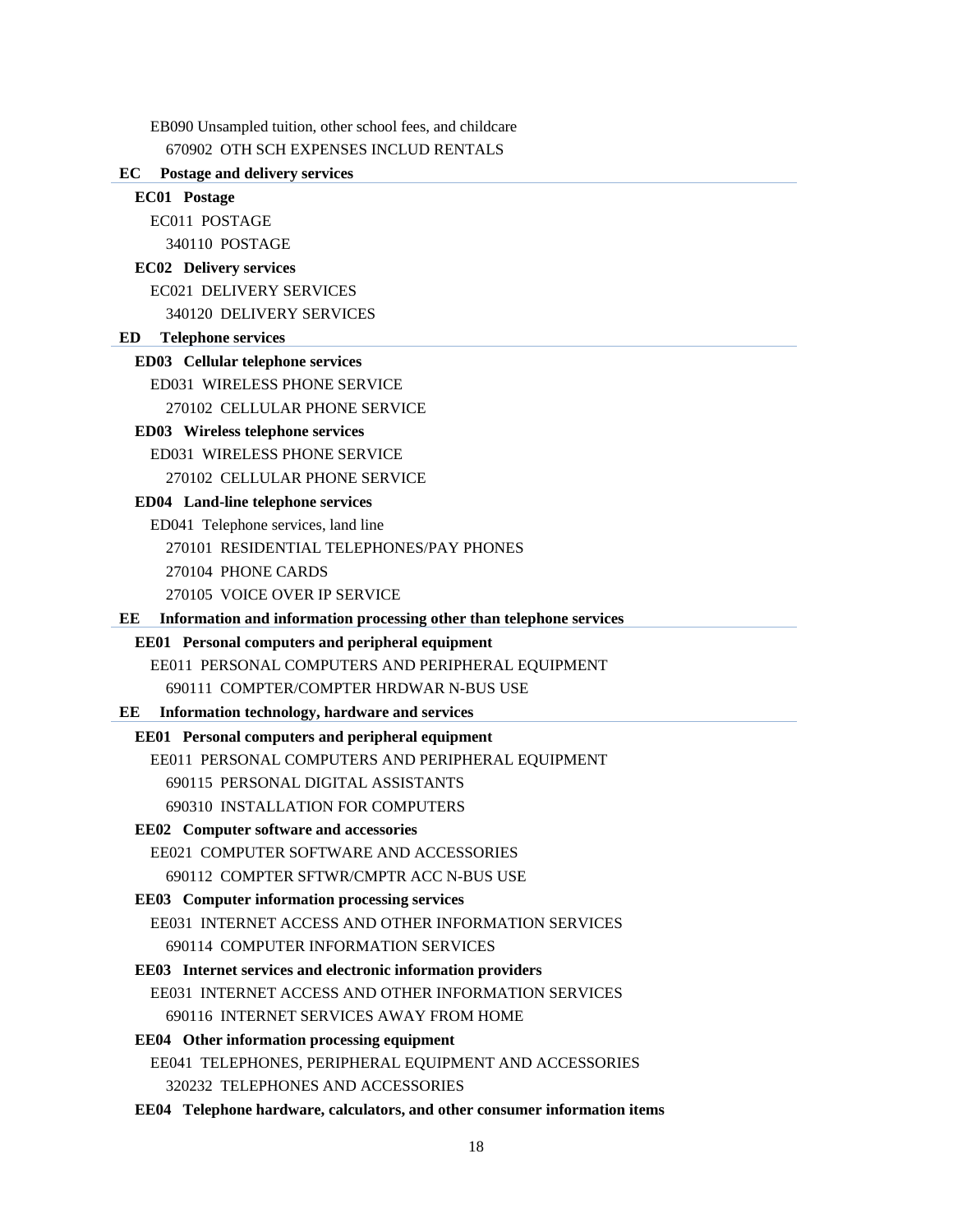EE041 TELEPHONES, PERIPHERAL EQUIPMENT AND ACCESSORIES

690210 TELEPHONE ANSWERING DEVICES

EE042 CALCULATORS,TYPEWRITERS,& OTHER INFORMATION PROCESSING EQUIPMENT

690230 TYPWRITS/OTH OFF MACH NON-BUS USE

**EE09 Unsampled information and information processing** 

EE090

340908 RNTL OFF EQUIP NON-BUS USE

690113 REPAIR-CMPTR,CMPTR SYS N-B

#### **FA Cereals and cereal products (1)**

## **FA01 Flour and prepared flour mixes**

FA011 FLOUR AND PREPARED FLOUR MIXES

010110 FLOUR

010120 PREPARED FLOUR MIXES

#### **FA02 Breakfast cereal**

FA021 CEREAL

010210 CEREAL

#### **FA03 Rice, pasta, cornmeal**

FA031 RICE, PASTA, CORNMEAL

010310 RICE

010320 PASTA CORNMEAL OTH CEREAL PRODS

#### **FB Bakery products (1)**

# **FB01 Bread**

FB011 BREAD

020110 WHITE BREAD

020210 BREAD OTHER THAN WHITE

#### **FB02 Fresh biscuits, rolls, muffins**

FB021 FRESH BISCUITS, ROLLS, AND MUFFINS

020310 FRESH BISCUITS, ROLLS, MUFFINS

## **FB03 Cakes, cupcakes, and cookies**

FB031 CAKES AND CUPCAKES (EXCLUDING FROZEN)

020410 CAKES AND CUPCAKES

FB032 COOKIES

020510 COOKIES

#### **FB04 Other bakery products**

FB041 CRACKERS AND BREAD AND CRACKER PRODUCTS

020610 CRACKERS

020620 BREAD AND CRACKER PRODUCTS

FB042 SWEETROLLS, COFFEE CAKE AND DOUGHNUTS(EXCLUDING FROZEN)

020710 DOUGHNUTS,SWEETROLLS,COFFECAKE

FB043 FROZEN BAKERY PRODUCTS AND FROZEN/REFRIG DOUGHS AND BATTERS

020810 FROZEN & REFRIG. BAKERY PROD.

FB044 PIES, TARTS, TURNOVERS (EXCLUDING FROZEN)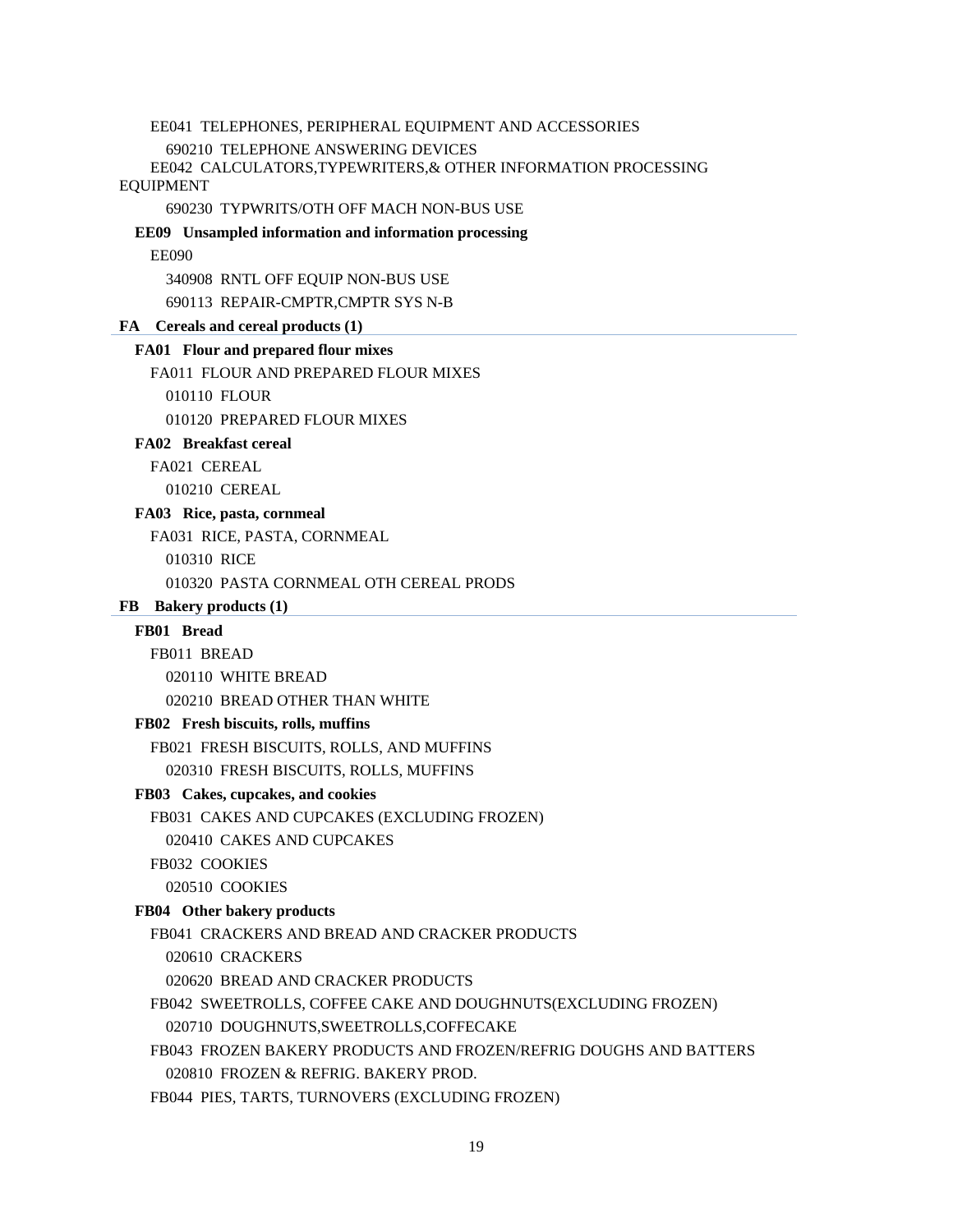020820 FRESH PIES, TARTS, TURNOVERS

# **FC Beef and veal (1)**

**FC01 Uncooked ground beef**  FC011 UNCOOKED GROUND BEEF 030110 GROUND BEEF EXCLUDE CANNED

#### **FC02 Uncooked beef roasts**

FC021 UNCOOKED BEEF ROASTS

030210 CHUCK ROAST

030310 ROUND ROAST

030410 OTHER ROAST

# **FC03 Uncooked beef steaks**

FC031 UNCOOKED BEEF STEAKS

030510 ROUND STEAK

030610 SIRLOIN STEAK

030710 OTHER STEAK

# **FC04 Uncooked other beef and veal**

FC041 UNCOOKED OTHER BEEF AND VEAL

030810 OTHER BEEF (EXCLUDE CANNED)

## **FD Pork (1)**

## **FD01 Bacon, breakfast sausage, and related products**

FD011 BACON, SAUSAGE AND RELATED PRODUCTS 040110 BACON 040510 PORK SAUSAGE

# **FD02 Ham**

FD021 HAM 040310 HAM (EXCLUDE CANNED) 040610 CANNED HAM

#### **FD03 Pork chops**

FD031 PORK CHOPS

040210 PORK CHOPS

#### **FD04 Other pork including roasts and picnics**

FD041 OTHER PORK INCLUDING ROASTS AND PICNICS

040410 OTHER PORK

# **FE Other meats (1)**

# **FE01 Other meats**

FE011 FRANKFURTERS 050110 FRANKFURTERS

FE012 LUNCHMEATS

050210 BOLOGNA, LIVERWURST, SALAMI

050310 OTHER LUNCHMEAT

FE013 LAMB, ORGAN MEATS, AND GAME

050410 LAMB AND ORGAN MEATS

050900 MUTTON, GOAT, GAME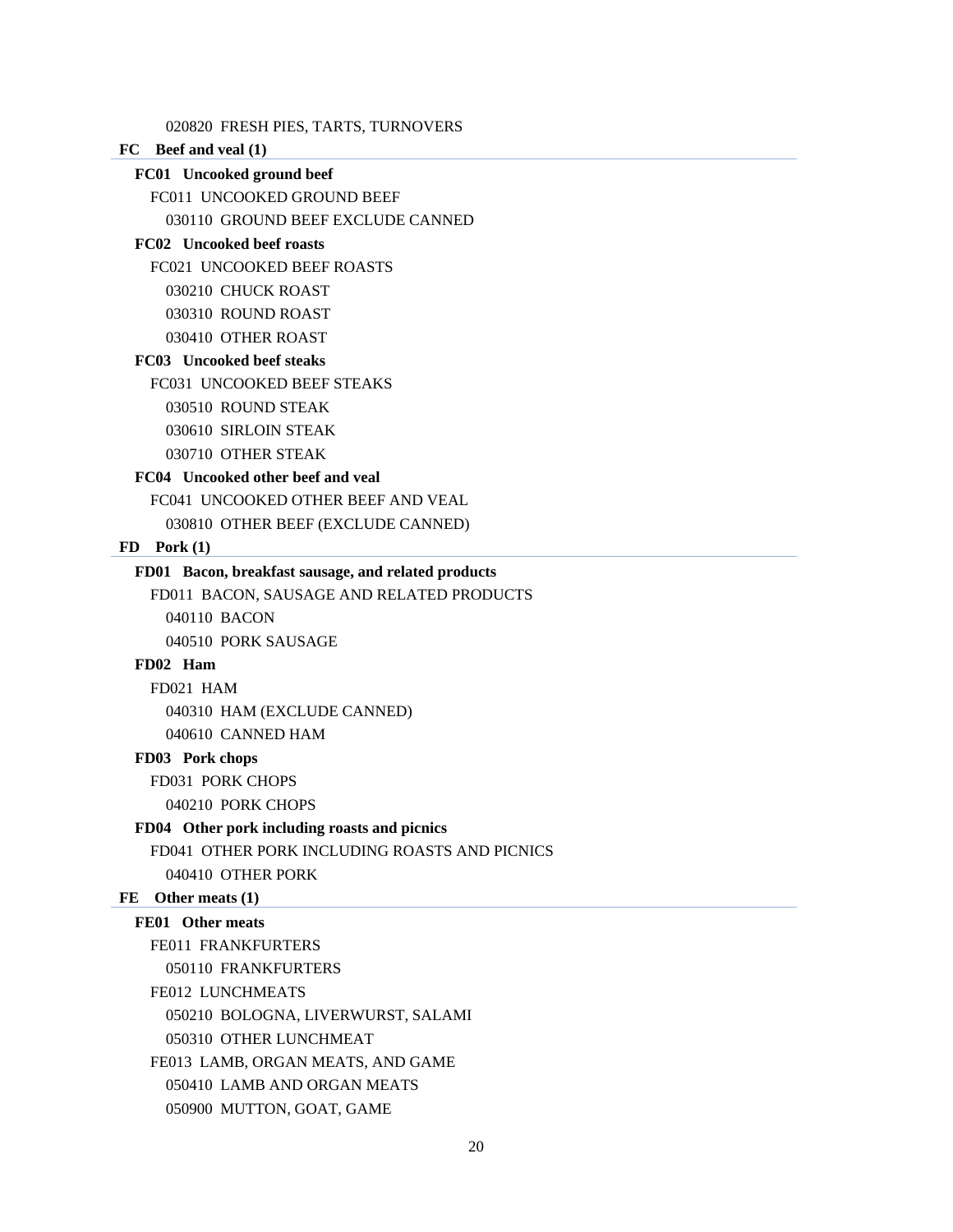| FF | Poultry $(1)$ |  |
|----|---------------|--|
|    |               |  |

# **FF01 Chicken**

FF011 CHICKEN

060110 FRESH & FROZEN WHOLE CHICKEN 060210 FRESH OR FROZEN CHICKEN PARTS

#### **FF02 Other poultry including turkey**

FF021 OTHER POULTRY INCLUDING TURKEY

060310 OTHER POULTRY

# **FG Fish and seafood (1)**

# **FG01 Fresh fish and seafood**

FG011 FRESH FISH AND SEAFOOD 070230 FRESH FISH & SHELLFISH

#### **FG02 Processed fish and seafood**

FG021 PROCESSED FISH AND SEAFOOD 070110 CANNED FISH AND SEAFOOD

070240 FROZEN FISH & SHELLFISH

# **FH Eggs (1)**

# **FH01 Eggs**

FH011 EGGS 080110 EGGS

#### **FJ Dairy and related products (1)**

## **FJ01 Milk**

FJ011 MILK 090110 FRESH MILK ALL TYPES

#### **FJ02 Cheese and related products**

FJ021 CHEESE AND CHEESE PRODUCTS

100210 CHEESE

## **FJ03 Ice cream and related products**

FJ031 ICE CREAM AND RELATED PRODUCTS

100410 ICE CREAM AND RELATED PRODUCTS

# **FJ04 Other dairy and related products**

FJ041 OTHER DAIRY AND RELATED PRODUCTS

090210 CREAM

100510 OTHER DAIRY PRODUCTS

# 160310 NON-DIARY CREAM SUBSTITUTES

#### **FK Fresh fruits (1)**

**FK01 Apples** 

FK011 APPLES

110110 APPLES

# **FK02 Bananas**

FK021 BANANAS

110210 BANANAS

**FK03 Citrus fruits**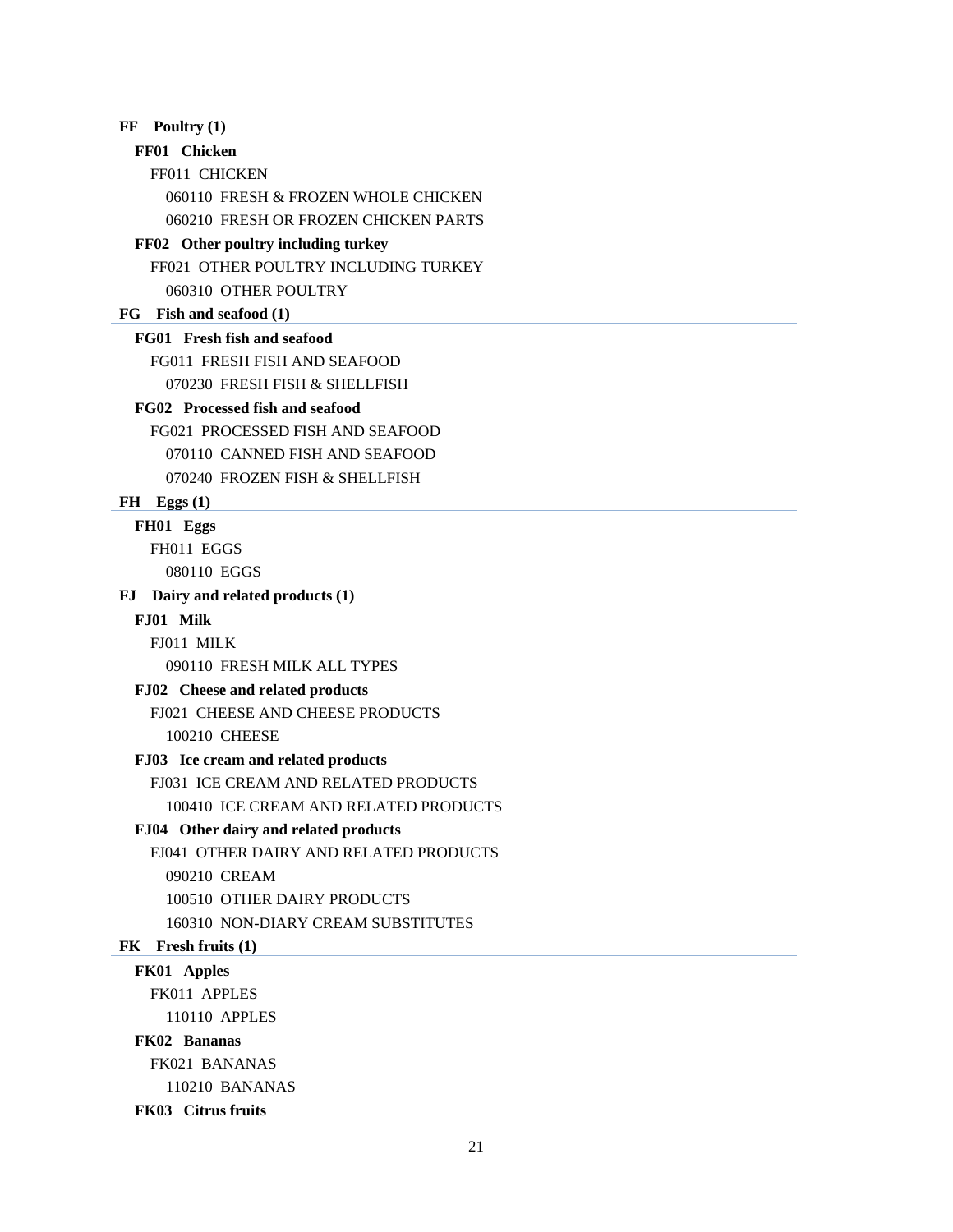FK031 CITRUS FRUITS

110310 ORANGES

110510 CITRUS FRUITS EXCL. ORANGES

## **FK04 Other fresh fruits**

FK041 OTHER FRESH FRUITS

110410 OTHER FRESH FRUITS

#### **FL Fresh vegetables (1)**

## **FL01 Potatoes**

FL011 POTATOES

120110 POTATOES

## **FL02 Lettuce**

FL021 LETTUCE

120210 LETTUCE

# **FL03 Tomatoes**

FL031 TOMATOES

120310 TOMATOES

#### **FL04 Other fresh vegetables**

FL041 OTHER FRESH VEGETABLES INCLUDING FRESH HERBS

120410 OTHER FRESH VEGETABLES

# **FM Processed fruits and vegetables (1)**

## **FM01 Canned fruits and vegetables**

FM011 CANNED FRUITS AND VEGETABLES

130310 CANNED FRUITS

140210 CANNED BEANS

140220 CANNED CORN

140230 CANNED VEGETABLES MISC

# **FM02 Frozen fruits and vegetables**

FM021 FROZEN FRUITS AND VEGETABLES

130121 FROZEN FRUITS

140110 FROZEN VEGETABLES

#### **FM03 Other processed fruits and vegetables including dried**

FM031 OTHER PROCESSED FRUITS AND VEGETABLES INCLUDING DRIED

130320 DRIED FRUITS

140310 OTHER PROCESSED VEGETABLES

- 140320 OTHER PEAS
- 140330 OTHER BEANS
- 140340 OTHER VEGETABLES MISC

# **FN Juices and nonalcoholic drinks (1)**

# **FN01 Carbonated drinks**

FN011 CARBONATED DRINKS

- 170110 COLA DRINKS
- 170210 OTHER CARBONATED DRINKS

#### **FN02 Frozen noncarbonated juices and drinks**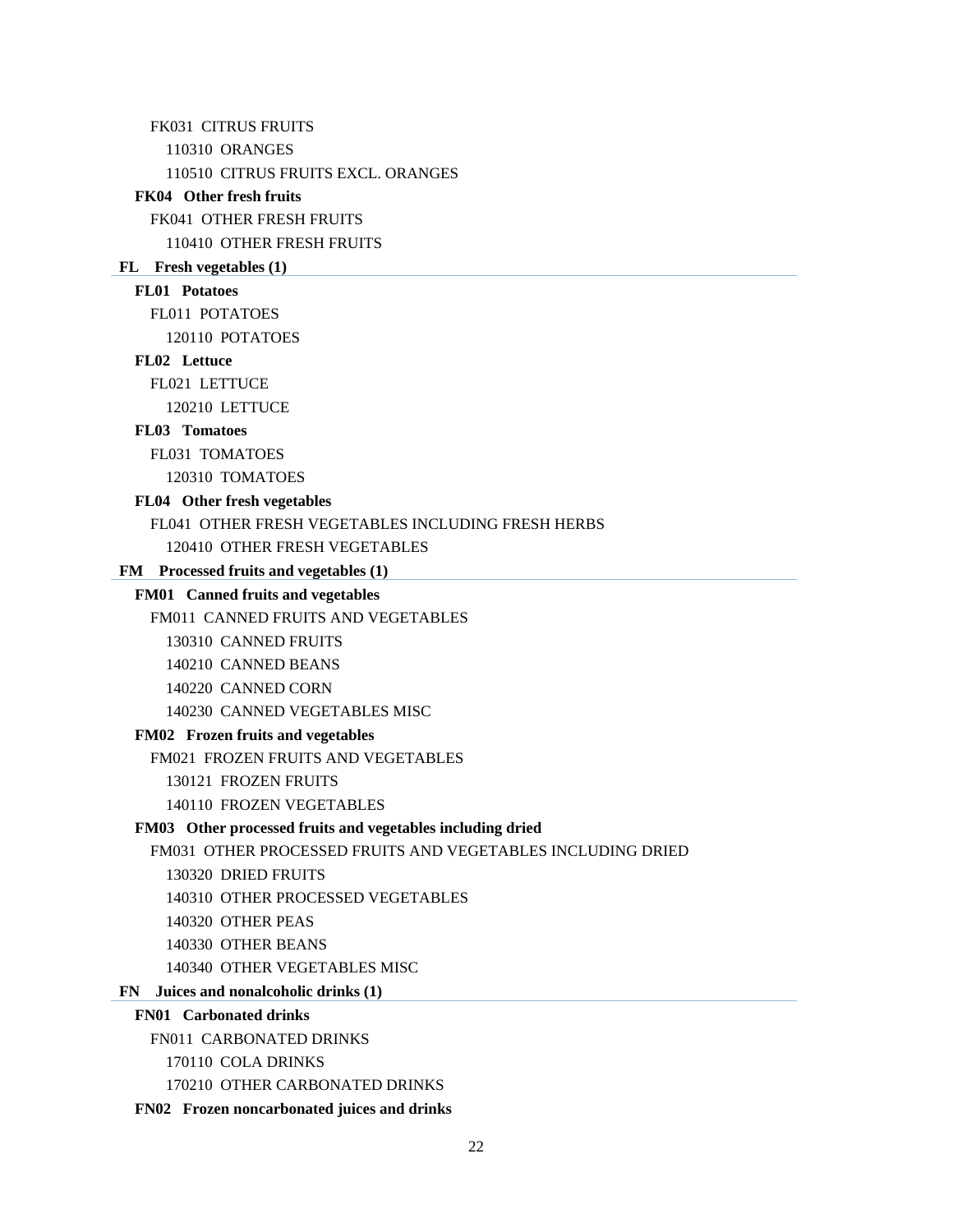FN021 FROZEN NONCARBONATED JUICES AND DRINKS

130110 FROZEN ORANGE JUICE

130122 FROZEN FRUIT JUICES

140410 FROZEN VEGETABLE JUICES

#### **FN03 Nonfrozen noncarbonated juices and drinks**

FN031 NONFROZEN NONCARBONATED JUICES AND DRINKS

130211 FRESH FRUIT JUICE

130212 CANNED/BOTTLE FRUIT JUICE

140420 FRESH & CANNED VEGETABLE JUICES

170510 NONCARB FRUT FLAV/LEMADE NONFROZ

170532 BOTTLED WATER

170533 SPORTS DRINKS

#### **FP Beverage materials including coffee (1)**

#### **FP01 Coffee**

FP011 COFFEE

170310 ROASTED COFFEE

170410 INSTANT/FREEZE DRIED COFFEE

#### **FP02 Other beverage materials including tea**

FP021 TEA

170520 TEA

FP022 OTHER BEVERAGE MATERIALS

170531 OTHER NONCARB. BEVERAGES/ICE

## **FR Sugar and sweats (1)**

#### **FR01 Sugar and artificial sweeteners**

FR011 SUGAR AND ARTIFICIAL SWEETENERS

150211 SUGAR

150212 ARTIFICIAL SWEETENERS

# **FR02 Candy and chewing gum**

FR021 CANDY AND CHEWING GUM

150110 CANDY AND CHEWING GUM

# **FR03 Other sweets**

# FR031 OTHER SWEETS

150310 OTHER SWEETS

## **FS Fats and oils (1)**

## **FS01 Butter and margarine**

FS011 BUTTER AND MARGARINE

```
100110 BUTTER
```
160110 MARGARINE

#### **FS02 Salad dressing**

FS021 MAYONNAISE, SALAD DRESSING, AND SANDWICH SPREADS 160212 SALAD DRESSINGS

#### **FS03 Other fats and oils including peanut butter**

FS031 PEANUT BUTTER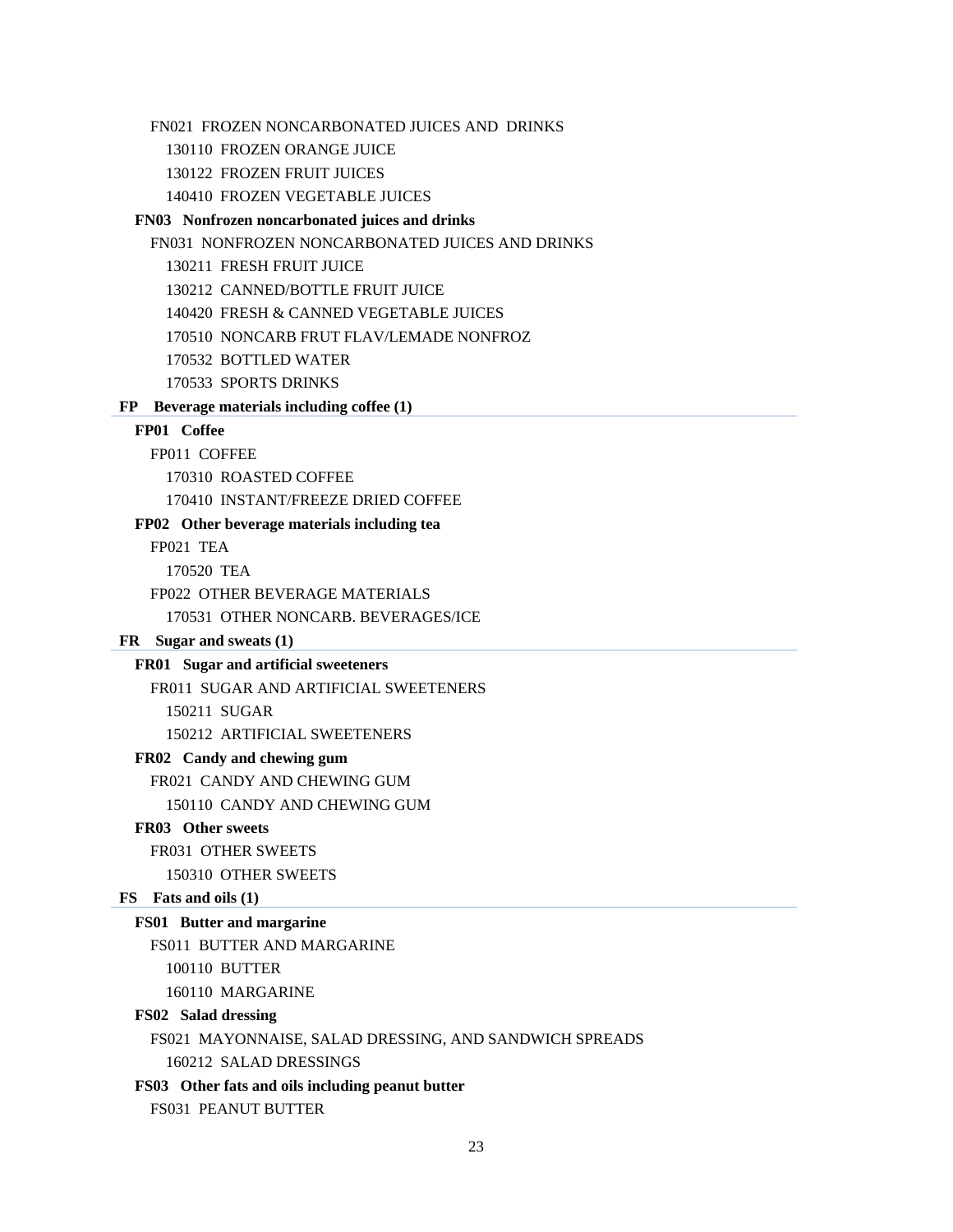160320 PEANUT BUTTER

FS032 OTHER FATS AND OILS

160211 FATS & OILS

# **FT Other foods (1)**

**FT01 Soups**  FT011 SOUPS

180110 SOUP

## **FT02 Frozen and freeze dried prepared foods**

FT021 FROZEN AND FREEZE DRIED PREPARED FOODS 180210 FROZEN MEALS 180220 FROZ/PREP. FOOD OTH THAN MEALS **FT03 Snacks**  FT031 SNACKS 180310 POTATO CHIPS AND OTHER SNACKS 180320 NUTS **FT04 Spices, seasonings, condiments, sauces**  FT041 SALT AND OTHER SEASONINGS AND SPICES 180410 SALT/OTHER SEASONINGS & SPICES FT042 OLIVES, PICKLES, RELISHES 180420 OLIVES, PICKLES, RELISHES FT043 SAUCES AND GRAVIES 180510 SAUCES AND GRAVIES FT044 OTHER CONDIMENTS(EXCLUDING OLIVES, PICKLES, RELISHES) 180520 OTHER CONDIMENTS **FT05 Baby food**  FT051 BABY FOOD 180620 BABY FOOD **FT06 Other miscellaneous foods**  FT061 PREPARED SALADS 180611 PREPARED SALADS FT062 OTHER MISCELLANEOUS FOODS 180612 PREPARED DESSERTS 180710 MISC. PREPARED FOODS 180720 VITAMIN SUPPLEMENT **FV Food away from home (1) FV01 Full service meals and snacks**  FV011 FULL SERVICE MEALS AND SNACKS 190112 LUNCH AT FULL SERVICE

190212 DINNER AT FULL SERVICE

190312 SNACKS AT FULL SERVICE

190322 BREAKFAST AT FULL SERVICE

#### **FV02 Limited service meals and snacks**

FV021 LIMITED SERVICE MEALS AND SNACKS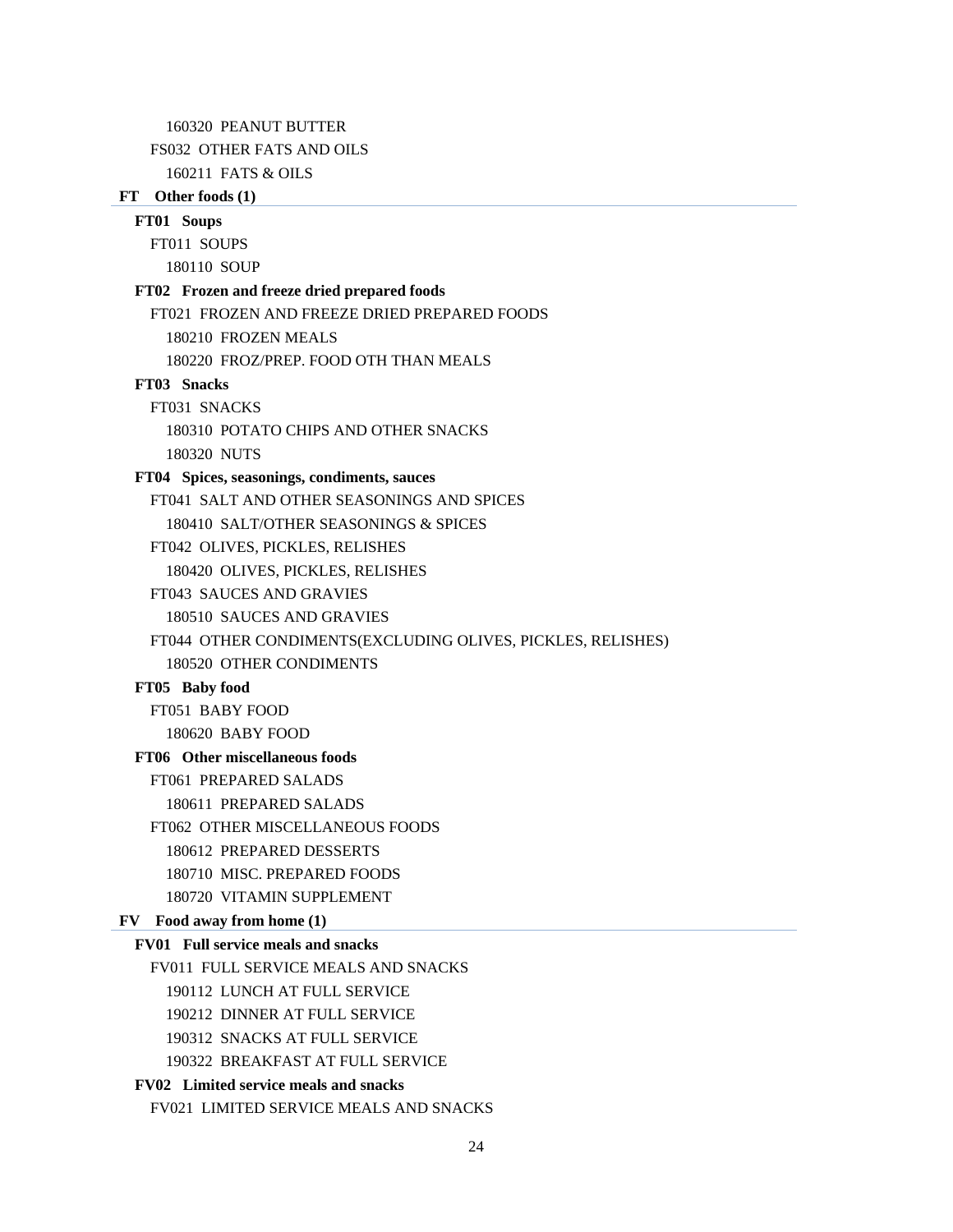- 190111 LUNCH AT FAST FOOD
- 190211 DINNER AT FAST FOOD
- 190311 SNACKS AT FAST FOOD
- 190321 BREAKFAST AT FAST FOOD

#### **FV03 Food at employee sites and schools**

- FV031 FOOD AT EMPLOYEE SITES AND SCHOOLS
	- 190114 LUNCH AT EMPLOYER
	- 190214 DINNER AT EMPLOYER
	- 190314 SNACKS AT EMPLOYER
	- 190324 BREAKFAST AT EMPLOYER

#### **FV04 Food from vending machines and mobile vendors**

- FV041 FOOD FROM VENDING MACHINES AND MOBILE VENDORS
	- 190113 LUNCH AT VENDING MACHINE
	- 190213 DINNER AT VENDING MACHINE
	- 190313 SNACKS AT VEND MACHINE
	- 190323 BREAKFAST AT VENDING MACHINE

#### **FV05 Other food away from home**

FV051 BOARD, CATERED EVENTS AND OTHER FOOD AWAY FROM HOME

190901 FOOD OR BOARD WHILE AT SCHOOL

190902 FOOD AND BEV FOR CATERED AFFAIRS

- 680310 LIVE ENTERNTAIN. FOR CAT AFFAIRS
- 680320 RENTAL OF PARTY SUPP CAT AFFAIRS

800700 MEALS AS PAY

#### **FW Alcoholic beverages at home (1)**

#### **FW01 Beer, ale, and other malt beverages at home**

FW011 BEER, ALE AND OTHER MALT BEVERAGES AT HOME

200111 BEER AND ALC AT HOME

200112 NON ALCOHOLIC BEER

# **FW02 Distilled spirits at home**

FW021 DISTILLED SPIRITS AT HOME

200210 WHISKEY AT HOME

200410 OTHER ALCOHOLIC BEV. AT HOME

#### **FW03 Wine at home**

FW031 WINE AT HOME

200310 WINE AT HOME

# **FX Alcoholic beverages away from home (1)**

## **FX01 Alcoholic beverages away from home**

FX011 ALCOHOLIC BEVERAGES AWAY FROM HOME

- 200511 BEER AT FAST FOOD
- 200512 BEER AT FULL SERVICE
- 200513 BEER AT VENDING MACHINE
- 200514 BEER AT EMPLOYER
- 200515 BEER AT BOARD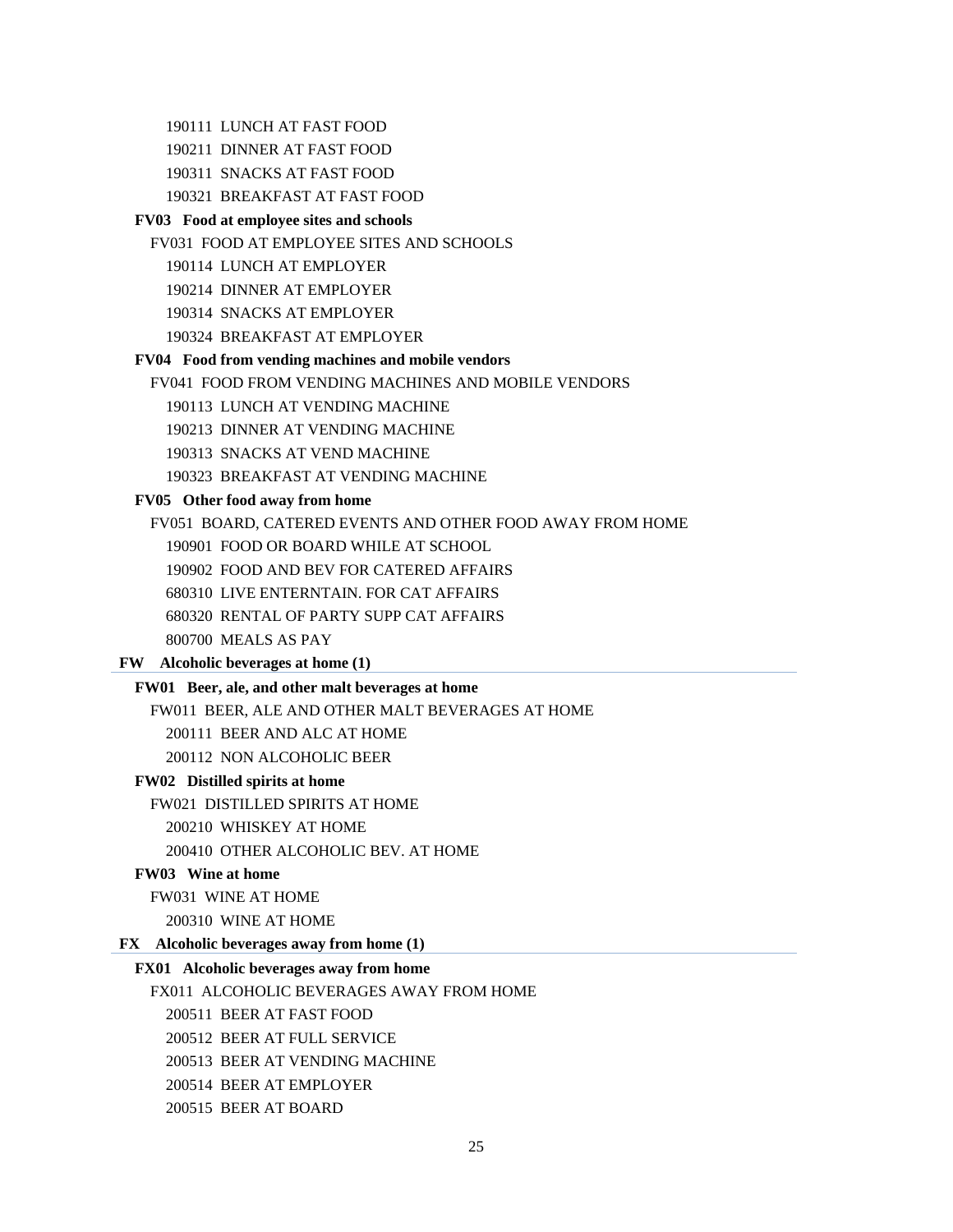## 200516 BEER AT CATERED AFFAIRS

200521 WINE AT FAST FOOD

200522 WINE AT FULL SERVICE

200523 WINE AT VENDING MACHINE

200524 WINE AT EMPLOYER

200525 WINE AT BOARD

200526 WINE AT CATERED AFFAIRS

200531 ALC. BEV EXC BEER/WINE FAST FD

200532 ALC. BEV EXC B/W FULL SERV

200533 ALC. BEV B/W VEND MACH

- 200534 ALC BEV EXC B/W AT EMP
- 200535 ALC BEV EXC B/W AT BOARD
- 200536 OTH ALC. BEV AWAY FROM HOME

# **GA Tobacco and smoking products**

# **GA01 Cigarettes**

GA011 CIGARETTES

630110 CIGARETTES

# **GA02 Tobacco products other than cigarettes**

GA021 TOBACCO PRODUCTS OTHER THAN CIGARETTES 630210 OTHER TOBACCO PRODUCTS

# **GA09 Unsampled tobacco and smoking products**

GA090 Unsampled tobacco and smoking products

630220 SMOKING ACCESSORIES

# **GB Personal care products**

# **GB01 Hair, dental, shaving, and miscellaneous personal care products**

GB011 PRODUCTS AND NONELECTRIC ARTICLES FOR THE HAIR

640110 HAIR CARE PRODUCTS

640120 NON-ELEC ARTICLES FOR THE HAIR

GB012 DENTAL AND SHAVING PRODUCTS, INCL NONELECTRIC ARTICLES 640210 ORAL HYGIENE PRODUCTS,ARTICLES 640220 SHAVING NEEDS

GB013 DEODORANT/SUNTAN PREPARATIONS, SANITARY/FOOTCARE PRODUCTS 640410 DEOD,FEM HYG, MISC. PERS. CARE

GB014 ELECTRIC PERSONAL CARE APPLIANCES

640420 ELECTRIC PERSONAL CARE APPL.

# **GB02 Cosmetics, perfume, bath, nail preparations and implements**

GB021 COSMETICS/PERFUME/BATH/NAIL PREPARATIONS AND IMPLEMENTS 640310 COSMETICS, PERFUME, BATH PREP

# **GB09 Unsampled personal care products**

GB090 Unsampled personal care products

640130 WIGS AND HAIRPIECES

650900 REPAIR OF PERS. CARE APP.

**GC Personal care services**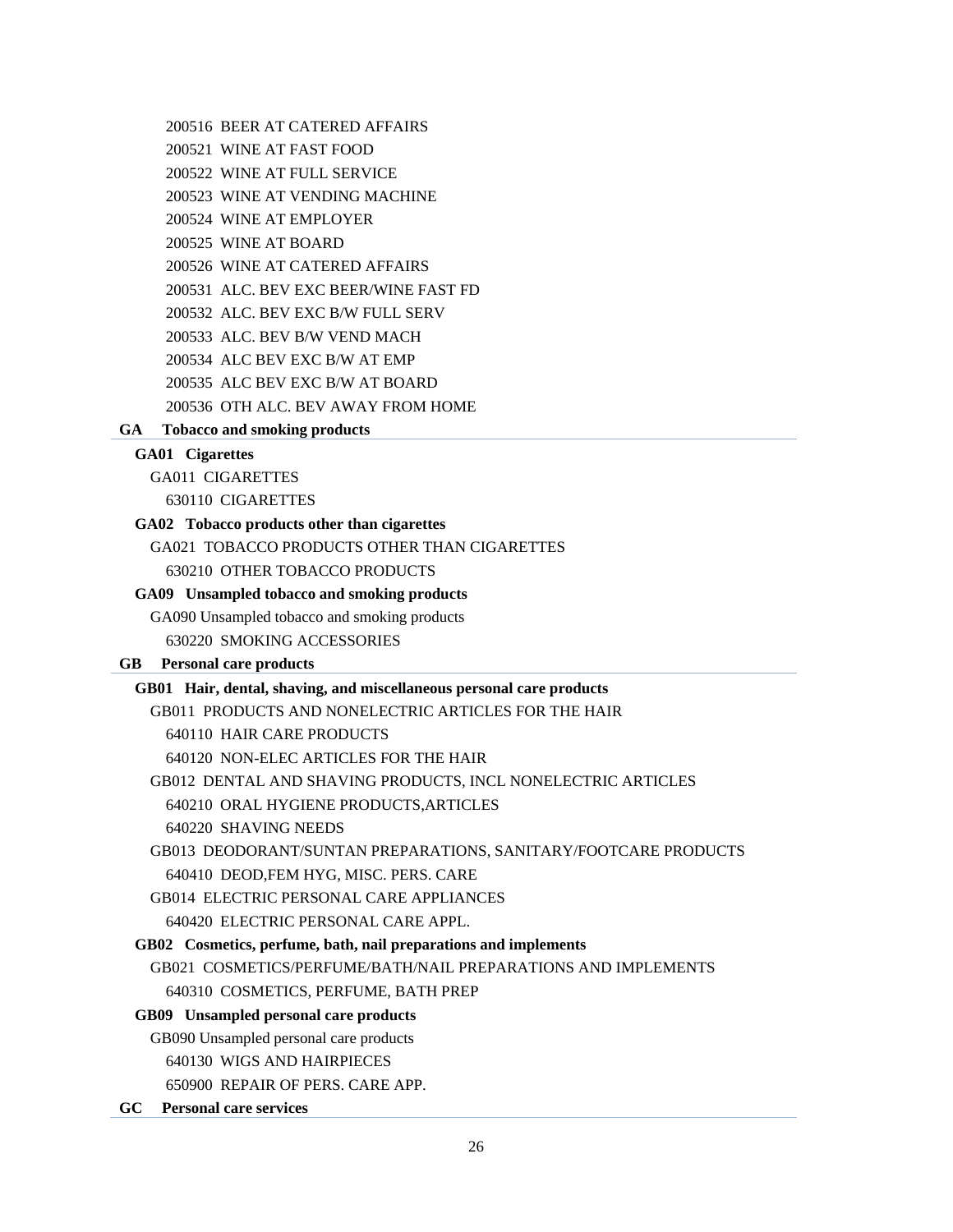#### **GC01 Haircuts and other personal care services**

GC011 HAIRCUTS AND OTHER PERSONAL CARE SERVICES 650310 PERS. CARE SERV.

#### **GD Miscellaneous personal services**

# **GD01 Legal services**  GD011 LEGAL SERVICES 680110 LEGAL FEES **GD02 Funeral expenses**  GD021 FUNERAL EXPENSES 680140 FUNERAL EXPENSE 680901 CEMETERY LOTS,VAULTS,MAINT FEES **GD03 Laundry and dry cleaning services**  GD031 LAUNDRY AND DRY CLEANING SERVICES 340520 HSHLD LNDRY,DRYCLN NOT COIN-OP 340530 COIN-OP HSHLD LNDRY, DRY CLN 440120 COIN-OP APPAREL LDRY/DRY CLNG 440210 APPAREL LNDRY/DRY CLNG N/COIN-OP 440900 CLOTHING STORAGE OUTSIDE THE HOME **GD04 Apparel services other than laundry and dry cleaning**  GD041 SHOE REPAIR AND OTHER SHOE SERVICES 440110 SHOE REPAIR, OTH SHOE SERVICE GD042 CLOTHING, ALTERATIONS, RENTALS AND REPAIRS 440130 ALTER/REPAIR OF APPAREL, ACCESS 440140 CLOTHING RENTAL

GD043 WATCH AND JEWELRY REPAIR 440150 WATCH AND JEWELRY REPAIR

# **GD05 Financial services**

GD051 CHECKING ACCOUNT AND OTHER BANK SERVICES

620112 CREDIT CARD MEMBERSHIPS

- 680210 SAFE DEPOSIT BOX RENTAL
- 680220 CHECK ACCTS / OTH BANK SERV CHGS
- GD052 TAX RETURN PREPARATION AND OTHER ACCOUNTING FEES 680902 ACCOUNTING FEES

#### **GD09 Unsampled items**

GD090 Unsampled items

680903 MISC. PERS. SERVICES

680904 DATING SERVICES

#### **GE Miscellaneous personal goods**

#### **GE01 Miscellaneous personal goods**

GE011 STATIONERY, STATIONERY SUPPLIES, GIFT WRAP 330410 STATIONERY, GIFTWRAP, ETC. GE012 LUGGAGE 430130 LUGGAGE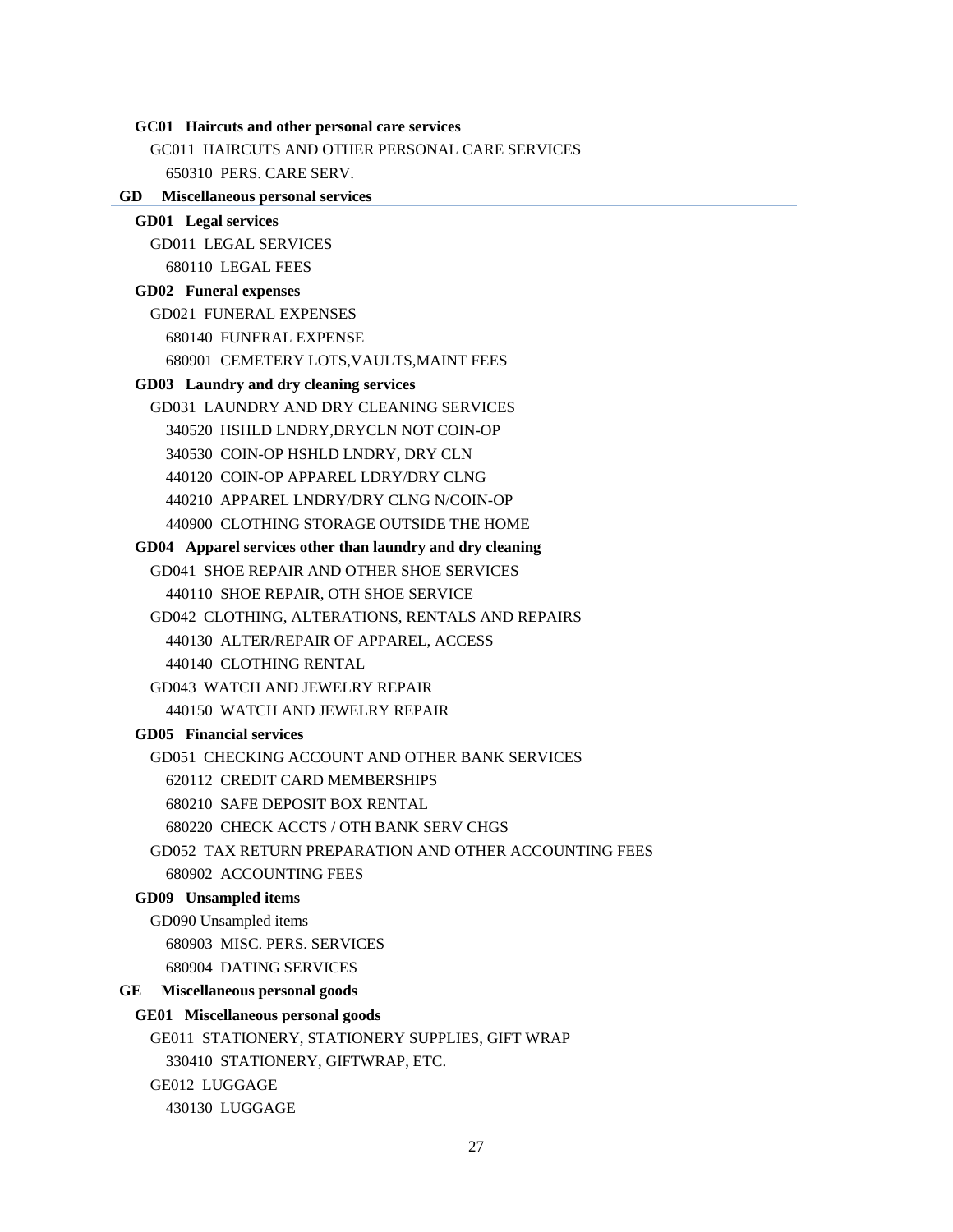GE013 INFANTS' EQUIPMENT

320130 INFANTS EQUIPMENT

## **HA Rent of primary residence**

**HA01 Rent of primary residence** 

HA011 RENT OF PRIMARY RESIDENCE

210110 RENT OF DWELLING

#### **HB Lodging away from home**

**HB01 Housing at school, excluding board** 

HB011 LODGING WHILE AT SCHOOL

210310 HOUSING FOR SOMEONE AT SCHOOL

#### **HB02 Other lodging away from home including hotels and motels**

HB021 RENTAL OF LODGING AWAY FROM HOME

210210 LODGING AWAY FROM HOME

#### **HC Owners' equivalent rent of primary residence**

#### **HC01 Owners' equivalent rent of primary residence**

HC011 OWNERS' EQUIVALENT RENT OF PRIMARY RESIDENCE

910050 RENTAL EQUIVALENCE OF OWNED HOME

#### **HC09 Unsampled owners' equivalent rent of secondary residences**

HC090 Unsampled owners' equivalent rent of secondary residences

910101 RENT EQUIV VAC HOME NOT AVAIL RNT

910102 RENT EQUIV VAC HOME AVAIL FOR RNT

910103 RENTAL EQUIVALENCE FOR TIMESHARES

#### **HD Tenants' and household insurance**

# **HD01 Tenants' and household insurance**

HD011 TENANTS' AND HOUSEHOLD INSURANCE 220121 HOMEOWNERS INSURANCE OWND (3) 350110 RENTERS INSURANCE

# **HE Fuel oil and other fuels**

# **HE01 Fuel oil**

HE011 FUEL OIL

250111 FUEL OIL RNTR

250112 FUEL OIL OWND

- 250113 FUEL OIL OWNV
- 250114 FUEL OIL RNTV

# **HE02 Other household fuels**

HE021 OTHER HOUSEHOLD FUELS

250211 GAS, BOTTLED OR TANK RNTR

#### **HE02 Propane, kerosene, and firewood**

HE021 OTHER HOUSEHOLD FUELS

250212 GAS, BOTTLED OR TANK OWND

250213 GAS,BOTTLED OR TANK - OWNV & RVS

- 250214 GAS, BOTTLED OR TANK RNTV
- 250911 OTHER FUELS RNTR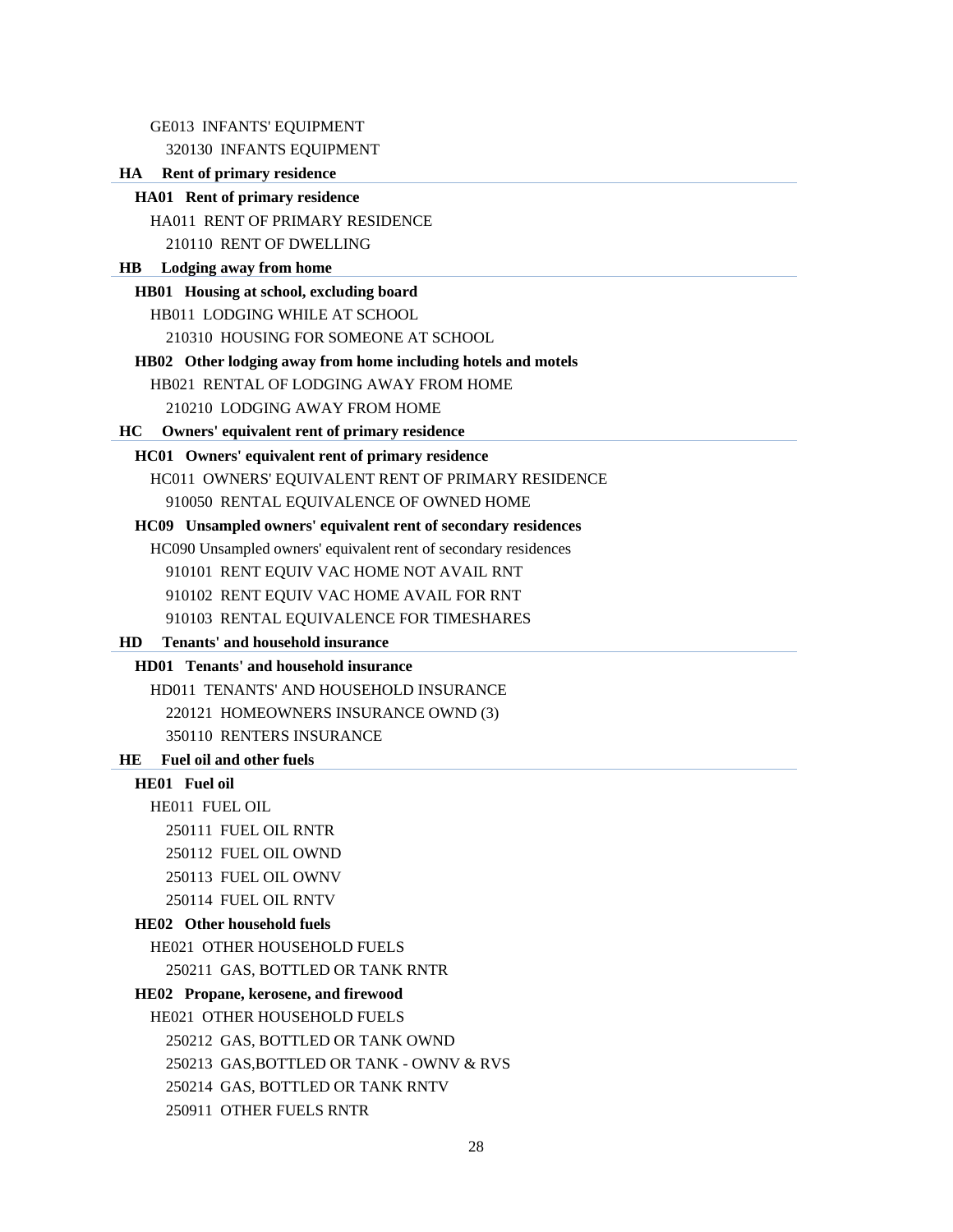250912 OTHER FUELS OWND 250913 OTHER FUELS OWNV 250914 OTHER FUELS RNTV

# **HF Gas (piped) and electricity**

| <b>HF01</b> Electricity                             |
|-----------------------------------------------------|
| <b>HF011 ELECTRICITY</b>                            |
| 260111 ELECTRICITY RNTR                             |
| 260112 ELECTRICITY OWND                             |
| 260113 ELECTRICITY OWNV                             |
| 260114 ELECTRICITY RNTV                             |
| HF02 Utility (piped) gas service                    |
| HF021 UTILITY (PIPED) GAS SERVICE                   |
| 260212 UTILITY--NATURAL GAS OWND                    |
| 260213 UTILITY--NATURAL GAS OWNV                    |
| 260214 UTILITY--NATURAL GAS RNTV                    |
| HF02 Utility natural gas service                    |
| HF021 UTILITY (PIPED) GAS SERVICE                   |
| 260211 UTILITY--NATURAL GAS RNTR                    |
| Water and sewer and trash collection services<br>НG |
| HG01 Water and sewerage maintenance                 |
| <b>HG011 RESIDENTIAL WATER AND SEWERAGE SERVICE</b> |
| 270211 WATER AND SEWERAGE MAINT RNTR                |
| 270212 WATER AND SEWERAGE MAINT OWND                |
| 270213 WATER AND SEWERAGE MAINT OWNV                |
| 270214 WATER AND SEWERAGE MAINT RNTV                |
| HG02 Garbage and trash collection                   |
| <b>HG021 GARBAGE AND TRASH COLLECTION</b>           |
| 270411 TRASH/GARBAGE COLLECT RNTR                   |
| 270412 TRASH/GARBAGE COLLECT OWND                   |
| 270413 TRASH/GARBAGE COLLECT OWNV                   |
| 270414 TRASH/GARBAGE COLLECT RNTV                   |
| Window and floor coverings and other linens<br>HH   |
| <b>HH01</b> Floor coverings                         |
| HH011 FLOOR COVERINGS                               |
| 230121 HRD SURFACE FLOOR LABOR/MAT RNTR (4)         |
| 230122 HRD SURFACE FLOOR LABOR/MAT OWND (5)         |
| 230133 W/W CARPET REPL OWND (5)                     |
| 230134 W/W CARPET ORIG RNTR                         |
| 320111 FLOOR COVERINGS (NON-PERM.)                  |
| 320163 W/W CARPET REPL RNTR (4)                     |
| 320621 FLR REP/RPL MAT-RNTR/UDR CN/SC HM (4)        |
| 320622 FLOOR REPAIR/REPL MATERIALS OWND (5)         |

# **HH02 Window coverings**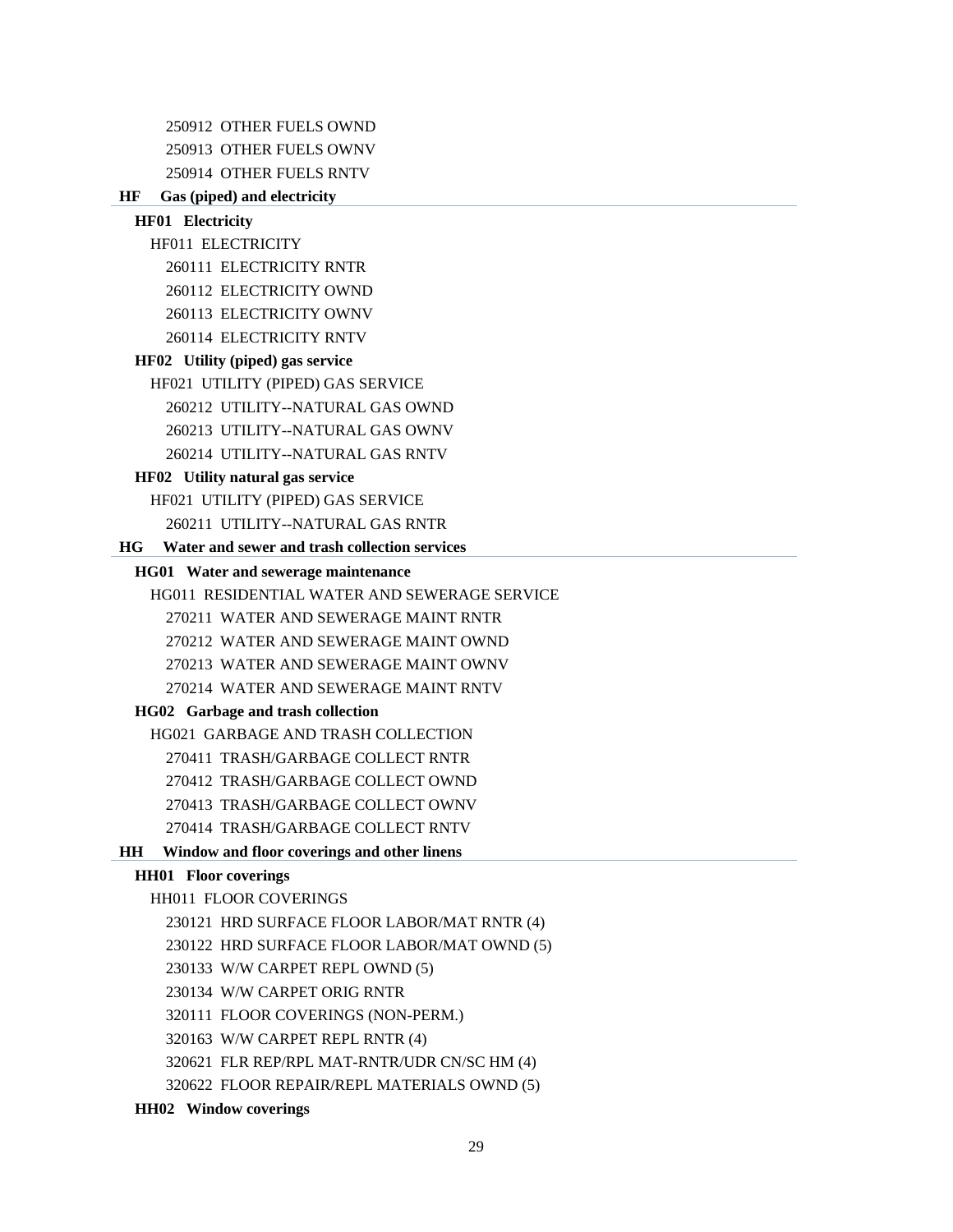HH021 CURTAINS AND DRAPES 280210 CURTAINS AND DRAPES HH022 WINDOW COVERINGS 320120 WINDOW COVERINGS **HH03 Other linens**  HH031 BATHROOM LINENS 280110 BATHROOM LINENS HH032 BEDROOM LINENS 280120 BEDROOM LINENS HH033 KITCHEN AND DINING ROOM LINENS 280130 KITCHEN AND DINING ROOM LINENS 280900 OTHER LINENS **HJ Furniture and bedding HJ01 Bedroom furniture**  HJ011 MATTRESSES AND FOUNDATIONS 290110 MATTRESS AND SPRINGS HJ012 BEDROOM FURNITURE OTHER THAN MATTRESSES AND SPRINGS 290120 OTHER BEDROOM FURNITURE **HJ02 Living room, kitchen, and dining room furniture**  HJ021 SOFAS, SLIPCOVERS, AND DECORATIVE PILLOWS 280220 SLIPCOVERS/DECORATIVE PILLOWS 290210 SOFAS HJ022 LIVING ROOM CHAIRS 290310 LIVING ROOM CHAIRS HJ023 LIVING ROOM TABLES 290320 LIVING ROOM TABLES HJ024 KITCHEN AND DINING ROOM FURNITURE 290410 KITCHEN/DINING ROOM FURNITURE **HJ03 Other furniture**  HJ031 INFANTS FURNITURE 290420 INFANTS FURNITURE HJ032 OUTDOOR FURNITURE 290430 OUTDOOR FURNITURE HJ033 OCCASIONAL FURNITURE 290440 WALL UNITS, CABINETS, OCCAS FURN **HJ09 Unsampled furniture**  HJ090 Unsampled furniture 340904 RENTAL OF FURNITURE **HK Appliances HK01 Major appliances**  HK011 REFRIGERATORS AND FREEZERS 300111 PURCH/INST REFRIG/FREEZER RNTR

300112 PURCH/INST REFRIG/FREEZER OWND (6)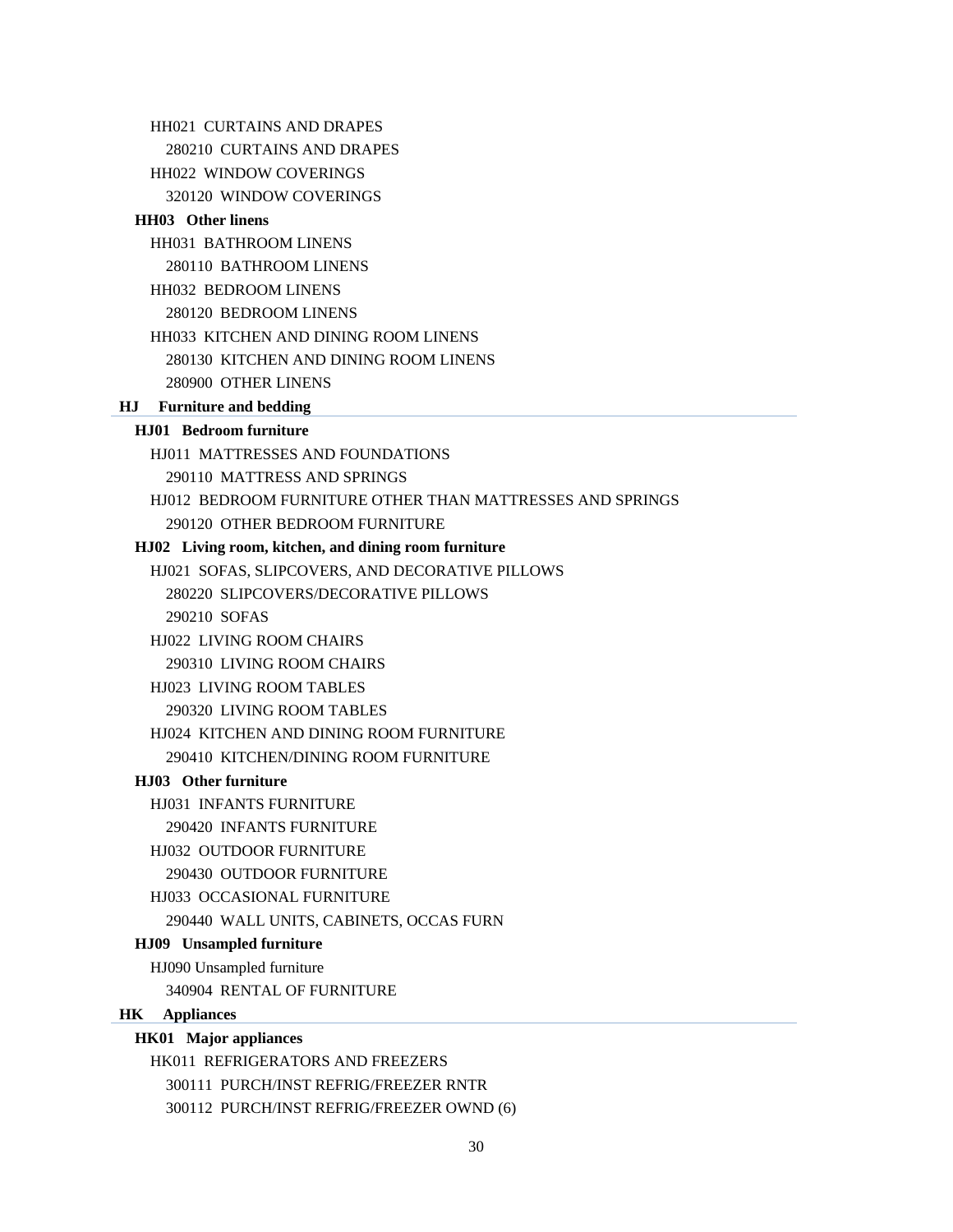HK012 WASHERS AND DRYERS 300211 PURCH/INST CLOTHES WASHER RNTR 300212 PURCH/INST CLOTHES WASHER OWND (6) 300221 PURCH/INST CLOTHES DRYER RNTR 300222 PURCH/INST CLOTHES DRYER OWND (6) HK013 RANGES AND COOKTOPS 300311 STOVES, OVENS RNTR 300312 STOVES, OVENS OWND (6) HK014 MICROWAVE OVENS 300321 MICROWAVE OVENS RNTR 300322 MICROWAVE OVENS OWND **HK02 Other appliances**  HK021 FLOOR CLEANING EQUIPMENT 320511 ELECTRIC FLOOR CLEANING EQUIP HK022 SMALL ELECTRIC KITCHEN APPLIANCES 320521 SMALL ELECTRIC KITCHEN APPLIANCES HK023 OTHER ELECTRIC APPLIANCES 300411 PURCH/INST WINDOW A/C RNTR (4) 300412 PURCH/INST WINDOW A/C OWND (5) 320522 PORTABLE HEATING/COOLING EQUIP 690241 SMOKE ALARM PUR/RENT RNTR 690242 SMOKE ALARM PUR/RENT OWND 690244 OTH HH APPL RNTR 690245 OTH HH APPL OWND **HK09 Unsampled appliances**  HK090 Unsampled appliances 300331 PURCH/INST PORT DISHWASHER RNTR 300332 PURCH/INST PORT DISHWASHER OWND (6) 340907 RENTAL OF HOUSEHOLD EQUIPMENT **HL Other household equipment and furnishings HL01 Clocks, lamps, and decorator items**  HL011 LAMPS AND LIGHTING FIXTURES 320220 LAMPS AND LIGHTING FIXTURES HL012 HOUSEHOLD DECORATIVE ITEMS AND CLOCKS 320233 CLOCKS AND OTHER HH DECOR ITEMS **HL02 Indoor plants and flowers**  HL021 INDOOR PLANTS AND FRESH CUT FLOWERS 320903 INDOOR PLANTS, FRESH FLOWERS **HL03 Dishes and flatware**  HL031 DISHES 320310 PLASTIC DINNERWARE

320320 CHINA AND OTHER DINNERWARE

320340 GLASSWARE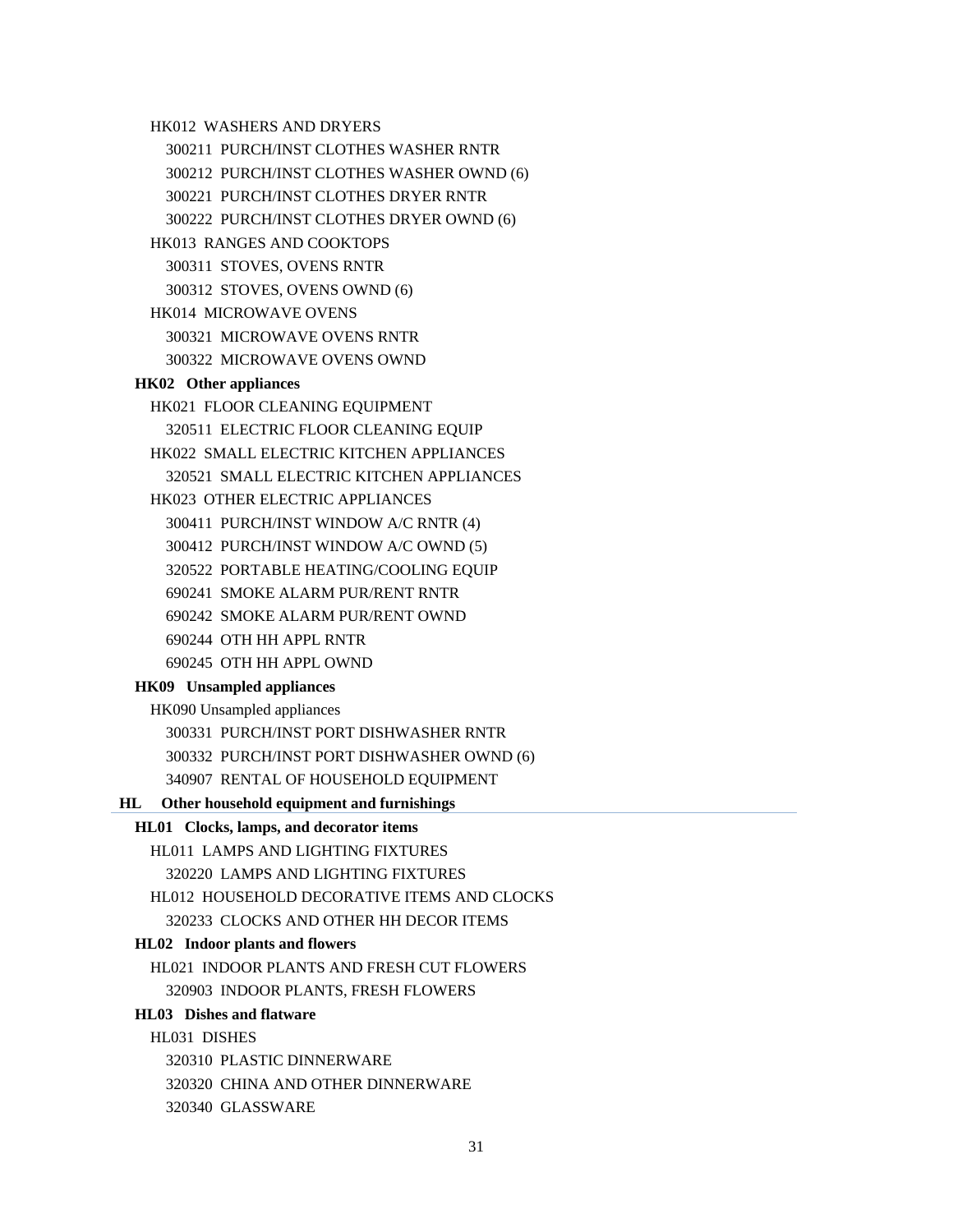320350 SILVER SERVING PIECES 320360 OTHER SERVING PIECES HL032 FLATWARE 320330 FLATWARE **HL04 Nonelectric cookware and tableware**  HL041 NONELECTRIC COOKINGWARE 320370 NONELECTRIC COOKWARE HL042 NONELECTRIC KITCHENWARE 320380 TABLEWARE/NON-ELEC. KITWARE **HM Tools, hardware, outdoor equipment and supplies HM01 Tools, hardware and supplies**  HM011 PAINT, WALLPAPER TOOLS AND SUPPLIES 240111 PAINT/WALLPAPER AND SUPP RNTR (4) 240112 PAINT/WALLPAPER AND SUPP OWND (5) 240121 EQUIP FOR PAINT/WPAPER RNTR (4) 240122 EQUIP FOR PAINT/WPAPER OWND (5) HM012 POWER TOOLS 320420 POWER TOOLS HM013 MISCELLANEOUS HARDWARE, SUPPLIES AND EQUIPMENT 320430 OTHER HARDWARE 320611 CONSTRCT MAT-RNTR/UDR CN/SEC HM 320612 CONSTRUCTION MAT OWND HM014 NONPOWERED HAND TOOLS 320902 HAND TOOLS **HM02 Outdoor equipment and supplies**  HM021 LAWN AND GARDEN AND OUTDOOR EQUIPMENT AND GRILLS 320150 BARBEQUE GRILLS AND OUTDOOR EQUIP 320410 LAWN AND GARDEN EQUIPMENT HM022 LAWN & GARDEN MATERIALS, OTHER DECORATIVE ITEMS & PESTICIDES 330511 MAT FOR TERMTE/PST CNTRL MAINTCE 330610 LAWN AND GARDEN SUPPLIES **HM09 Unsampled tools, hardware, outdoor equipment and supplies**  HM090 Unsampled tools, hardware, outdoor equipment and supplies 240211 MAT FOR PANL/ROOF/SIDING,ETC RNTR (4) 240212 MAT FOR PANEL/SIDING, ETC OWND (5) 240221 MAT FOR PATIO,MASONRY,ETC RNTR (4) 240222 MAT FOR PATIO,MASONRY,ETC OWND (5) 240311 PLUMBING SUPP/EQUIP RNTR (4) 240312 PLUMBING SUPP/EQUIP OWND (5) 240321 ELEC SUPP, HEAT/COOL EQUIP RNTR (4) 240322 ELEC SUPP,HEAT/COOL EQUIP OWND (5) 320631 LNDSCPING MAT-RNTR/UDR CN/SC HM (4)

320632 LANDSCAPING MATERIALS OWND (5)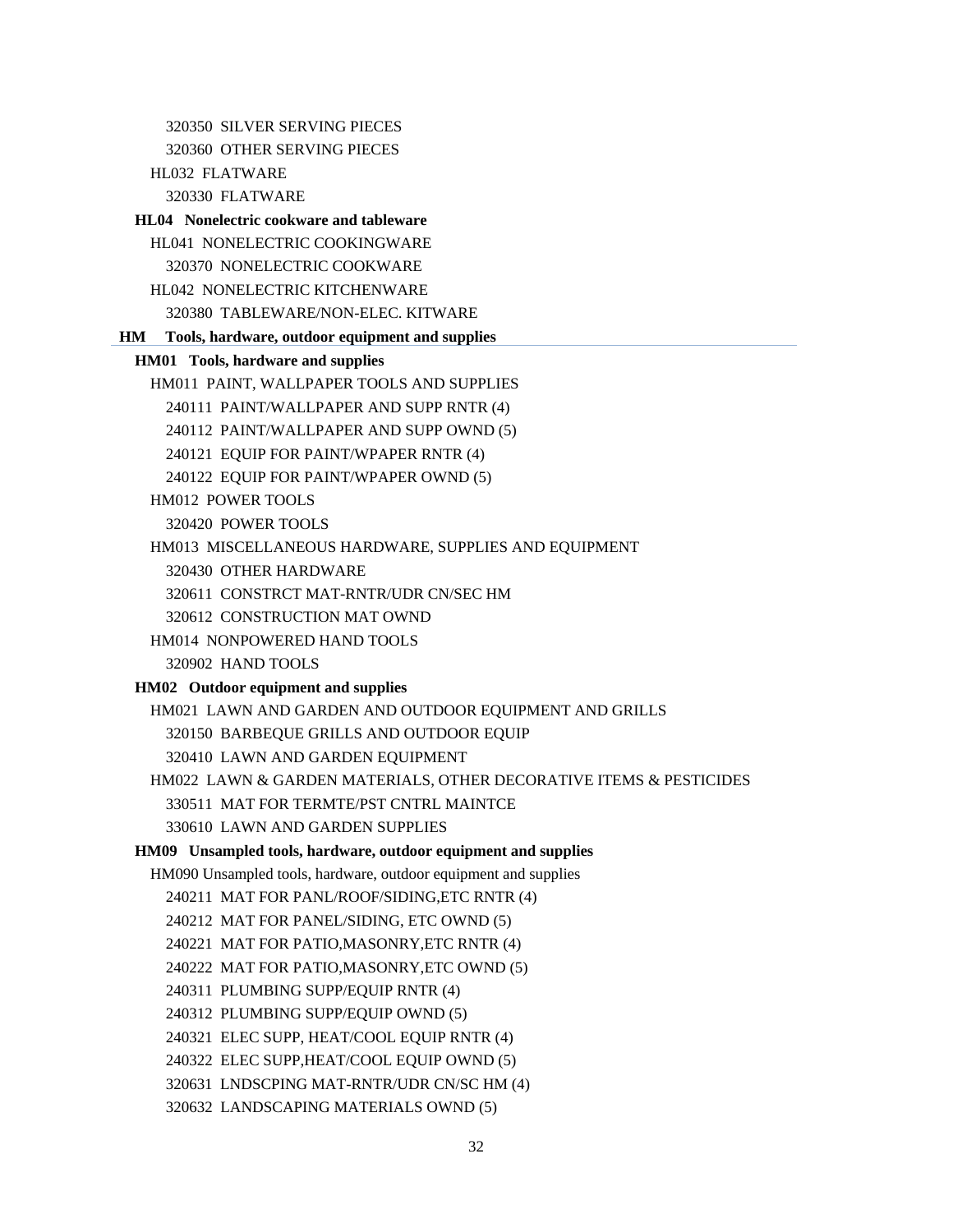320901 OFFICE FURNITURE HOME USE 320904 CLOSET AND STORAGE ITEMS

320905 MISC. HOUSEHOLD EQUIP/PARTS

340901 RENTAL/REPAIR-TOOLS,LAWN/GARDEN

## **HN Housekeeping supplies**

## **HN01 Household cleaning products**

HN011 LAUNDRY AND CLEANING PRODUCTS 330110 SOAPS AND DETERGENTS 330210 OTHER LAUNDRY /CLEANING PRODS. HN012 LAUNDRY AND CLEANING EQUIPMENT 320140 LAUNDRY AND CLEANING EQUIP.

**HN02 Household paper products** 

HN021 HOUSEHOLD PAPER PRODUCTS 330310 PAPER TOWELS/NAPKINS/TOILET TI

#### **HN03 Miscellaneous household products**

HN031 MISCELLANEOUS HOUSEHOLD PRODUCTS 330510 MISC HOUSEHOLD PRODUCTS

# **HP Household operations**

## **HP01 Domestic services**

HP011 DOMESTIC SERVICES 340310 DOMESTIC SERVICE

#### **HP02 Gardening and lawncare services**

HP021 GARDENING AND LAWNCARE SERVICES 340410 GARDENING/LAWN CARE SERVICE

#### **HP03 Moving, storage, freight expense**

HP031 MOVING, STORAGE, FREIGHT EXPENSE 340510 MOVING, STORAGE,FREIGHT

#### **HP04 Repair of household items**

HP041 APPLIANCE REPAIR 230141 REPAIR-DISPL/DWSHR/RANG HD RNTR (4) 230142 REPAIR-DISPL/DWSHR/RANG HD OWND (5) 340620 REPAIR OF HOUSEHOLD APPLIANCES (4) HP042 REUPHOLSTERY OF FURNITURE 340630 REUPHOLSTERY OF FURNITURE HP043 INSIDE HOME MAINTENANCE AND REPAIR SERVICES 230112 PAINTING/PAPERING LABOR/MAT OWND (5) 230117 REPL DISHWASH/DISP/HOOD RNTR (4) 230118 REPL DISHWASH/DISP/HOOD OWND (5) 230150 REP/MAINT LABOR/MAT RNTR (4) **HP09 Unsampled household operations**  HP090 Unsampled household operations 270901 SEPTIC TANK CLEANING RNTR (4) 270902 SEPTIC TANK CLEANING OWND (5)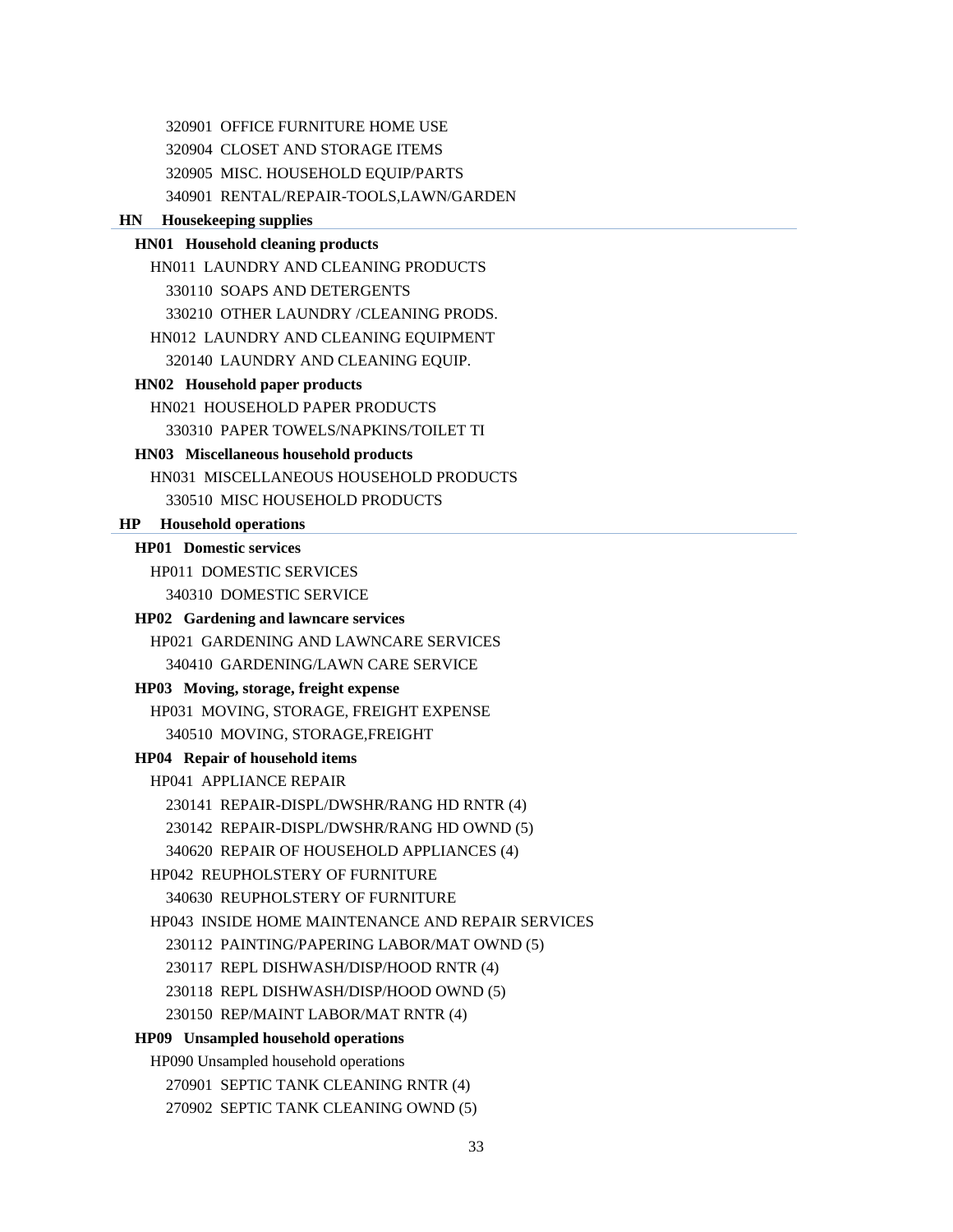340420 WATER SOFTENING SERVICE

340903 MISC. HOME SERVICES

340911 MNGMT/SPEC SER/SECURITY OWND

340914 SERV FOR TERMT/PST CNTRL (4)

#### **MC Professional services**

## **MC01 Physicians' services**

MC011 PHYSICIANS' SERVICES 560110 PHYSICIANS SERVICES (7) 580111 TRD FEE FOR SRV HLTH P (NO BCBS) 580112 TRD FEE FOR SRV HLTH P (BCBS) 580113 PREF PROVIDER HLTH PLN (NO BCBS) 580114 PREF PROVIDER HLTH PLN (BCBS) 580311 HLTH MAINT. ORG (NO BCBS) 580312 HLTH MAINT. ORG (BCBS) 580901 MEDICAL PAYMENTS 580903 COML MEDICARE SUPPLEMNT (NO BCBS) 580904 COML MEDICARE SUPPLEMENT (BCBS) 580905 OTHER HEALTH INSURANCE (NO BCBS)

580906 OTHER HEALTH INSURANCE (BCBS)

#### **MC02 Dental services**

MC021 DENTAL SERVICES

560210 DENTAL SERVICES (7)

580111 TRD FEE FOR SRV HLTH P (NO BCBS)

```
580112 TRD FEE FOR SRV HLTH P (BCBS)
```
580113 PREF PROVIDER HLTH PLN (NO BCBS)

- 580114 PREF PROVIDER HLTH PLN (BCBS)
- 580311 HLTH MAINT. ORG (NO BCBS)
- 580312 HLTH MAINT. ORG (BCBS)

580901 MEDICARE PAYMENTS

580903 COML MEDICARE SUPPLEMNT (NO BCBS)

580904 COML MEDICARE SUPPLEMENT (BCBS)

- 580905 OTHER HEALTH INSURANCE (NO BCBS)
- 580906 OTHER HEALTH INSURANCE (BCBS)

#### **MC03 Eyeglasses and eye care**

MC031 EYEGLASSES AND EYECARE 550110 EYEGLASSES AND CONTACT LENSES (7) 560310 EYECARE SERVICES (7) 580111 TRD FEE FOR SRV HLTH P (NO BCBS) 580112 TRD FEE FOR SRV HLTH P (BCBS) 580113 PREF PROVIDER HLTH PLN (NO BCBS) 580114 PREF PROVIDER HLTH PLN (BCBS) 580311 HLTH MAINT. ORG (NO BCBS) 580312 HLTH MAINT. ORG (BCBS)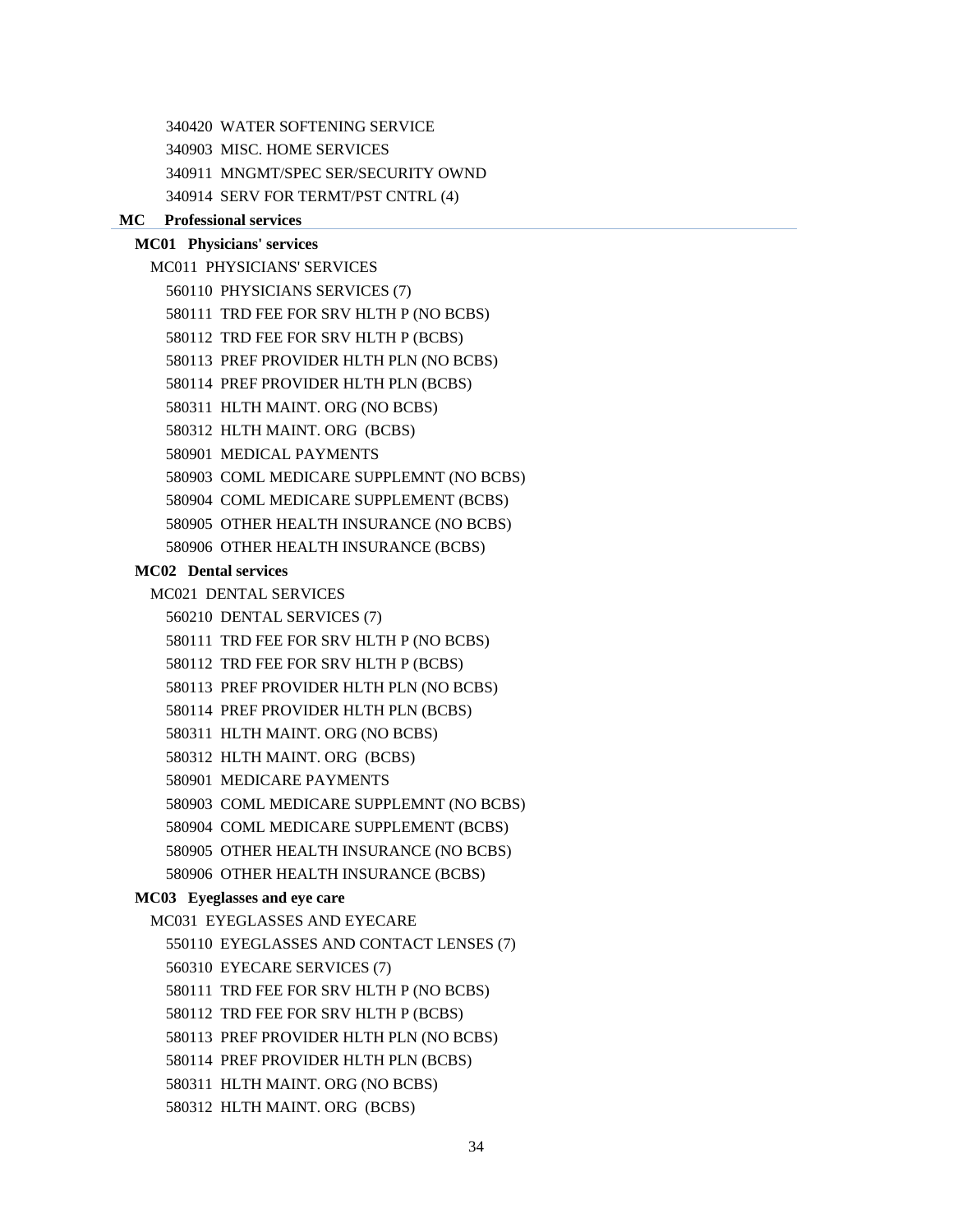580901 MEDICARE PAYMENTS

580903 COML MEDICARE SUPPLEMNT (NO BCBS)

580904 COML MEDICARE SUPPLEMENT (BCBS)

580905 OTHER HEALTH INSURANCE (NO BCBS)

580906 OTHER HEALTH INSURANCE (BCBS)

#### **MC04 Services by other medical professionals**

MC041 SERVICES BY OTHER MEDICAL PROFESSIONALS 550340 HEARING AIDS (7) 560400 SERV BY PROS OTH THAN PHYSICIANS (7) 580111 TRD FEE FOR SRV HLTH P (NO BCBS) 580112 TRD FEE FOR SRV HLTH P (BCBS) 580113 PREF PROVIDER HLTH PLN (NO BCBS) 580114 PREF PROVIDER HLTH PLN (BCBS) 580311 HLTH MAINT. ORG (NO BCBS) 580312 HLTH MAINT. ORG (BCBS) 580400 LONG TERM CARE INSURANCE 580901 MEDICARE PAYMENTS 580903 COML MEDICARE SUPPLEMNT (NO BCBS) 580904 COML MEDICARE SUPPLEMENT (BCBS) 580905 OTHER HEALTH INSURANCE (NO BCBS) 580906 OTHER HEALTH INSURANCE (BCBS)

## **MD Hospital and related services**

## **MD01 Hospital services**

MD011 HOSPITAL SERVICES

- 560330 LAB TESTS, X-RAYS (7)
- 570111 HOSPITAL ROOMS & SERVICES (7)
- 570230 OTHER MEDICAL CARE SERVICE (7)
- 580111 TRD FEE FOR SRV HLTH P (NO BCBS)
- 580112 TRD FEE FOR SRV HLTH P (BCBS)

580113 PREF PROVIDER HLTH PLN (NO BCBS)

580114 PREF PROVIDER HLTH PLN (BCBS)

- 580311 HLTH MAINT. ORG (NO BCBS)
- 580312 HLTH MAINT. ORG (BCBS)
- 580901 MEDICARE AND OTHER
- 580903 COML MEDICARE SUPPLEMNT (NO BCBS)
- 580904 COML MEDICARE SUPPLEMENT (BCBS)
- 580905 OTHER HEALTH INSURANCE (NO BCBS)
- 580906 OTHER HEALTH INSURANCE (BCBS)

### **MD02 Nursing homes and adult day services**

MD021 NURSING AND CONVALESCENT HOME CARE

- 580111 TRD FEE FOR SRV HLTH P (NO BCBS)
- 580112 TRD FEE FOR SRV HLTH P (BCBS)
- 580113 PREF PROVIDER HLTH PLN (NO BCBS)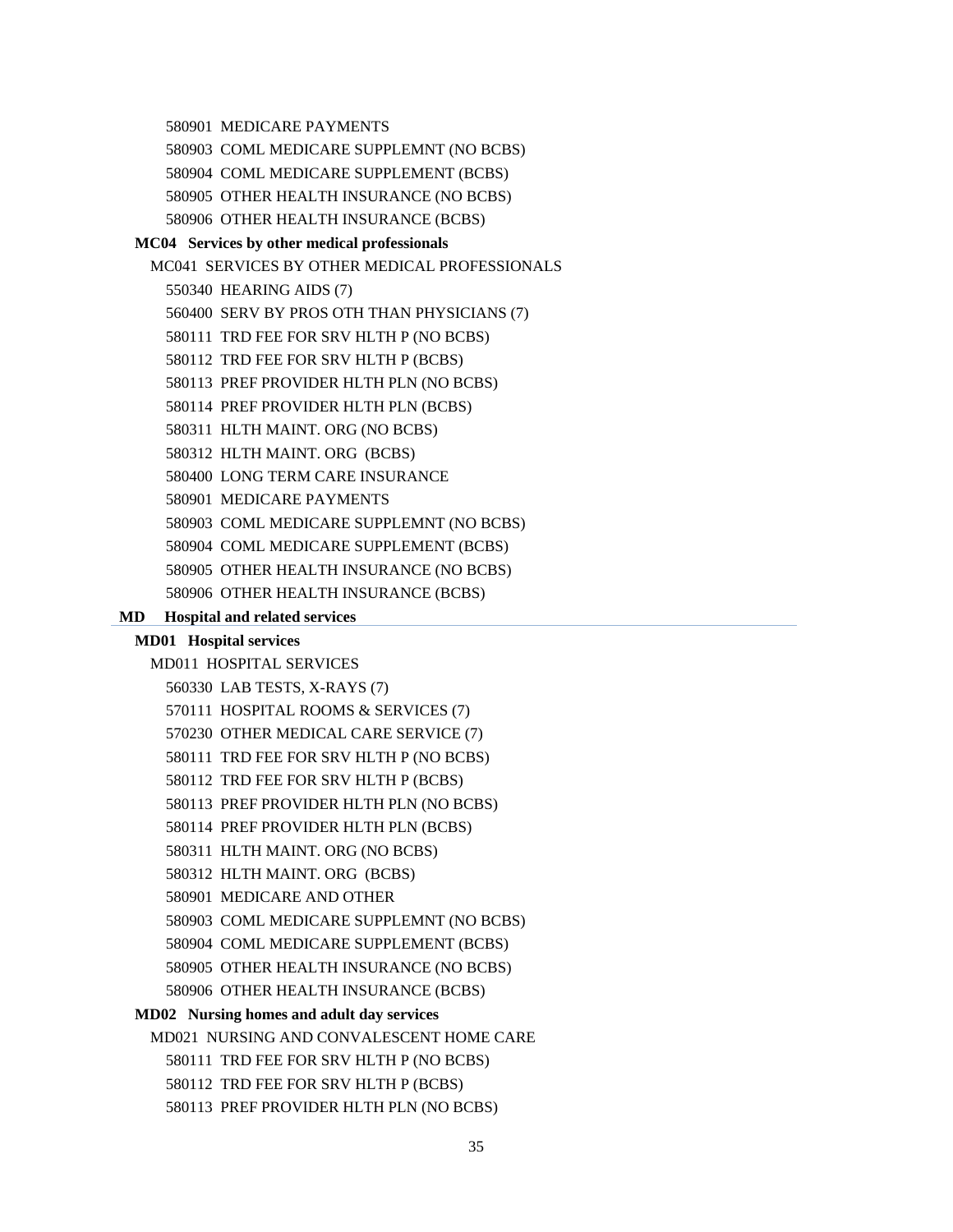580311 HLTH MAINT. ORG (NO BCBS)

580312 HLTH MAINT. ORG (BCBS)

580400 LONG TERM CARE INSURANCE

580903 COML MEDICARE SUPPLEMNT (NO BCBS)

580904 COML MEDICARE SUPPLEMENT (BCBS)

580905 OTHER HEALTH INSURANCE (NO BCBS)

580906 OTHER HEALTH INSURANCE (BCBS)

#### MD022 ADULT DAY CARE

340910 ADULT DAY CARE CENTERS (7)

580400 LONG TERM CARE INSURANCE

# **MD02 Nursing homes and adult daycare**

MD021 NURSING AND CONVALESCENT HOME CARE 570220 CARE IN CONVL OR NURSING HOME (7)

# **MD03 Care of invalids and elderly at home**

MD031 CARE OF INVALIDS,THE ELDERLY, AND CONVALESCENTS IN THE HOME 340906 CARE OF INVALIDS, ELDERLY, ETC 580400 LONG TERM CARE INSURANCE

#### **ME Health insurance**

#### **ME01 Comm health ins**

ME011 COMM HEALTH INS

580113 PREF PROVIDER HLTH PLN (NO BCBS)

580111 TRD FEE FOR SRV HLTH P (NO BCBS)

#### **ME02 Blue cross/blue shield**

ME021 BLUE CROSS/BLUE SHIELD

580906 OTHER HEALTH INSURANCE (BCBS)

580904 COML MEDICARE SUPPLEMENT (BCBS)

580312 HLTH MAINT. ORG (BCBS)

580114 PREF PROVIDER HLTH PLN (BCBS)

580112 TRD FEE FOR SRV HLTH P (BCBS)

## **ME03 HMO**

ME031 HMO - PRESCRIPTION DRUGS 580311 HLTH MAINT. ORG (NO BCBS)

#### **ME04 Medicare and other health insurance**

ME041 OTHER HEALTH INS - PRESCRIPTION DRUGS 580400 LONG TERM CARE INSURANCE 580907 MEDICARE PRES. DRUG PREMIUMS 580905 OTHER HEALTH INSURANCE (NO BCBS) 580903 COML MEDICARE SUPPLEMNT (NO BCBS)

#### **MF Medicinal drugs**

# **MF01 Prescription drugs**

MF011

580111 TRD FEE FOR SRV HLTH P (NO BCBS)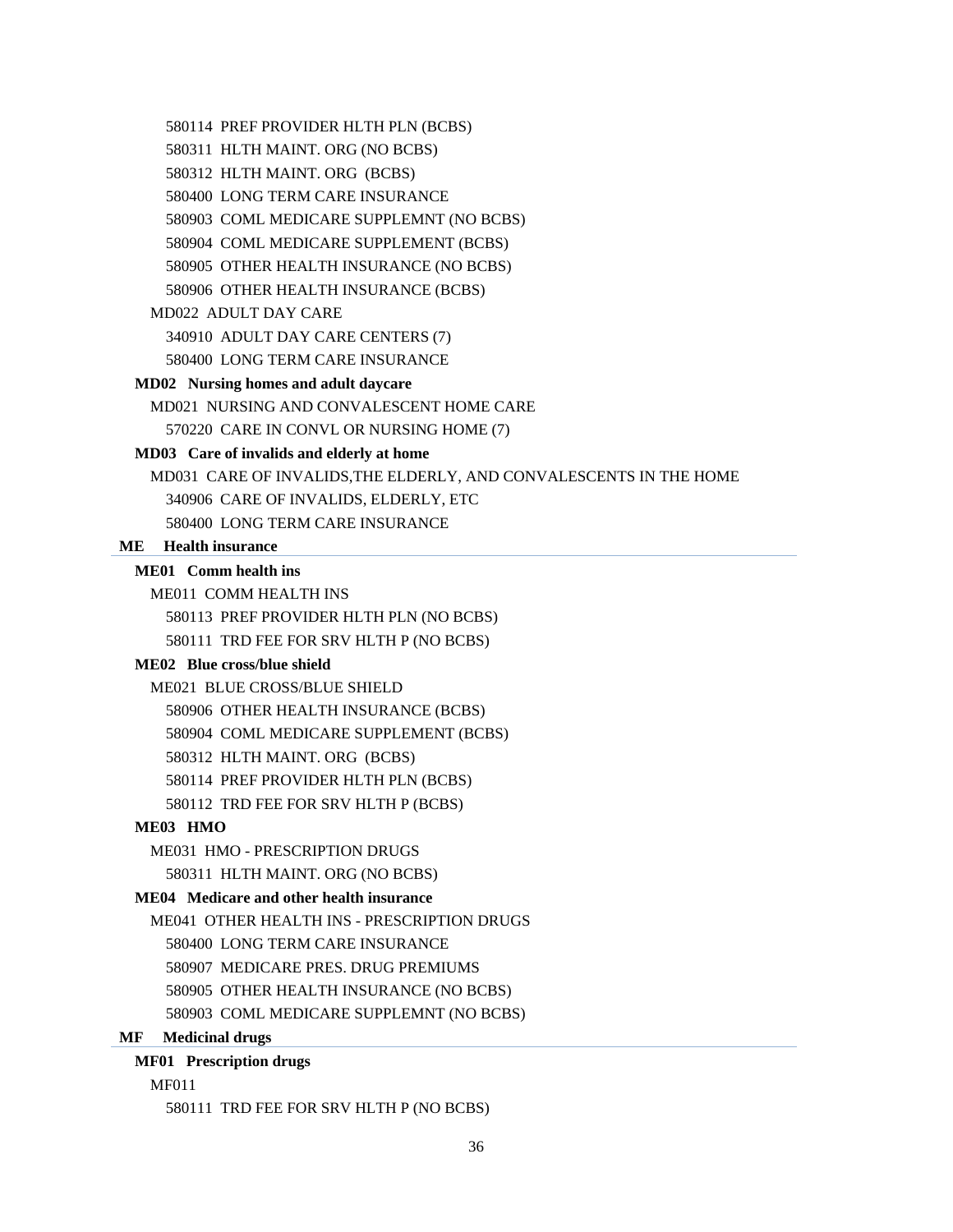580112 TRD FEE FOR SRV HLTH P (BCBS) 580113 PREF PROVIDER HLTH PLN (NO BCBS) 580114 PREF PROVIDER HLTH PLN (BCBS) 580311 HLTH MAINT. ORG (NO BCBS) 580312 HLTH MAINT. ORG (BCBS) 580901 MEDICARE PAYMENTS 580903 COML MEDICARE SUPPLEMNT (NO BCBS) 580904 COML MEDICARE SUPPLEMENT (BCBS) 580905 OTHER HEALTH INSURANCE (NO BCBS) 580906 OTHER HEALTH INSURANCE (BCBS) 580907 MEDICARE PRES. DRUG PREMIUMS **MF01 Prescription drugs and medical supplies**  MF011 540000 PRESCRIPTION DRUGS (7) **MF02 Nonprescription drugs**  MF021 550210 OVER-THE-COUNTER DRUGS 550310 TOPICALS AND DRESSINGS 550410 NONPRESCRIP VITAMINS **MG Medical equipment and supplies MG01 Medical equipment and supplies**  MG011 550310 TOPICALS AND DRESSINGS MG012 550320 MEDICAL EQUIP. FOR GENERAL USE (7) MG013 550330 SUPPORTIVE/CONVAL MED. EQUIP. (7) 580901 MEDICARE PAYMENTS **MG09 Unsampled rent or repair of medical equipment**  MG090 Unsampled rent or repair of medical equipment 570901 RENTAL OF MEDICAL/SURGICAL EQUIP 570902 REPAIR OF MEDICAL EQUIPMENT 570903 RENTAL OF SUPORTIVE/CONVAL EQUIP (7) **RA Video and audio RA01 Televisions**  RA011 TELEVISIONS 310140 TELEVISIONS 690320 INSTALLATION FOR TVS **RA02 Cable and satellite television and radio service**  RA021 CABLE AND SATELLITE TELEVISION AND RADIO SERVICE 270311 SATELLITE RADIO SERVICE **RA02 Cable television** 

RA021 CABLE AND SATELLITE TELEVISION AND RADIO SERVICE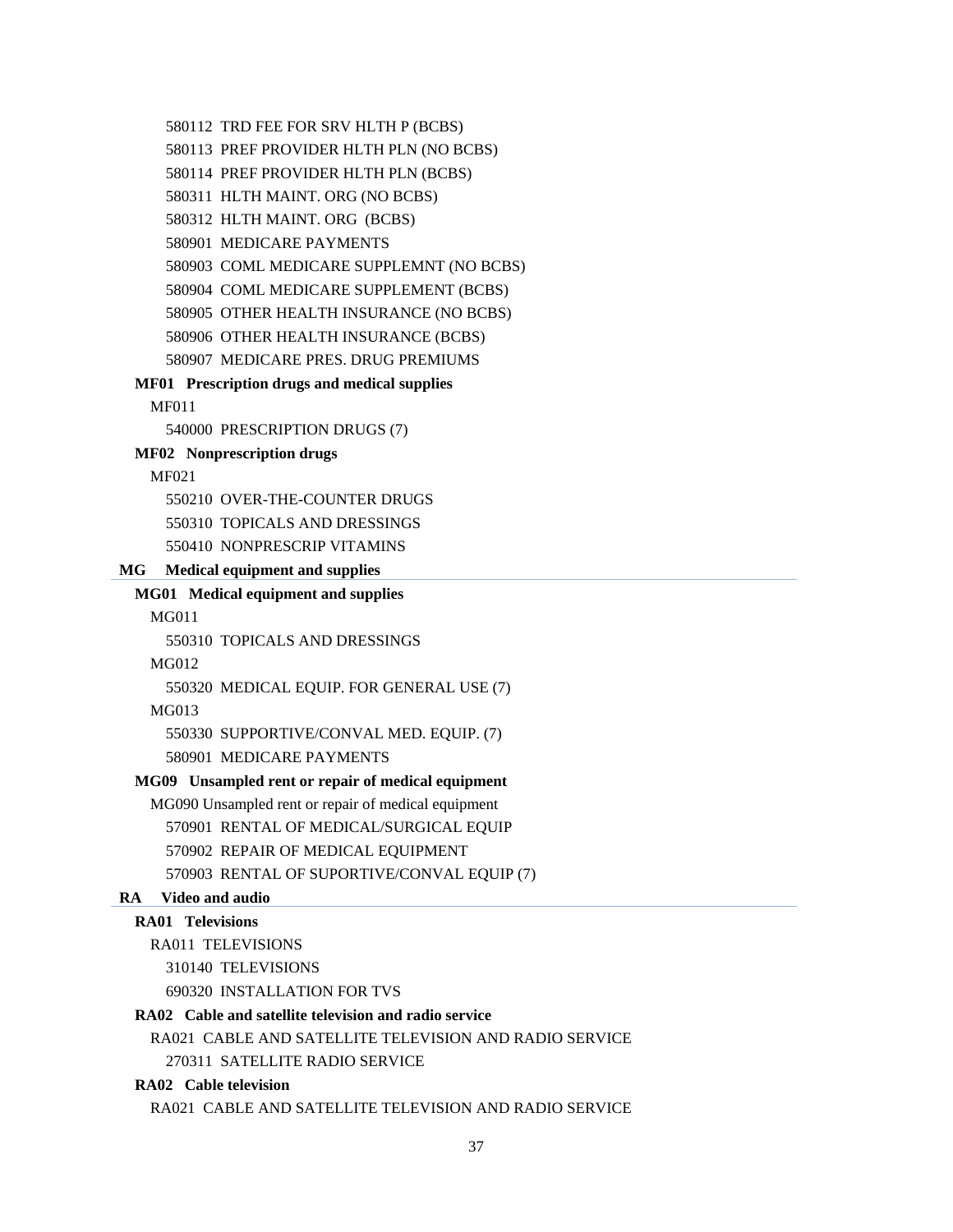270310 CABLE/SATELLITE/COM ANTENNA SERV

#### **RA03 Other video equipment**

- RA031 OTHER VIDEO EQUIPMENT
	- 310210 VCRS/VIDEO DISC PLAYERS
	- 310315 DIGITAL MEDIA PLAYERS & RECORDERS
	- 310334 SATELLITE DISHES
	- 310335 MISC VIDEO EQUIPMENT
	- 480215 VEHICLE VIDEO EQUIPMENT
	- 690330 INSTALLATION SATELLITE TV EQUIP
	- 690350 INSTALL OF OTHER VIDEO/SOUND SYST

#### **RA04 Video cassettes, discs, and other media including rental**

RA041 PRERECORDED VIDEO DISCS/DIGITAL FILES/DOWNLOADS AND OTHER MEDIA 310220 VIDEO CASSETTES/TAPES/DISCS

#### **RA04 Video discs and other media, including rental of video and audio**

- RA041 PRERECORDED VIDEO DISCS/DIGITAL FILES/DOWNLOADS AND OTHER MEDIA 310242 DOWNLOADING VIDEO FILES
- RA042 RENTAL OF VIDEO OR AUDIO DISCS AND OTHER MEDIA
	- 310241 STREAMING VIDEO FILES
	- 620912 RNTL VIDEO CASS/TAPES/DISCS/FILMS

#### **RA05 Audio equipment**

RA051 AUDIO COMPONENTS,RADIOS,TAPE RECORDERS/PLAYERS, & OTHER EQUIP

- 310311 RADIOS
- 310312 PHONOGRAPHS
- 310313 TAPE RECORDERS AND PLAYERS
- 310314 DIGITAL AUDIO PLAYERS
- 310320 COMPONENTS/COMPONENT SYSTEMS
- 310331 MISC SOUND EQUIPMENT
- 310332 SOUND EQUIP ACCESSORIES
- 480214 VEHICLE AUDIO EQUIPMENT
- 690340 INSTALLATION OF SOUND SYSTEMS

#### **RA06 Audio discs, tapes and other media**

RA061 PRERECORDED AUDIO DISCS/TAPES/DIGITAL FILES/DOWNLOADS

- 310340 RECORDS,CDS,AUDIO TAPES
- 310350 STREAMING/DOWNLOADING AUDIO

#### **RA09 Unsampled video and audio**

- RA090 Unsampled video and audio
	- 310900 ACCESS. FOR ELECTRONIC EQUIP.
	- 340610 REPAIR OF TV/RADIO/SOUND EQUIP
	- 340902 RENTAL OF TELEVISIONS
	- 340905 RENTAL OF VCR/RADIO/SOUND EQUIP

# **RB Pets, pet products and services**

#### **RB01 Pets and pet products**

RB011 PET FOOD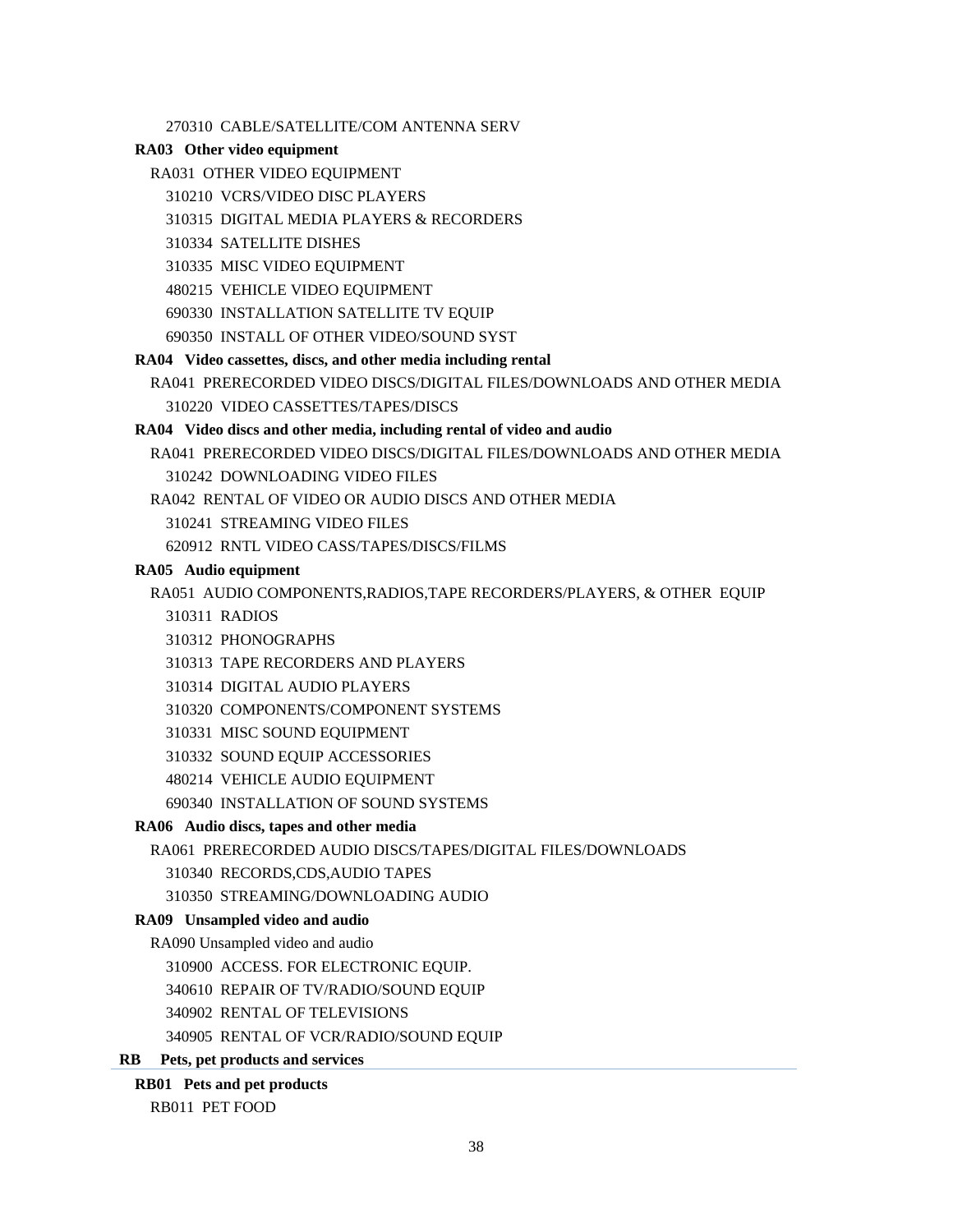610310 PET FOOD

RB012 PURCHASE OF PETS, PET SUPPLIES, ACCESSORIES 610320 PET-PURCHASE/SUPPLIES/MEDICINE

**RB02 Pet services including veterinary** 

```
RB021 PET SERVICES
```
620410 PET SERVICES

RB022 VETERINARIAN SERVICES

620420 VET SERVICES

#### **RC Sporting goods**

#### **RC01 Sports vehicles including bicycles**

RC011 OUTBOARD MOTORS AND POWERED SPORTS VEHICLES

600110 OUTBOARD MOTOR

600132 PURCHASE OF BOAT WITH MOTOR

600142 PURCHASE OF OTHER VEHICLE

860302 AMT OTH VEHICLE SOLD/REIMB

860600 AMT BOAT WITH MOTOR SOLD/REIM

RC012 UNPOWERED BOATS AND TRAILERS

600121 BOAT W/O MOTOR/BOAT TRAILERS

600122 TRAIL/OTH ATTACHABLE CAMPERS

RC013 BICYCLES AND ACCESSORIES

600310 BICYCLES

# **RC02 Sports equipment**

RC021 GENERAL SPORTS EQUIPMENT EXCLUDING WATER

- 600210 GENERAL SPORT/EXCERCISE EQUIP
- 600430 WINTER SPORT EQUIPMENT
- 600902 OTHER SPORT EQUIPMENT
- RC022 WATER SPORTS EQUIPMENT

600901 WATER SPORT EQUIPMENT

RC023 HUNTING, FISHING, AND CAMPING EQUIPMENT

600410 CAMPING EQUIPMENT

600420 HUNTING, FISHING EQUIPMENT

600903 GLOBAL POSITIONING SYSTEM DEVICES

#### **RC09 Unsampled sporting goods**

RC090 Unsampled sporting goods

520907 BOAT/TRAILER RENT OUT OF TOWN

620906 RENTAL OF BOAT

620908 RENT/REPAIR OF MISC SPORTS EQU

## **RD Photography**

### **RD01 Photographic equipment and supplies**

RD011 FILM AND PHOTOGRAPHIC SUPPLIES 610210 FILM 610220 OTHER PHOTOGRAPHIC SUPPLIES RD012 PHOTOGRAPHIC EQUIPMENT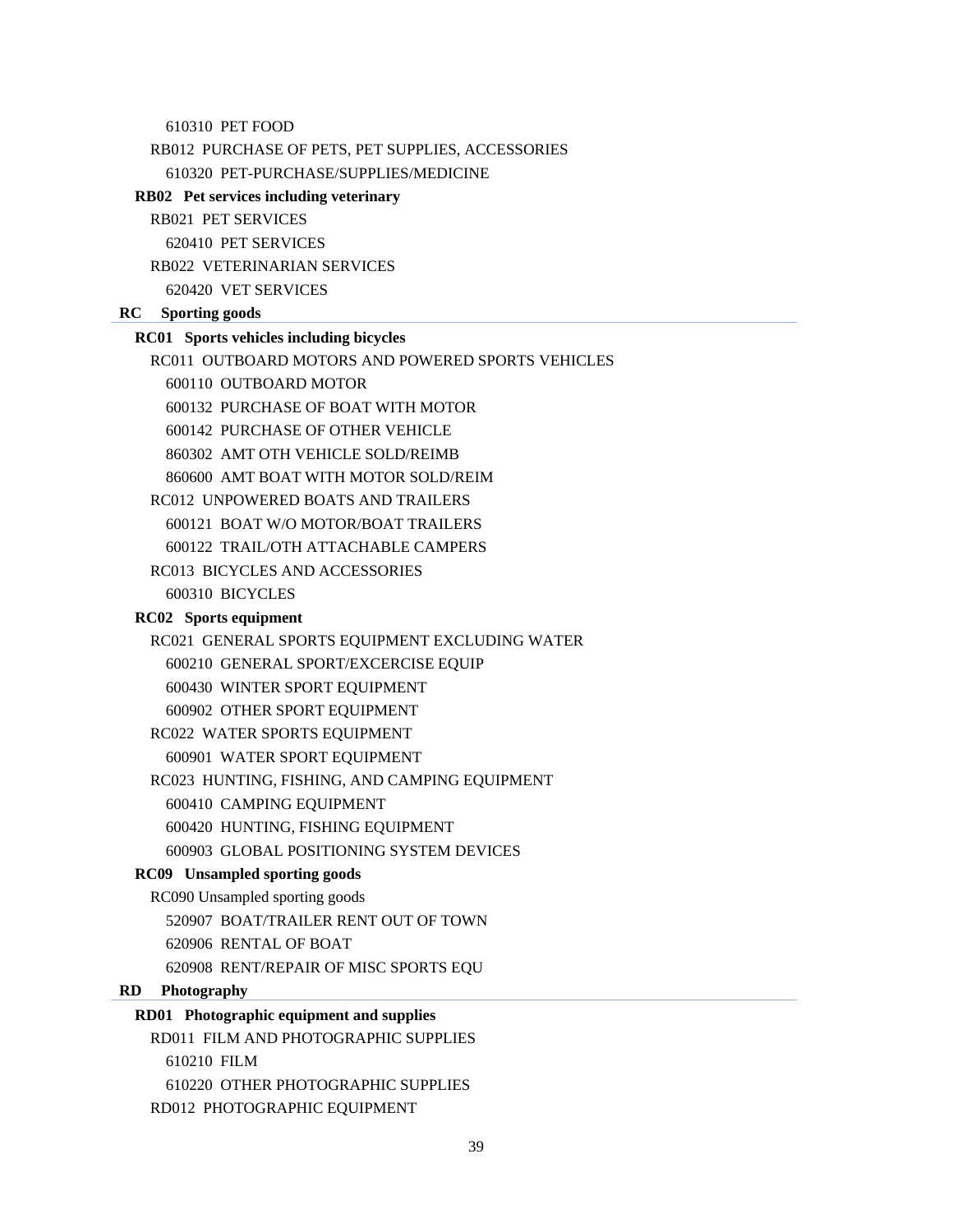| 610230 PHOTOGRAPHIC EQUIPMENT                                      |
|--------------------------------------------------------------------|
| RD02 Photographers and film processing                             |
| RD021 PHOTOGRAPHER'S FEES                                          |
| 620320 PHOTOGRAPHER FEES                                           |
| RD022 FILM PROCESSING                                              |
| 620330 FILM PROCESSING                                             |
| RD09 Unsampled photography                                         |
| <b>RD090</b>                                                       |
| 620905 RENT/REP PHOTO EQUIP                                        |
| Other recreational goods<br>RE                                     |
| <b>RE01 Toys</b>                                                   |
| RE011 TOYS, GAMES, HOBBIES, AND PLAYGROUND EQUIPMENT               |
| 610110 TOYS GAMES ARTS CRAFTS TRICYCLES                            |
| 610120 PLAYGROUND EQUIPMENT                                        |
| RE012 VIDEO GAME HARDWARE, SOFTWARE AND ACCESSORIES                |
| 310230 VIDEO/COMP GAME HARDWARE/SOFTWARE                           |
| RE02 Sewing machines, fabric and supplies                          |
| <b>RE021 SEWING ITEMS</b>                                          |
| 280230 SEWING MATERIALS                                            |
| 320512 SEWING MACHINES                                             |
| 420110 MATERIAL FOR MAKING CLOTHES                                 |
| 420120 SEWING NOTIONS, PATTERNS                                    |
| RE03 Music instruments and accessories                             |
| <b>RE031 MUSIC INSTRUMENTS AND ACCESSORIES</b>                     |
| 610130 MUSIC INSTRUMENTS/ACCESSORIES                               |
| RE09 Unsampled recreation commodities                              |
| RE090 Unsampled recreation commodities                             |
| 610901 FIREWORKS                                                   |
| 610902 SOUVENIRS                                                   |
| 610903 VISUAL GOODS                                                |
| 620904 RENT/REP MUSIC INSTRUMENTS                                  |
| <b>Recreation services</b><br>RF                                   |
| RF01 Club dues and fees for participant sports and group exercises |
| RF011 CLUB DUES AND FEES FOR PARTICIPANT SPORTS/GROUP EXERCISES    |
| 620115 SHOPPING CLUB MEMB FEES                                     |
| 620121 FEES FOR PARTICIPANT SPORTS                                 |
| 620122 PARTIC. SPORTS OUT-OF-TOWN TRI                              |
| 620930 ONLINE ENTERTAINMENT AND GAMES                              |
| <b>680905 VACATION CLUBS</b>                                       |
| RF01 Club membership dues and fees for participant sports          |
| RF011 CLUB DUES AND FEES FOR PARTICIPANT SPORTS/GROUP EXERCISES    |
| 620111 SOCIAL/RECRE/CIVIC CLUB MEMBRSHP                            |

**RF02 Admissions**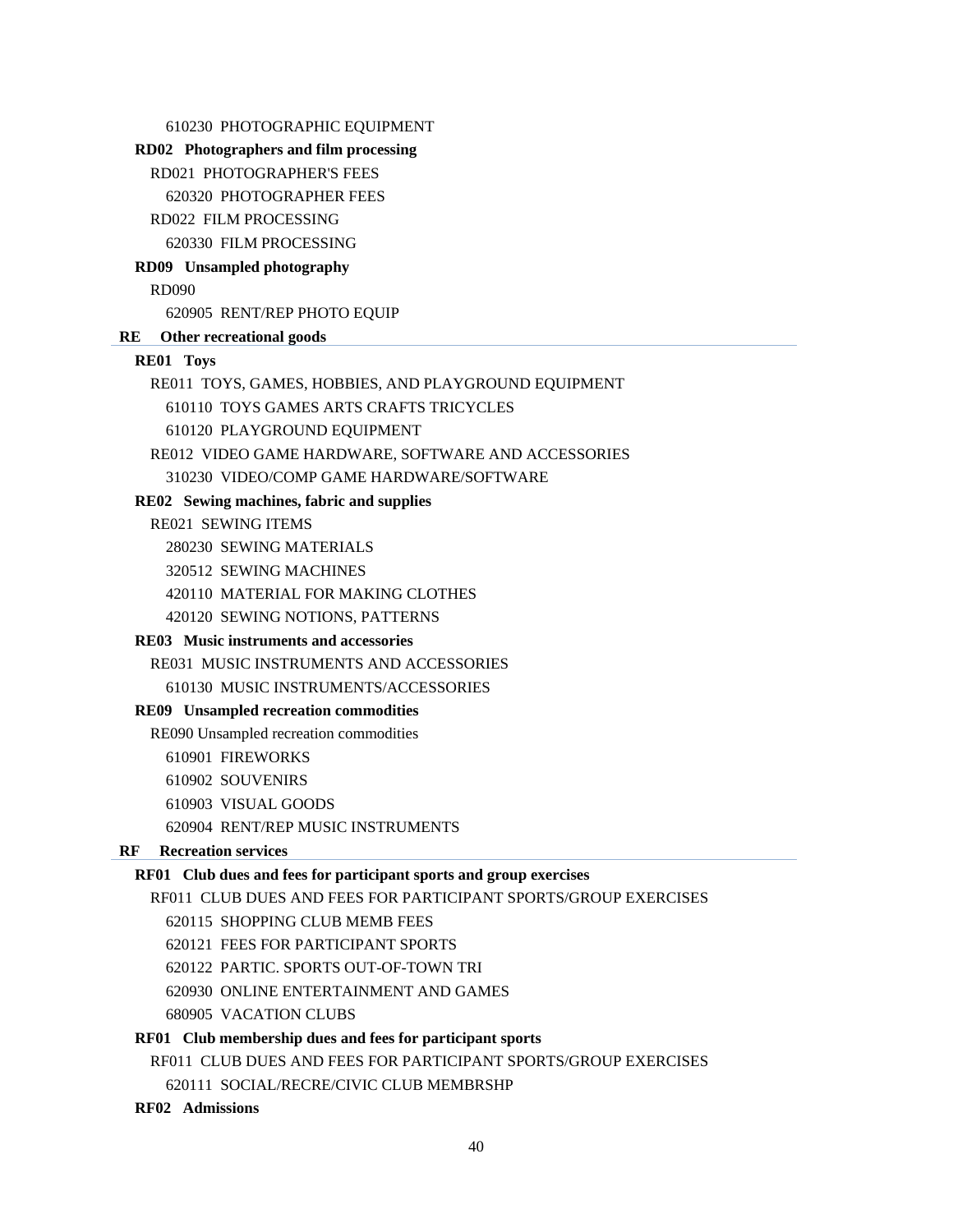RF021 ADMISSION TO MOVIES, THEATERS, CONCERTS & OTHER RECURRING EVENTS

620211 MOVIE, THEATER, OPERA, BALLET

620212 MOVIE, OTH ADM. OUT-OF-TOWN

620510 ADMISSIONS MISC

RF022 ADMISSION TO SPORTING EVENTS 620221 ADMISSION TO SPORTING EVENTS 620222 ADM TO SPRTS EVENTS OUT-OF-TOW

#### **RF03 Fees for lessons or instructions**

RF031 FEES FOR LESSONS OR INSTRUCTIONS 620310 FEES FOR RECREATIONAL LESSONS

#### **RF09 Unsampled recreation services**

RF090 Unsampled recreation services

620610 MISC. ENTERTAINMENT SERVICES

620710 CAMP FEES

620810 REN/REP SP/PHOT/EQUP/PASSP

620903 OTH ENT SERV, OUT-OF-TOWN TRIP

620913 PINBALL/ELECTRONIC VIDEO GAMES

620915 SPORT VEH RENTAL

#### **RG Recreational reading materials**

#### **RG01 Newspapers and magazines**

RG011 SINGLE COPY NEWSPAPERS AND MAGAZINES

590410 MAGAZINE/NEWSPAPER SINGLE COPY

RG012 SUBSCRIPTIONS TO NEWSPAPERS AND MAGAZINES

590310 MAGAZINE/NEWSPAPER SUBSCRIPTION

# **RG02 Recreational books**

RG021 BOOKS PURCHASED THROUGH BOOK CLUBS

590220 BOOKS THRU BOOK CLUBS

RG022 BOOKS PURCHASED AT RETAIL OUTLETS OTHER THAN BOOK CLUBS

590230 BOOKS NOT THRU BOOK CLUBS

# **RG09 Unsampled recreational reading materials**

RG090 Unsampled recreational reading materials 590900 NEWSLETTERS

# **TA New and used motor vehicles**

# **TA01 New vehicles**

TA011 NEW CAR AND TRUCK PURCHASE

450110 NEW CARS

450116 TRADE-IN ALLOWANCE/NEW CARS

450210 NEW TRUCKS

450216 TRADE-IN ALLOW/NEW TRUCKS

TA012 NEW MOTORCYCLES

450220 NEW MOTORCYCLES

450226 TRADE-IN ALLOW/NEW MOTORCYCLES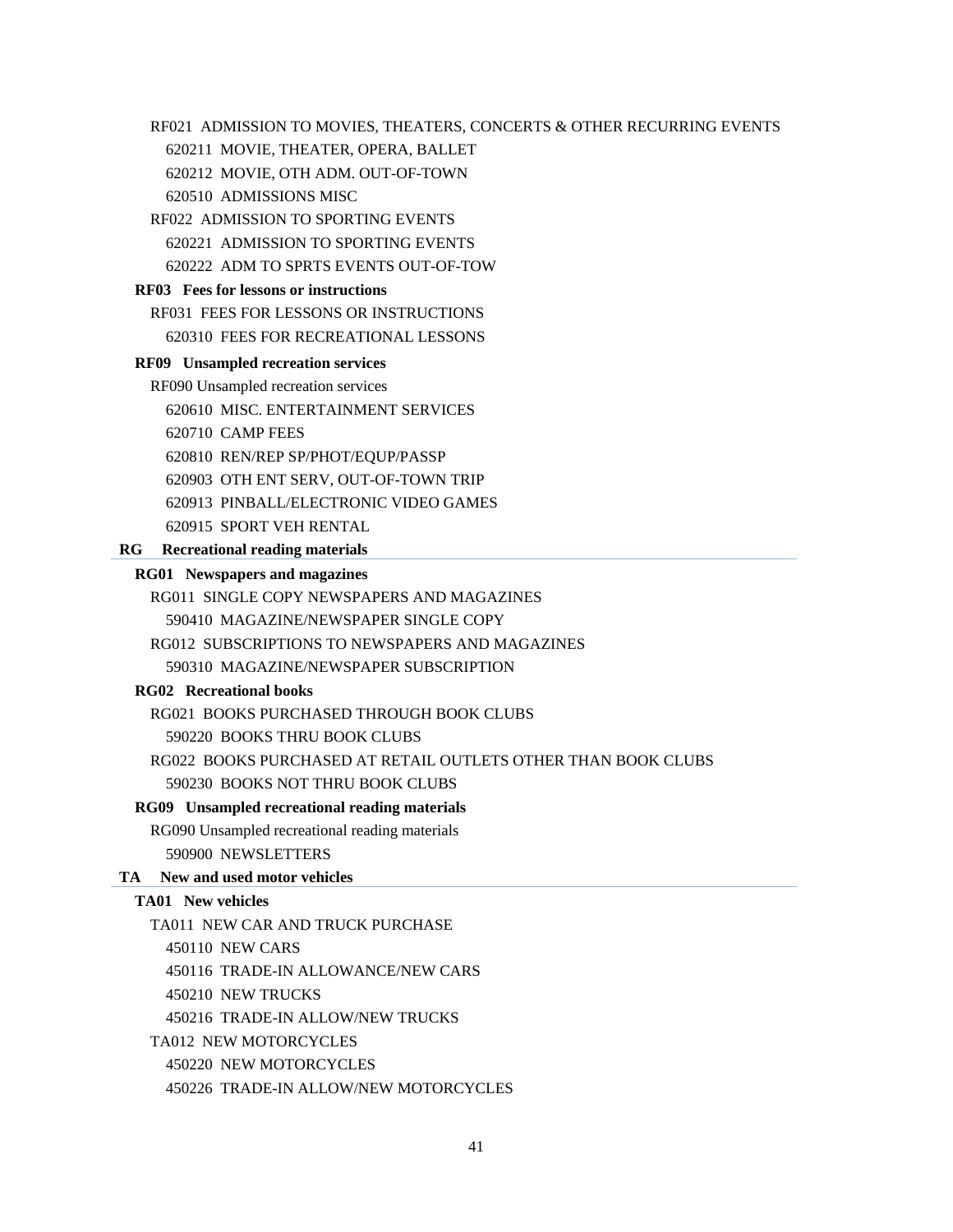#### **TA02 Used cars and trucks**

TA021 USED CARS AND TRUCKS

450116 TRADE-IN ALLOWANCE/NEW CARS

450216 TRADE-IN ALLOW/NEW TRUCKS

460110 USED CARS

460901 USED TRUCKS

860100 AMT AUTO SOLD OR REIMBURSED

860200 AMT TRUCK SOLD OR REIMBURSED

# **TA03 Leased cars and trucks**

TA031 VEHICLE LEASING

450310 CAR LEASE PAYMENTS

450312 TRADE-IN ALLOWANCE/CAR LEASE

450313 CASH DOWNPAYMENT/CAR LEASE

450314 TERMINATION FEE/CAR LEASE

450410 TRUCK LEASE PAYMENTS

450412 TRADE-IN ALLOWANCE/TRUCK LEASE

450413 CASH DOWNPAYMENT/TRUCK LEASE

450414 TERMINATION FEE/TRUCK LEASE

## **TA04 Car and truck rental**

TA041 AUTOMOBILE AND TRUCK RENTAL

520511 AUTO RENTAL

520512 AUTO RENTAL, OUT-OF-TOWN TRIPS

520521 TRUCK RENTAL

520522 TRUCK RENTAL, OUT-OF-TOWN TRIP

#### **TA09 Unsampled new and used motor vehicles**

TA090 Unsampled new and used motor vehicles 450226 TRADE-IN ALLOW/NEW MOTORCYCLES 450900 AIRCRAFT 450906 TRADE-IN ALLOW/NEW AIRPLANES 460902 USED MOTORCYCLES 460903 USED AIRCRAFT 520902 MOTORCYCLE RENTAL 520903 AIRCRAFT RENTAL 520904 RENTAL NON-CAMPER TRAILER 520905 MOTORCYCLE RENTAL OUT-OF-TOWN 520906 AIRCRAFT RENTAL/OUT-OF-TOWN TR 600141 PURCHASE OF MOTOR HOME 620909 RENTAL CAMPER ON TRIPS 620919 RENTAL OTHER VEHICLES ON TRIPS 620921 RENTAL OF MOTOR HOME 620922 RENTAL OF OTHER RVS 860301 AMT MOTOR HOME SOLD/REIMB

860500 AMT MOTORCYCLE SOLD/REIM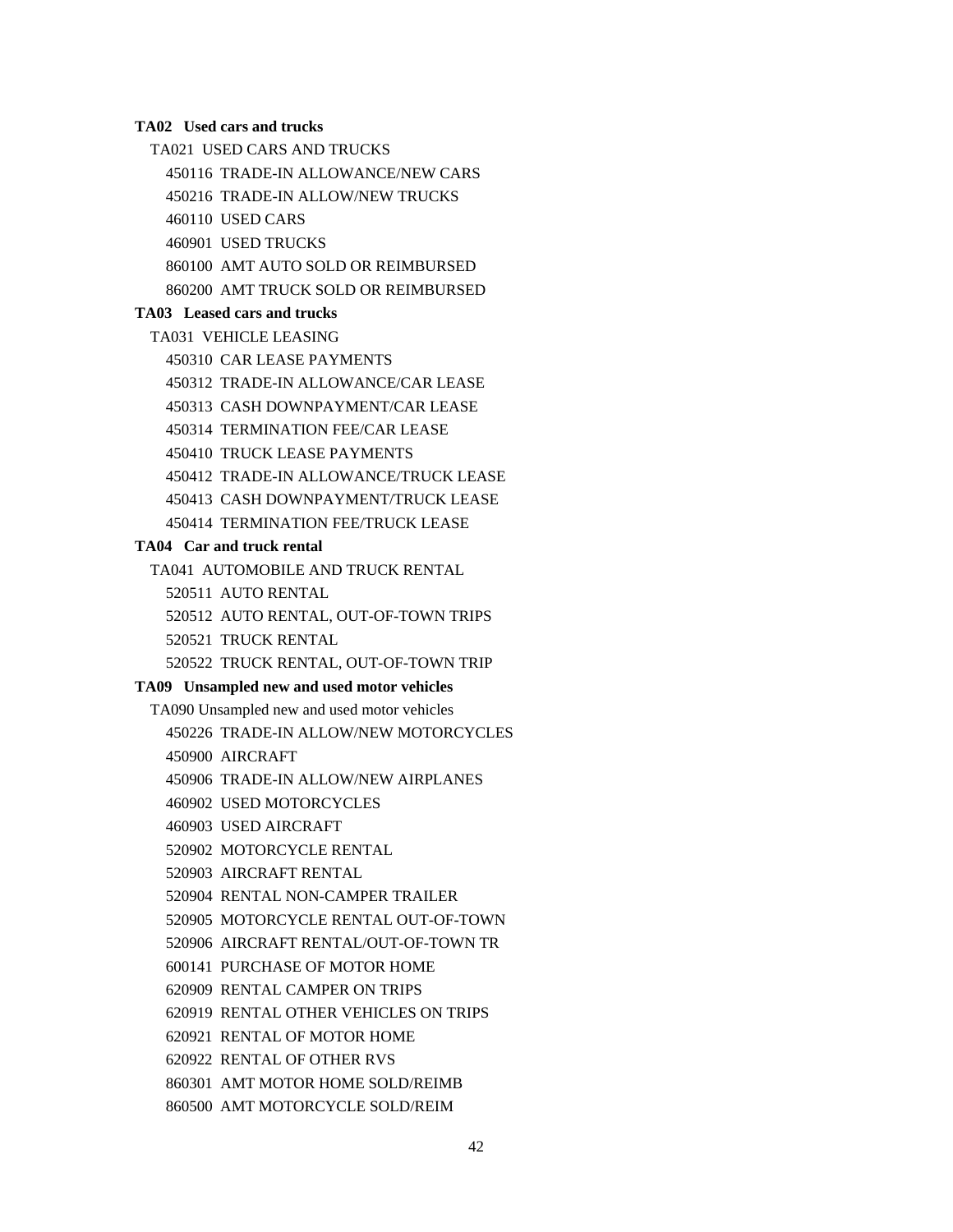860800 AMT PLANE SOLD/REIM

**TB Motor fuel (8)** 

- **TB01 Gasoline (all types)** 
	- TB011 REGULAR UNLEADED GASOLINE
		- 470111 GASOLINE
		- 470112 DIESEL FUEL
		- 470113 GASOLINE ON OUT OF TOWN TRIPS
		- 470114 GASAHOL
	- TB012 MID-GRADE UNLEADED GASOLINE
		- 470111 GASOLINE
		- 470112 DIESEL FUEL
		- 470113 GASOLINE ON OUT OF TOWN TRIPS
		- 470114 GASAHOL
	- TB013 PREMIUM UNLEADED GASOLINE
		- 470111 GASOLINE
		- 470112 DIESEL FUEL
		- 470113 GASOLINE ON OUT OF TOWN TRIPS
		- 470114 GASAHOL

# **TB02 Other motor fuels**

- TB021 AUTOMOTIVE DIESEL FUEL
	- 470111 GASOLINE
	- 470112 DIESEL FUEL
	- 470113 GASOLINE ON OUT OF TOWN TRIPS
	- 470114 GASAHOL
- TB022 ALTERNATIVE MOTOR FUELS
	- 470111 GASOLINE
	- 470112 DIESEL FUEL
	- 470113 GASOLINE ON OUT OF TOWN TRIPS
	- 470114 GASAHOL

# **TC Motor vehicle parts and equipment**

# **TC01 Tires**

TC011 TIRES

480110 TIRES PURCHASED/REPLACED/INSTALL

# **TC02 Vehicle accessories other than tires**

- TC021 VEHICLE PARTS AND EQUIPMENT OTHER THAN TIRES
	- 480212 VEHICLE PRODUCTS & SERVICES
	- 480213 PARTS/EQUIP/ACCESSORIES
- TC022 MOTOR OIL, COOLANT AND FLUIDS
	- 470211 MOTOROIL
	- 470212 MOTOR OIL ON OUT OF TOWN TRIPS
	- 470220 COOLANT/ADDITIVES/BRK/TRNS FLD
- **TD Motor vehicle maintenance and repair** 
	- **TD01 Motor vehicle body work**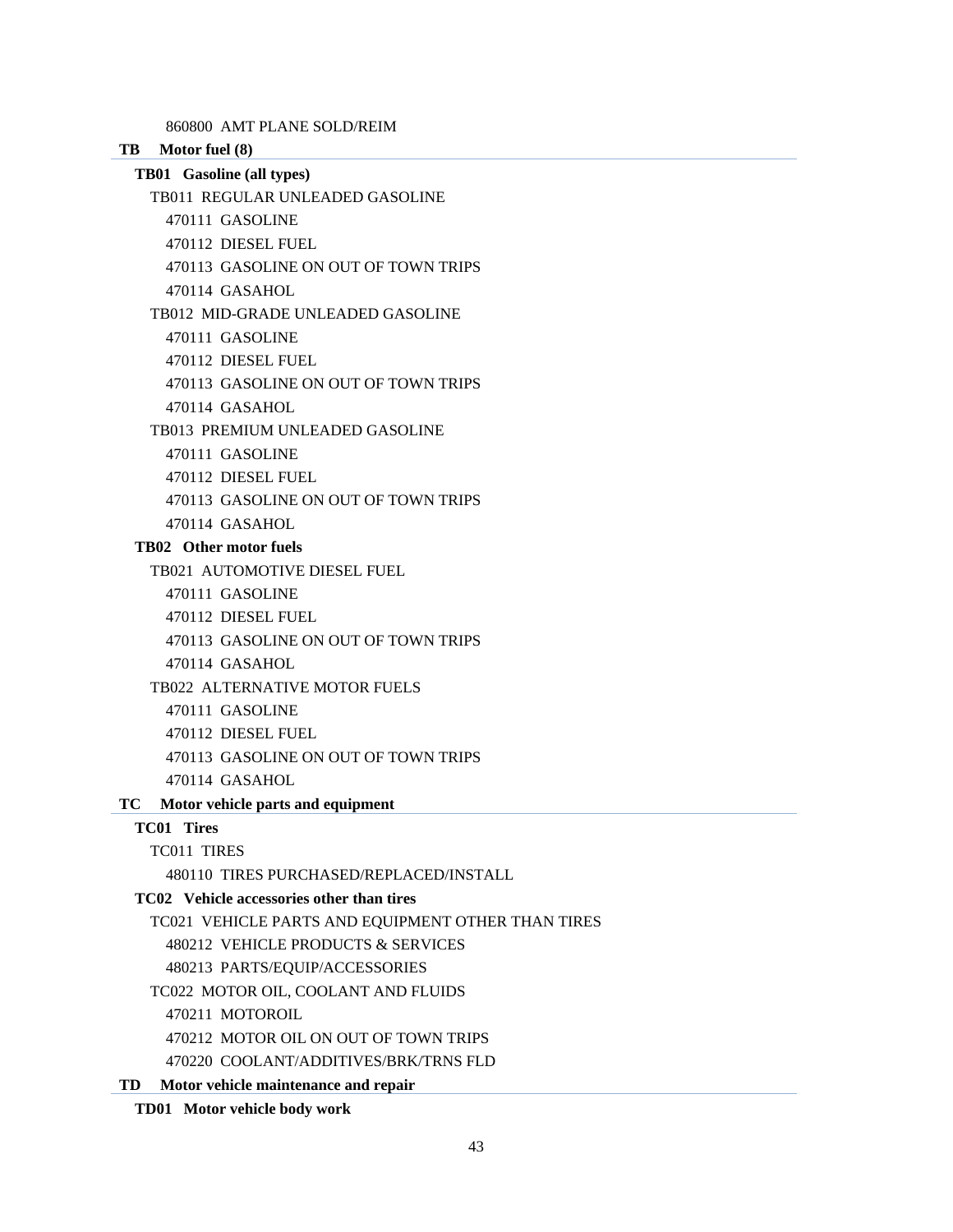TD011 MOTOR VEHICLE BODY WORK

490110 BODY WORK AND PAINTING

#### **TD02 Motor vehicle maintenance and servicing**

TD021 MOTOR VEHICLE MAINTENANCE AND SERVICING

- 490311 MOTOR TUNE-UP
- 490312 LUBE, OIL CHANGE AND OIL FILTERS
- 490313 FRNT END ALIGN, WHEEL BAL/ROTAT
- 490314 SHOCK ABSORBER REPLACEMENT
- 490318 TIRE REPAIR AND OTH REPAIR WORK
- 520410 VEHICLE INSPECTION
- 520550 TOWING CHARGES

## **TD03 Motor vehicle repair**

#### TD031 MOTOR VEHICLE REPAIR

- 490211 CLUTCH, TRANSMISSION REPAIR
- 490212 DRIVE SHAFT AND REAR-END REPAIR
- 490221 BRAKE WORK
- 490231 REPAIR TO STEERING OR FRONT END
- 490232 REPAIR TO ENGINE COOLING SYSTEM
- 490319 VEHICLE AIR CONDITION REPAIR
- 490411 EXHAUST SYSTEM REPAIR
- 490412 ELECTRICAL SYSTEM REPAIR
- 490413 MOTOR REPAIR/REPLACEMENT

## **TD09 Unsampled service policies**

TD090 Unsampled service policies 490900 AUTO REPAIR SERVICE POLICY

#### **TE Motor vehicle insurance**

#### **TE01 Motor vehicle insurance**

- TE011 MOTOR VEHICLE INSURANCE
	- 500110 VEHICLE INSURANCE

### **TF Motor vehicle fees**

#### **TF01 State and local registration and license**

TF011 STATE VEHICLE REGISTRATION AND DRIVER'S LICENSE

520111 VEHICLE REGISTRATION STATE

#### **TF01 State motor vehicle registration and license fees**

TF011 STATE VEHICLE REGISTRATION AND DRIVER'S LICENSE

520112 VEHICLE REGISTRATION LOCAL

520310 DRIVERS LICENSE

950022 PERSONAL PROPERTY TAXES

#### **TF03 Parking and other fees**

TF031 PARKING FEES AND TOLLS

520531 PRKNG FEE IN HME CITY EXCL RSDNC

520532 PARKING FEES, OUT-OF-TOWN TRIP

520541 TOLLS OR ELECTRONIC TOLL PASSES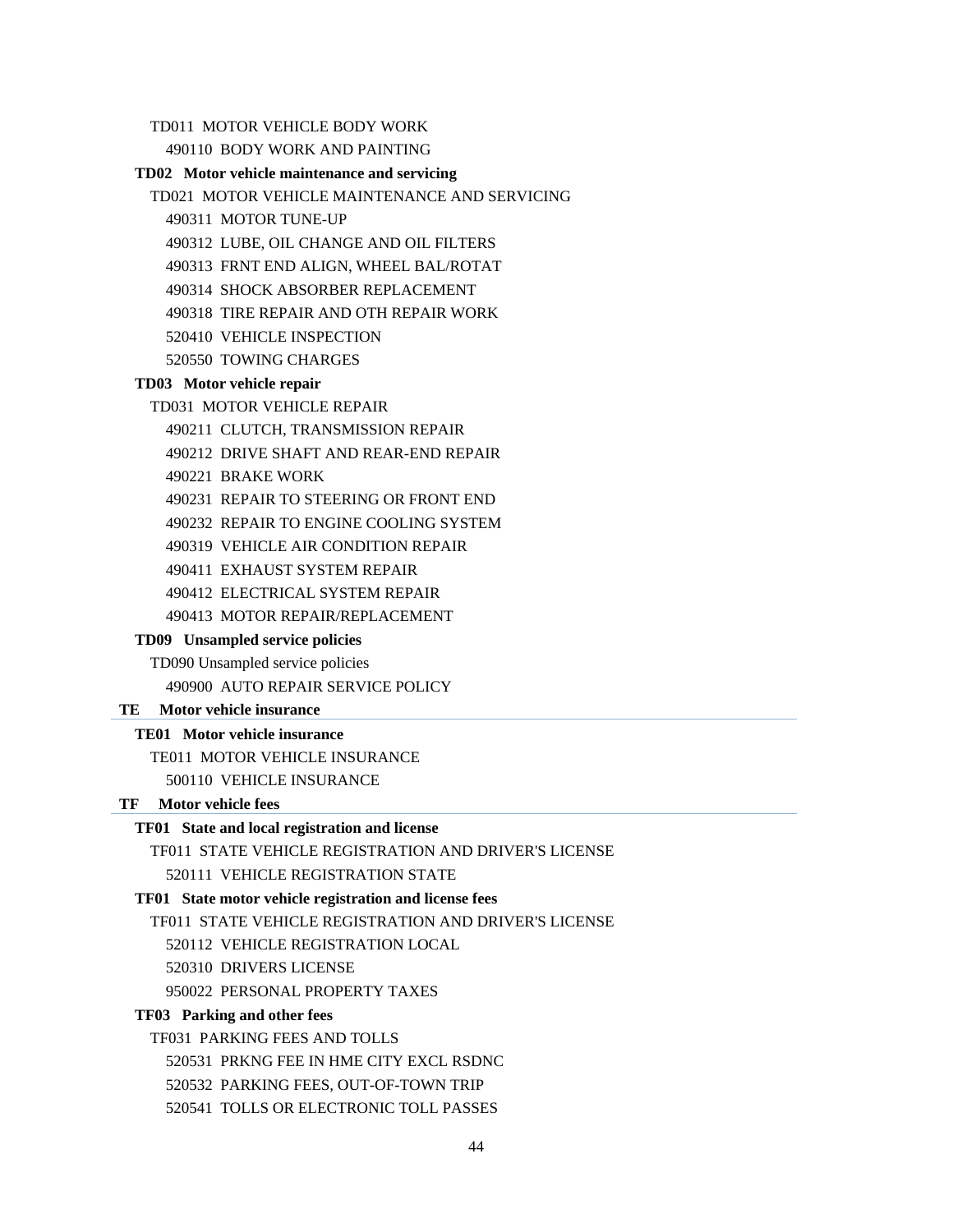520542 TOLLS ON OUT-OF-TOWN TRIPS TF032 AUTOMOBILE SERVICE CLUBS 520560 GLOBAL POSITIONING SERVICES 620113 AUTOMOBILE SERVICE CLUBS **TF09 Unsampled motor vehicle fees**  TF090 Unsampled motor vehicle fees 520901 DOCKING/LANDING FEES **TG Public transportation TG01 Airline fare**  TG011 AIRLINE FARES 530110 AIRLINE FARES **TG02 Other intercity transportation**  TG021 INTERCITY BUS FARES 530210 INTERCITY BUS FARES TG022 INTERCITY TRAIN FARES 530510 INTERCITY TRAIN FARES TG023 SHIP FARES 530901 SHIP FARES **TG03 Intracity transportation**  TG031 INTRACITY MASS TRANSIT 530311 INTRACITY MASS TRANSIT FARES 530312 LOCAL TRANS. OUT OF TOWN TRIPS TG032 TAXI FARES 530411 TAXI FARES ON TRIPS 530412 TAXI FARES AND LIMOUSINE SERVICE TG033 CAR AND VAN POOLS 530903 CAR/VAN POOL & NON-MOTOR TRANS **TG09 Unsampled public transportation**  TG090 Unsampled public transportation 530902 SCHOOL BUS